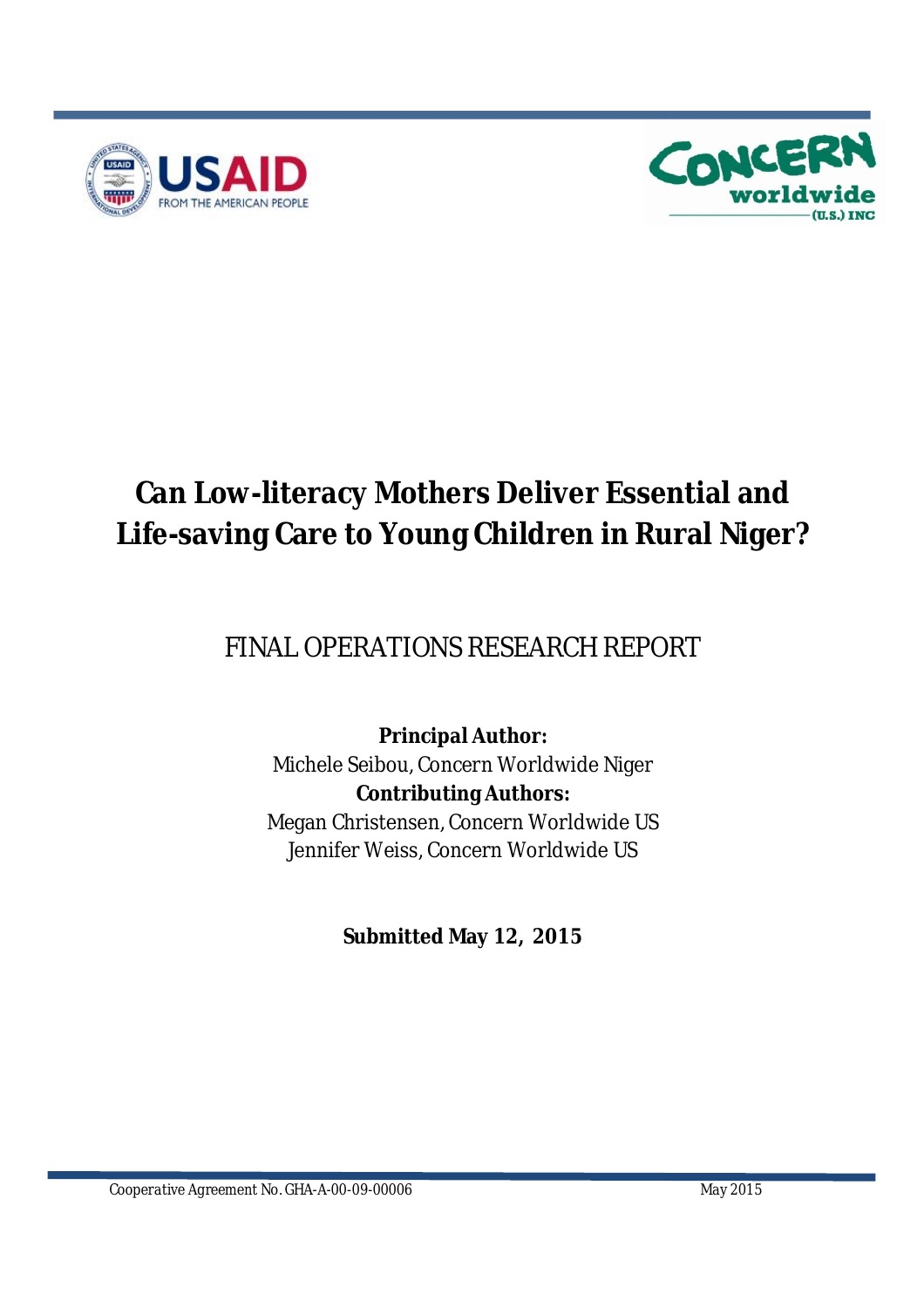*The Lahiya Yara Child Survival Project in Tahoua District, Niger is supported by the American people through the United States Agency for International Development (USAID) through its Child Survival and Health Grants Program. The Lahiya Yara Child Survival Project is managed by Concern Worldwide, US under Cooperative Agreement No. GHA-A-00-09-00006. The views expressed in this material do not necessarily reflect the views of USAID or the United States Government.*

### **TABLE OF CONTENTS**

| А.                                                                                  |  |
|-------------------------------------------------------------------------------------|--|
|                                                                                     |  |
|                                                                                     |  |
|                                                                                     |  |
|                                                                                     |  |
|                                                                                     |  |
|                                                                                     |  |
|                                                                                     |  |
| Objective 2: Improvements in timely care-seeking and treatment for sick children 20 |  |
|                                                                                     |  |
|                                                                                     |  |
|                                                                                     |  |
|                                                                                     |  |
|                                                                                     |  |

#### **List of Tables and Figures**

| Table 5 Characteristic of Children 0-23 months of age ill in the two weeks preceding the survey13 |  |
|---------------------------------------------------------------------------------------------------|--|
|                                                                                                   |  |
|                                                                                                   |  |
| Table 8 Changes in Care-Seeking and Treatment Before and After the Intervention 20                |  |
|                                                                                                   |  |
|                                                                                                   |  |
|                                                                                                   |  |
|                                                                                                   |  |
|                                                                                                   |  |
|                                                                                                   |  |
| Table 14 Performance Achieved by Provider on Prevention and Care Counseling25                     |  |
|                                                                                                   |  |
|                                                                                                   |  |
|                                                                                                   |  |
| Appendix 4: Availability of iCCM Materials and Medicines (day of observation) 33                  |  |
|                                                                                                   |  |
|                                                                                                   |  |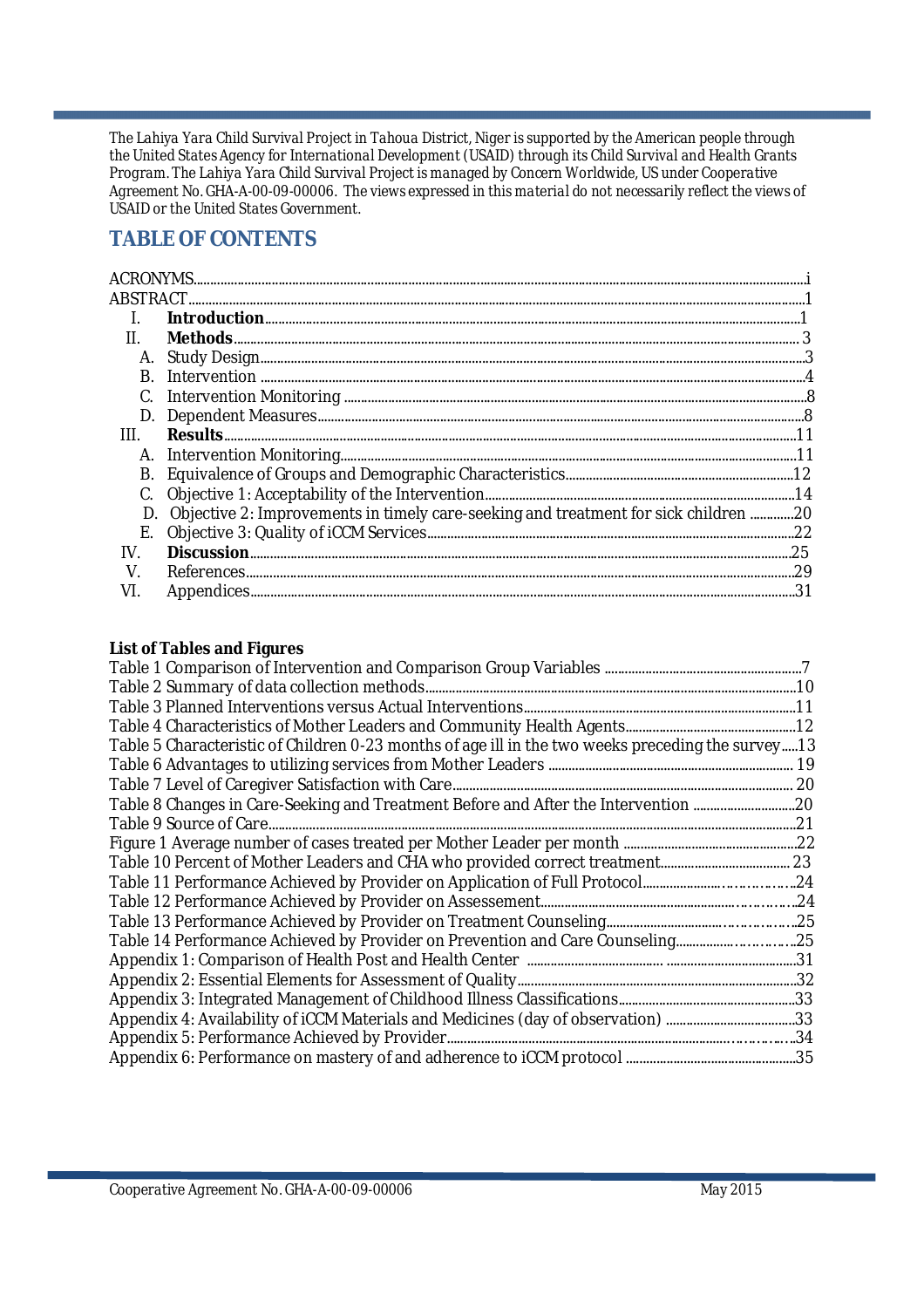### **ACRONYMS**

| <b>ACT</b>   | Artemisinin-based Combination Therapy              |
|--------------|----------------------------------------------------|
| ARI          | <b>Acute Respiratory Illness</b>                   |
| <b>CHA</b>   | <b>Community Health Agent</b>                      |
| <b>FGD</b>   | <b>Focus Group Discussion</b>                      |
| <b>iCCM</b>  | <b>Integrated Community Case Management</b>        |
| <b>IMCI</b>  | Integrated Management of Childhood Illness         |
| KII          | Key Informant Interview                            |
| ML           | Mother Leader/Maman Lumière                        |
| <b>MOH</b>   | Ministry of Health                                 |
| <b>MUAC</b>  | Mid-Upper Arm Circumference                        |
| <b>NGO</b>   | Non-Governmental Organization                      |
| <b>OR</b>    | <b>Operations Research</b>                         |
| <b>ORS</b>   | Oral Rehydration Solution                          |
| <b>RDT</b>   | Rapid Diagnostic Test                              |
| <b>USAID</b> | United States Agency for International Development |
| <b>WHO</b>   | World Health Organization                          |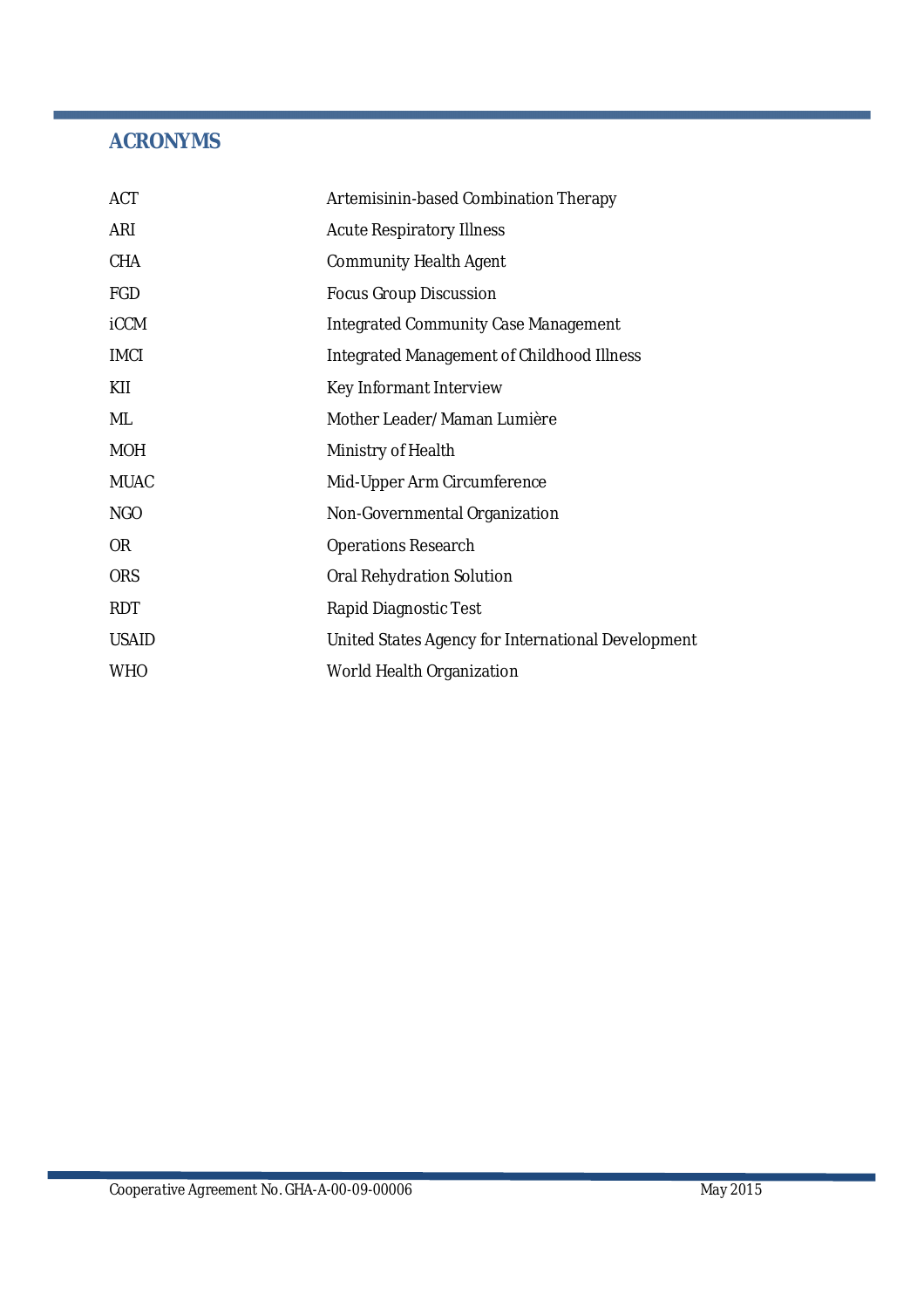**Acknowledgement:** *This study was funded by the U.S Agency for International Development through the Child Survival and Health Grants Program. We wish to thank the Tahoua District Health Team, as well as Ministry of Health professionals at the district health centers, Community Health Workers, and Mother Leaders, who were the central actors in this study and who provided life-saving community level services in addition to information and rich lessons.*

#### **ABSTRACT**

**Objectives:** To examine the acceptability and effectiveness of integrated community case management (iCCM) provided by volunteer, low literacy Mother Leaders (ML) and compare service quality provided to that of paid Community Health Agents (CHAs).

**Methods:** Pre-test post-test comparisons of caregivers' and community members' views on acceptability of iCCM provided by MLs, measures of iCCM effectiveness in improving care-seeking, and post-test only comparisons of application of the iCCM algorithm between the study groups.

**Results:** Qualitative evidence at the community level suggested there is significant support for the MLs and their iCCM work. Care provided by MLs was widely accepted in the communities and replaced all other sources of care for children in their villages. Early treatment (< 24 hours after onset) increased significantly from 59% to 82%. MLs were as able as CHAs to achieve the benchmark of correct classification and treatment prescribed for at least 80% of the children consulted. Few MLs or CHAs were consistent in applying all steps for iCCM; though ML showed lower levels of compliance in some areas than CHAs.

**Discussion:** Despite requiring more support with mastering complete and consistent application of the iCCM algorithm, MLs demonstrated that they are capable of providing correct treatment and they are an acceptable option for first line treatment of sick children at the community level. These achievements and the improvements in care seeking practices in the community indicate that iCCM provided by MLs can make meaningful contributions to child survival.

#### **I. Introduction**

*Background:* The correct treatment of pneumonia, diarrhea, and malaria through integrated management of childhood illnesses (IMCI) is one of the most powerful interventions to reduce child mortality.1 However, in many countries with high child mortality rates, primary healthcare facilities do not provide adequate access to treatment because of insufficient population coverage. $^{\rm 2\,3}$ A major challenge facing policy-makers and health service managers is how to fill the remaining gaps. Renewed interest in and experience with community health workers (CHWs) is growing rapidly, and CHW programs are expanding in many countries.4,5

Community-based interventions are generally used to increase access to and coverage of health services. One strategy in particular, Integrated Community Case Management (iCCM), trains community members, usually volunteers, to provide curative services for common childhood illness including the treatment of diarrhea, malaria and pneumonia/acute respiratory illness (ARI). Evidence exists on the benefits of iCCM in reducing child mortality.6,7,8This approach is used to deliver lifesaving curative care in locations that have limited access to facility based services. In

Community Health Workers can refer to a paid or volunteer community based provider.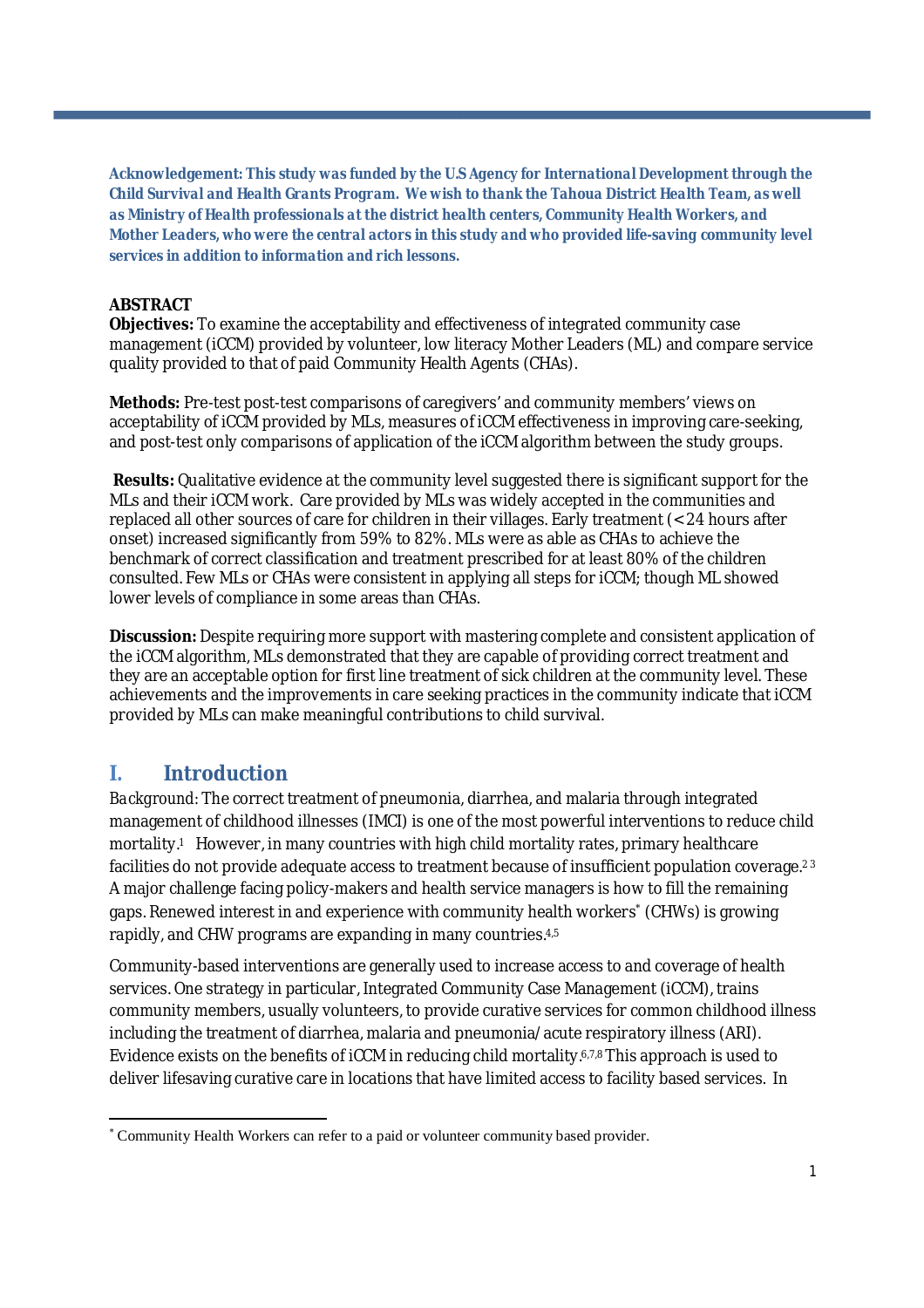addition to equipping community based providers to deliver curative interventions, this strategy also ensures strong linkages in the form of referral to and supervision from the existing health facilities; iCCM is not a standalone approach to primary health care9.

Beyond treatment at the community level, iCCM endorses community health promotion activities, including encouragement of timely care-seeking and appropriate home-based care<sup>10</sup>. Community volunteers have been successfully trained to conduct health promotion activities under a variety of models. One unique model, known as the Care Group model, creates a network of volunteer mothers with children under the age of five years to work as community-based peer health educators. These volunteer mothers, called Mother Leaders (MLs), are elected by their community and meet regularly in a group for training, supervision and support from a Health Promoter or outreach worker (either project supported staff or a government health care worker). Following their Care Group meetings, MLs hold group education sessions and conduct household visits to other mothers in their community to encourage the adoption of health behaviors and share health knowledge. The Care Group model is gaining recognition because of its effectiveness in promoting behavior change and expanding population coverage with a set of key household interventions that promote improved reproductive, maternal, neonatal and child health outcomes. 11,12,13 Although there is robust evidence that Care Group MLs can influence household level knowledge and behavior14, there is no evidence concerning the potential for Care Group MLs to provide curative services, such as iCCM, in addition to their regularly scheduled Care Group responsibilities and health promotion activities.

*Study Context*: To determine if MLs have the potential to address the problems of access by responding to the coverage needs in countries with high child mortality burdens, we conducted an operations research (OR) project in Bambeye Commune of Tahoua Health District in Niger. The aim of the OR study was to examine the acceptability and effectiveness of an intervention focused on training and equipping low literacy volunteer mothers who are members of Care Groups to provide iCCM at the household level compared to CHAs who offer basic primary health services including iCCM at health posts.

Bambeye Commune has an estimated total population of 112,962 including 25,404 children under five years of age. <sup>15</sup> The primary source of livelihood is agriculture with some mix of regional migratory workers and nomads. In this rural area, only 25% of the population lives within five kilometers of a health center. 16

In the last ten years, the MoH has been deploying Community Health Agents (CHAs) to fixed locations, called health posts<sup>®</sup>, in communities generally located more than five kilometers from a health center. Community Health Agents are formally recognized, trained in basic curative and preventive care including iCCM, and paid by the MoH to provide a reduced package of primary health care services to a catchment area of 2,500-5,000 people. In Bambeye, basic services and iCCM provided by the 16 health posts improve coverage for an additional 45% of the population

 $\Phi$  For a comparision of the basic parameters of a heath post and health center see Appendix 1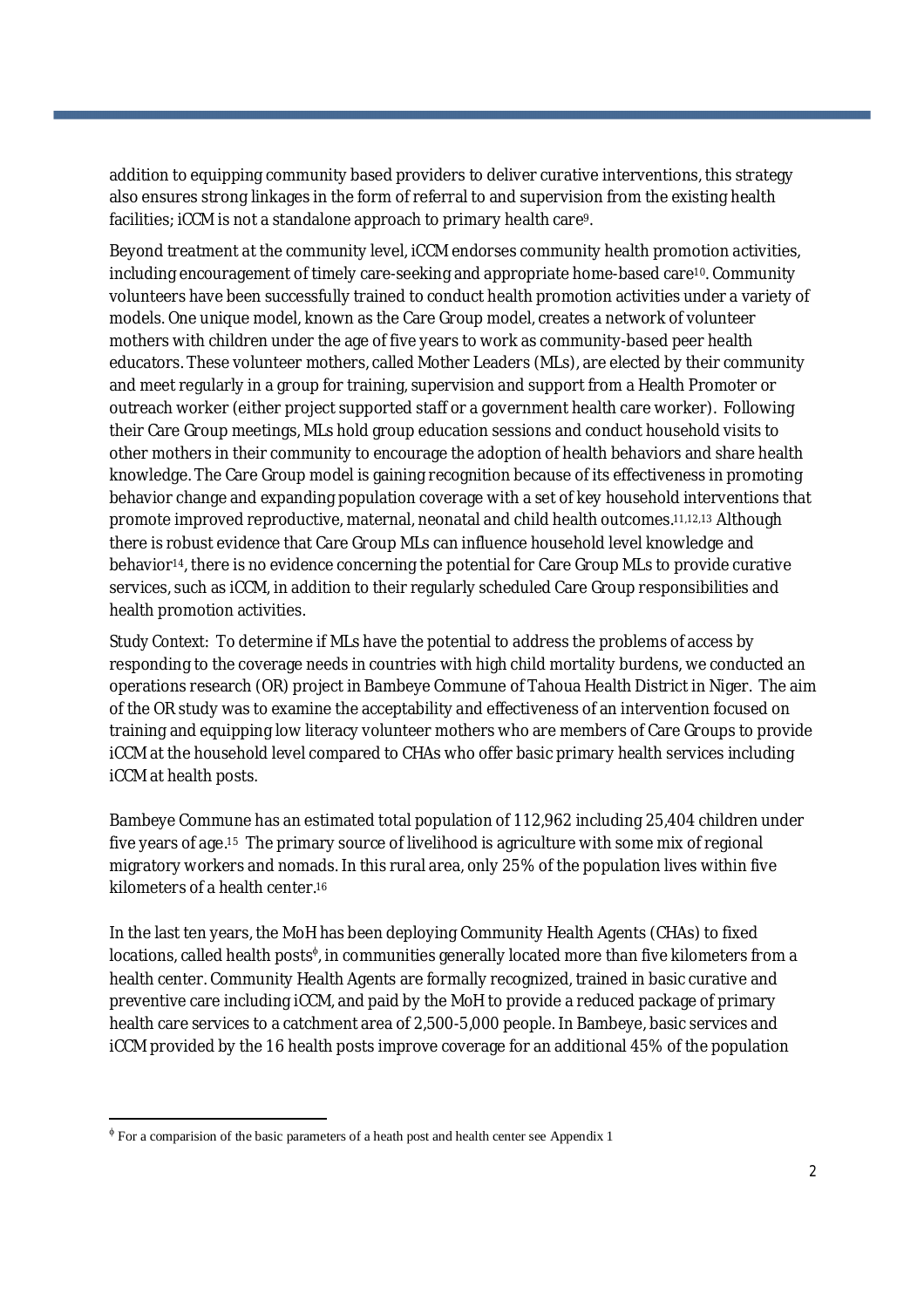(live within a radius of 5 km). Despite this, health care coverage remains inadequate as 30% of the population is still without easy geographical access<sup>17</sup> and absenteeism is high at the health posts<sup>a</sup>.

#### *Study Objectives*:

Objective #1: To measure the acceptability of Care Group MLs as first line health providers for curative services for sick children under the age of five;

Objective #2: To determine the effectiveness of the deployment of MLs for iCCM in improving careseeking and treatment for sick children;

Objective #3: To compare the quality of iCCM services provided by MLs at the community level to that of MoH recognized CHAs at the health post.

### **II. Methods**

#### **A. Study Design**

*Design:* Pre-test post-test comparisons were used to determine the effectiveness of iCCM by ML in improving care seeking and treatment for sick children while post-test only comparisons were used to measure acceptability and the quality of iCCM services provided. A mixed method study was conducted consisting of quantitative and qualitative components. Data collection methods included household surveys, key informant interviews (KIIs), focus group discussions (FGDs), and direct observations. The study was conducted in 12 villages with a combined population of approximately 22,436 including 5,046 children under five years of age. <sup>18</sup> All villages were situated more than five km from the nearest health center and possessed no other health structure in the community including a health post.

*Participants:* The study population consisted of Care Group MLs conducting health education activities (n=198) and a subgroup of Care Group MLs selected and trained to conduct iCCM in addition to health education activities (n=20). The comparison population consisted of CHA (n=8) deployed to rural health posts to provide basic health services.

To be eligible for selection as a Care Group ML, women were mothers with children under the age of five, a resident of the community, present in the community year-round (i.e. no seasonal migration), had consent from her husband or family members to participate, at least 18 years of age, and willing to work for her community without compensation. Each Care Group ML was chosen by a group of her peers living in the same geographical area in the village.

The Care Group MLs selected and trained to conduct iCCM were chosen from among the Care Group MLs in the 12 intervention villages. Two MLs from each of the Care Groups were chosen to conduct iCCM. Selection was based on their level of interest to provide iCCM, assessment by project field

 $\alpha$  Due to extremely low literacy rates in many rural areas, the possibility of recruiting from the local population is reduced and CHAs come from larger neighboring communities instead of from the communities which they serve. Limited community amenities in health post placement sites increase the difficulties in retaining qualified health workers and contribute to high levels of absenteeism.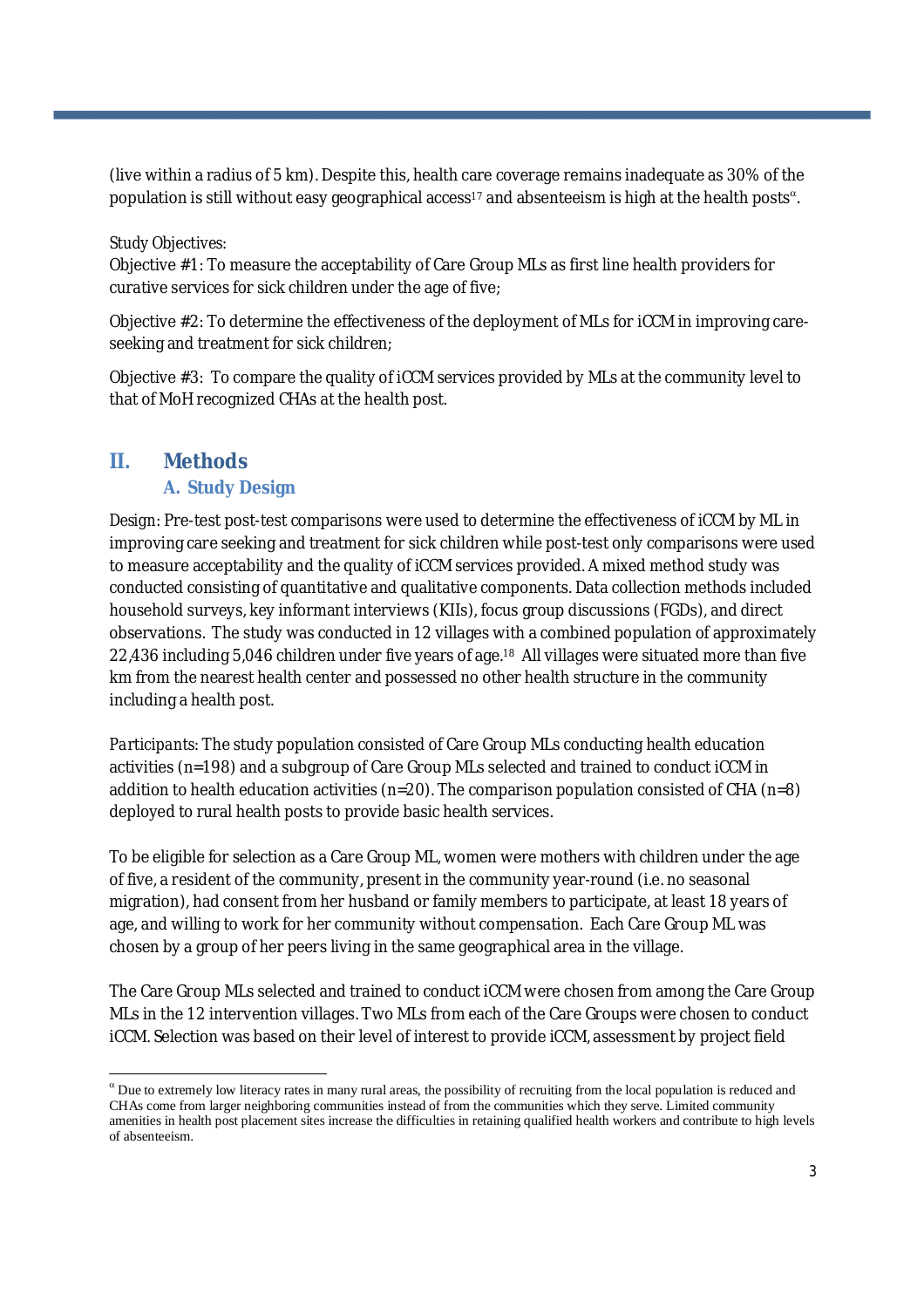staff of the MLs potential to master and conduct iCCM activities (assimilation of prevention topics, capacity to conduct education activities, assiduity in meeting attendance and participation in Care Group and community activities), and acceptance by the community. An additional literacy criterion was added by the Ministry of Health (MoH) and the final 20 ML<sup>\*</sup> were all women who had at least four or more years of schooling.

The CHAs used for comparison were MoH employees who had ten years of formal education, a minimum of six months of formal training in basic primary healthcare, and on average nine years of practical experience. The CHAs were stationed at seven health posts that were in the same catchment areas as ML villages and were identified by ML communities as their usual source of health care in addition to the health center covering their geographic area. In addition to providing basic primary health care services that included but were not limited to iCCM services, the CHA also provided health information to clients and treated the general population not just children under the age of five years for a range of symptoms.

*Ethnical Approval and Informed Consent:* Ethnical approval was obtained from the Niger Ministry of Health Ethical Review Committee. Mother Leaders signed/opposed their thumb print on a consent form outlining their roles as Mother Leaders and their participation in the project, including the possibility of being selected for the iCCM component. The consent form was countersigned by their husbands as well as the village chief.

Informed consent was verbally obtained from each respondent prior to participating in the baseline and endline population surveys as well as the observations of case management and FGDs and KIIs during the qualitative endline assessment.

*Study Duration:* The baseline household survey was conducted in March of 2011 and lasted one month. The iCCM intervention was implemented for a total of 16 months from June 2013 - September 2014. Endline data were collected between June and August 2014.

#### **B. Intervention**

The main components of the intervention were: 1) establishment of Care Groups; 2) training and implementation of iCCM; and 3) health system strengthening for IMCI and basic child health care.

*Establishment of Care Groups:* Population data collected from community-led censuses were used to assign households with pregnant women and mothers of children under five years of age to groups that would be covered by a Mother Leader. Households were grouped geographically and the women selected from among themselves those who would be trained as a Care Group Mother Leader. A total of 198 Care Group ML were chosen and16 Care Groups were formed to cover the 12 study villages. Each Care Group ML was responsible for following an average of 13 households.

21 Mother Leaders were trained and began conducting iCCM but one Mother Leader was requested by her community to stop case management due to issues not related to her iCCM activities. Monitoring information includes all 21 ML up until her removal and end line information was collected from the 20 remaining Mother Leaders.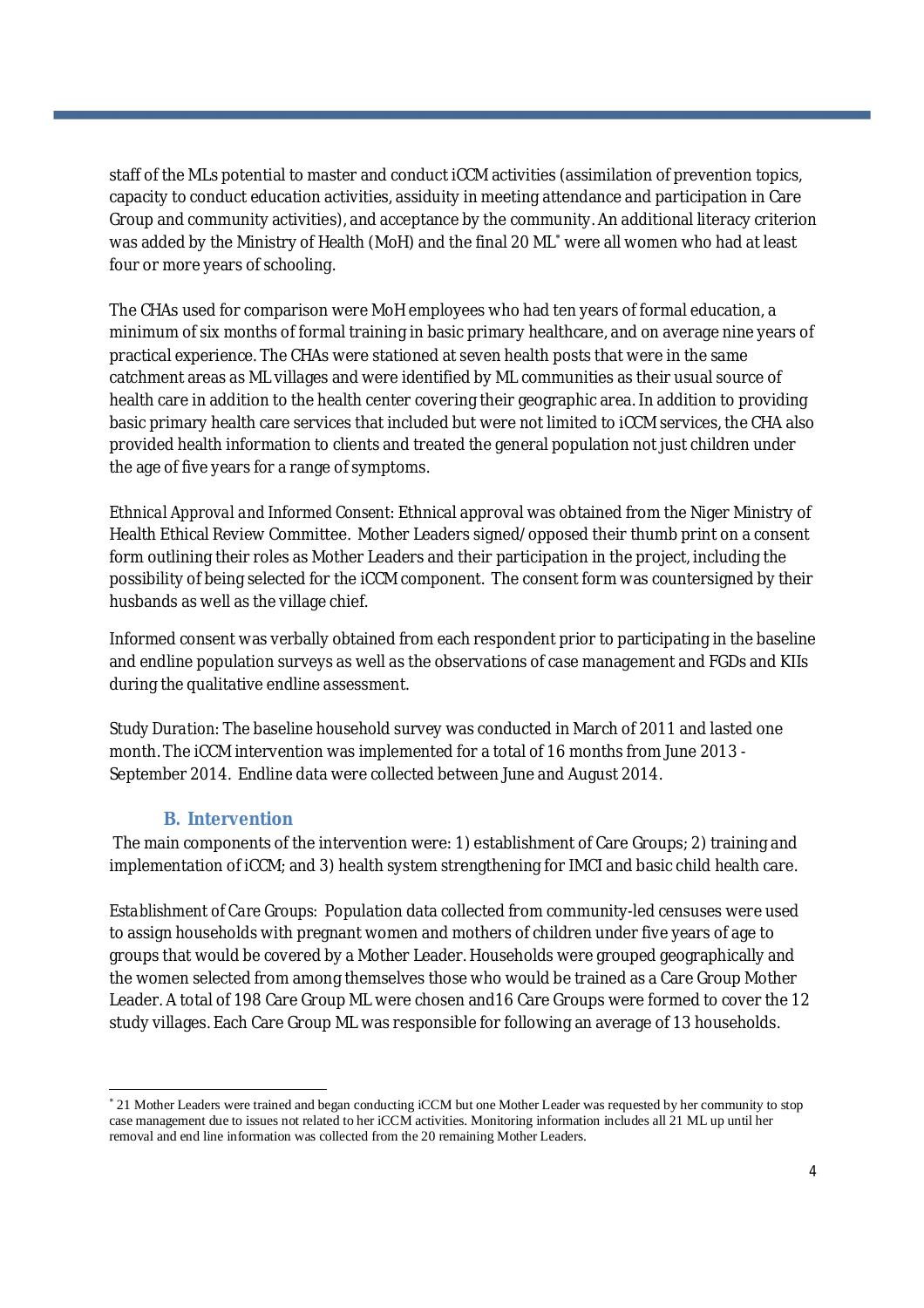*Training and implementation of iCCM:* The project trained all 198 MLs to conduct behavior change communication activities and deliver messages focused on child health and illness. Each Care Group met two to four times a month. The MLs received health information and training from a paid Health Promoter hired by the project. Following this meeting, each ML conducted home visits and small group education sessions to promote the adoption of key health practices by their group of community mothers. After mastery of health promotion and community mobilization activities, the MLs selected for iCCM were further trained and equipped to provide iCCM services.

The MLs selected for iCCM were trained by MoH nurses to provide curative services for malaria, diarrhea, and pneumonia and to identify children under five years of age with signs of malnutrition. The training module and iCCM tools used by the CHAs were designed by the MoH for a higher literacy level than what was attained by the majority of the ML selected to conduct iCCM. Because of the literacy limitations, a new suite of resources including a training module and iCCM tools (algorithm, individual consultation sheets, referral slips and drug management tools) for lowliterate/illiterate iCCM providers was developed for the intervention. Adapted from the CHA module, these pictorial tools were specifically developed so that they could be completed without reading and writing skills. $^{\alpha}$ 

The iCCM training for the 20 MLs consisted of a four-day theoretical course followed by a five-day clinical practicum. The training covered signs and symptoms of child illness, general danger signs for immediate care-seeking, use of a rapid diagnostic test for malaria, use of a respiratory timer and counting beads to identify a rapid breathing rate, and treatment algorithms to permit MLs to assess children 2-59 months of age presenting with fever, cough and/or difficulty breathing and diarrhea and malnutrition. Mother Leaders used the algorithms to classify and treat cases of simple illness and refer cases of children less than two months of age or children presenting with a general danger sign, severe or complicated illness and/or cases of suspected severe malnutrition. The MLs were also trained on how to provide referrals, fill in the individual patient sheet, manage the drug supplies and counsel caregivers.

At the end of the clinical practicum, the senior nurse at the health center evaluated the MLs performance during case management and indicated whether she had sufficiently mastered the steps to begin treating children in her community. For those who had not yet reached adequate levels of performance, they had the option to continue the practicum. All 20 of the MLs were certified as having attained sufficient mastery to begin practicing iCCM.

After certification, each ML was provided with a 'care box' that included all the matieriels needed for iCCM (illustrated treatment algorithms, data collection forms and referral slips, and medications

 $\alpha$  While the Mother Leaders selected for iCCM all had some level of literacy the majority had only completed primary school in a system where many children can still not read even after completing three to four years of formal education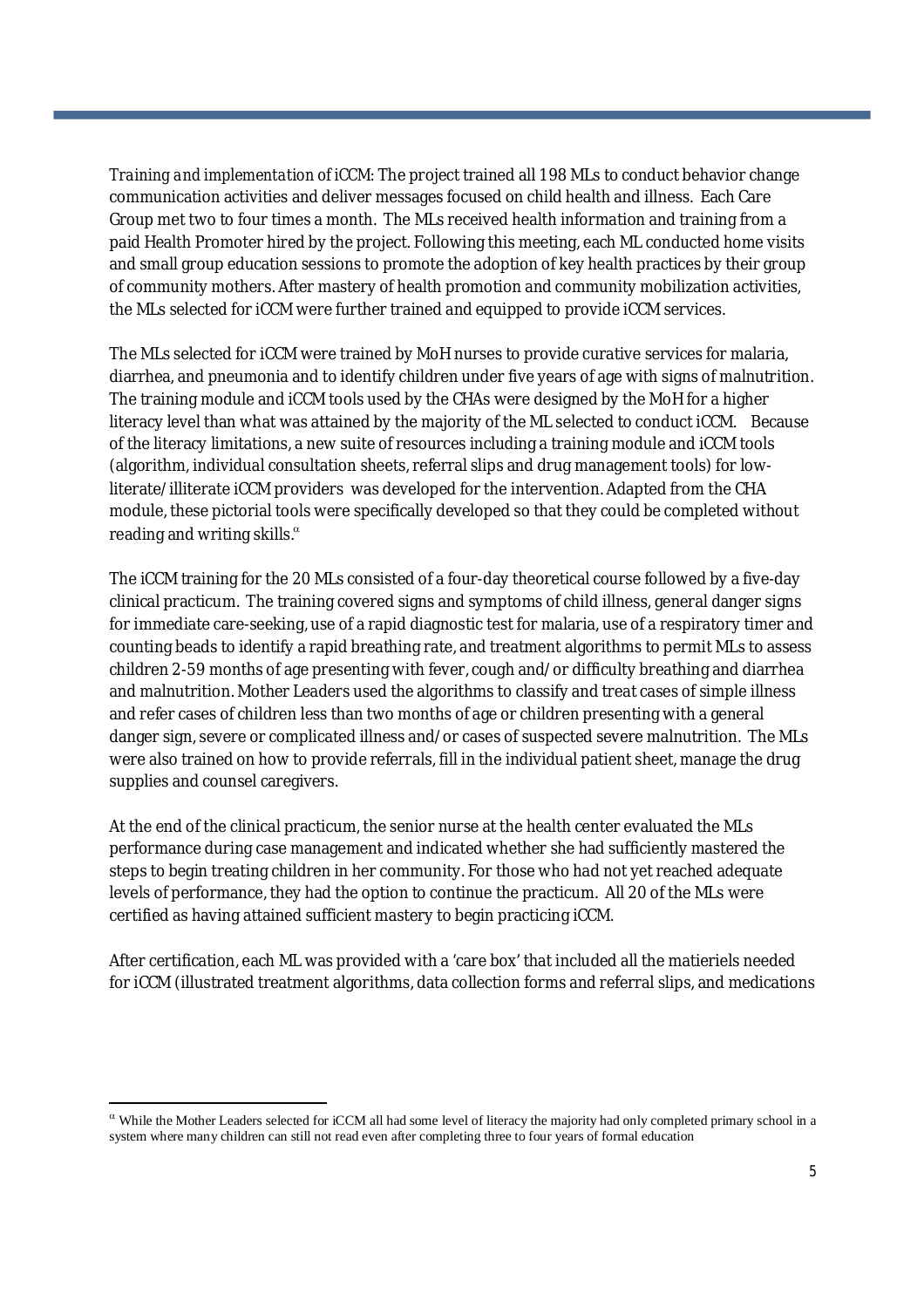and materials to diagnose and treat diarrhea, fever/malaria, and pneumonia/ARI and identify malnutrition ).

Refresher trainings for iCCM were held in November 2013 and May 2014 (five and ten months after the initial training). During these one- to two-day workshops, MLs shared and discussed their experiences providing iCCM. In addition, their knowledge and skills were reinforced, especially in areas seen as problematic during supervision visits.

The senior nurse at the health center conducted supervision visits for the MLs in villages in the health center catchment area. Supervision tools were developed for use by the District Health Team and health center staff during monthly supervision of iCCM including: a monthly data collection form and supervision tool as well as tools for drug management—guides for calculating individual drug quantities and recording drug re-supply. Supervisors monitored skills and performance using direct observation of cases (when possible), review of patient forms and treatment registers, interviews with caregivers (on knowledge of danger signs, administration of medication received, and advice received) and review of stock management forms and supplies available in the Mother Leader's care box. Bi-monthly supervision of MLs was conducted during the first few months, followed by monthly supervision visits. Medical supplies were distributed during monthly supervisory visits and supervisors aggregated treatment information and submitted to the Project Manager.

*Health System Strengthening:* Project activities also focused on strengthening basic child health services at the health center and health post. Activities included clinical training, support for supervision, and provision of equipment, materials and medicines. Health center staff attended a seven-day clinical IMCI training while CHAs attended a five-day session on iCCM. This training was reinforced through monthly coaching and on-the-job-training visits conducted by clinical nursing staff working on the project. Support was also provided to the District Health Team and health center staff to conduct regular quarterly and monthly supervision visits at the health center and health post level. Health centers and health posts also received basic medicines and supplies for IMCI and iCCM activities.

Table 1 shows the similarities and differences between the intervention and comparison groups.

|                                | <b>Community Health Agents</b> | <b>Mother Leaders</b>             |
|--------------------------------|--------------------------------|-----------------------------------|
| Location                       | <b>Health Post</b>             | Community (village)               |
| Salary or<br><b>Incentives</b> | \$100 USD/month; paid by MOH   | Volunteer; member of a Care Group |

#### **Table1 Comparison of Intervention and Comparison Group Variables**

zinc and oral rehydration solution, rapid diagnostic tests (RDTs), paracetamol, Artemisinin-based Combination Therapy (ACT), gloves, a sharps box, respiration timer and counting beads to assist in measuring respirations, cotrimoxazole), and mid-upper arm circumference band (MUAC).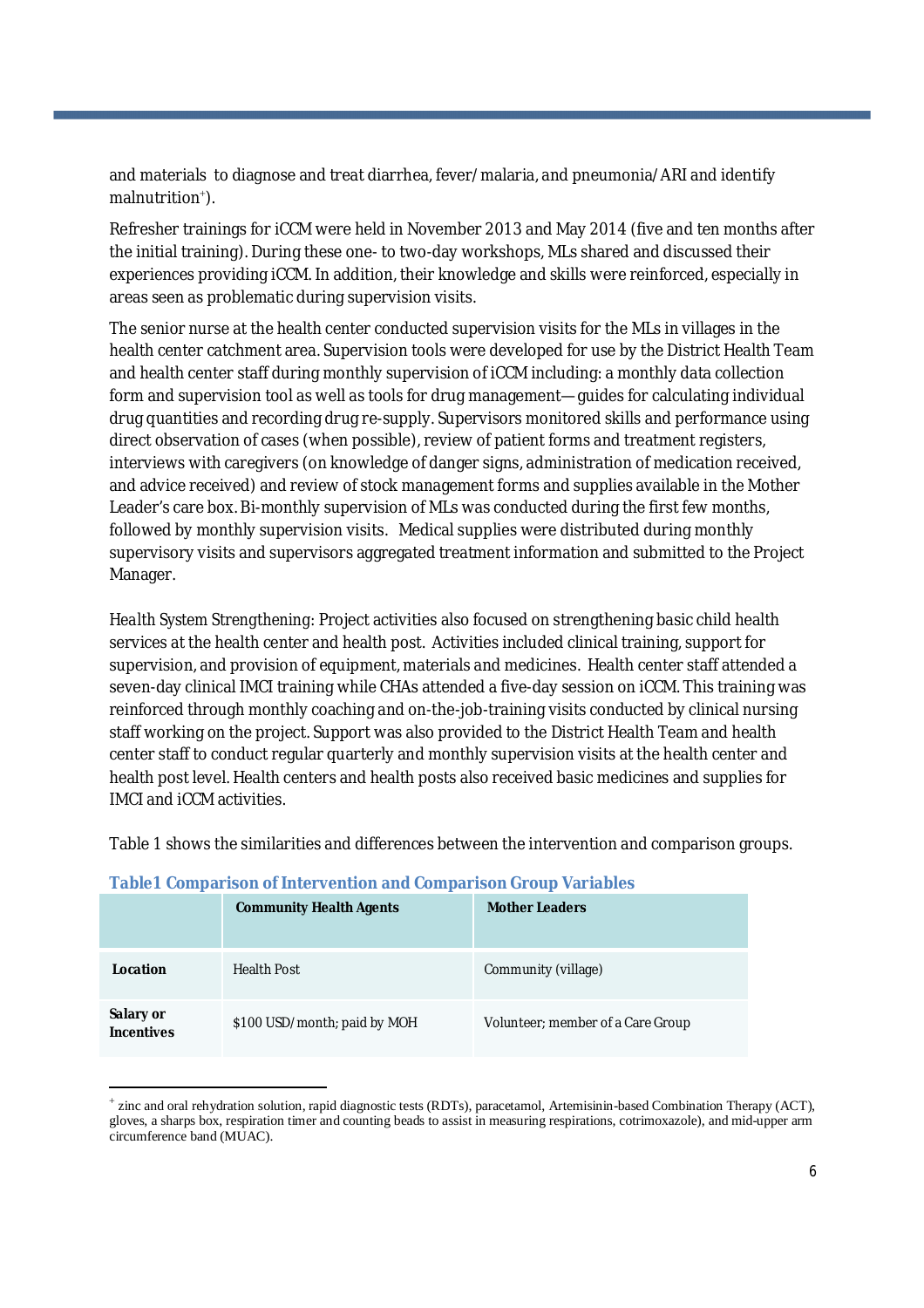| Duration of<br><b>Training</b>                      | Initial training: Six months of training,<br>including one week on iCCM<br>In-service training: five day iCCM<br>training every two to three years                                                                                                                                                                               | Initial training: Four day training, followed<br>by five day clinical practicum at a health<br>center<br>In-service training: One to two day<br>workshops every three to six months                                                                                            |
|-----------------------------------------------------|----------------------------------------------------------------------------------------------------------------------------------------------------------------------------------------------------------------------------------------------------------------------------------------------------------------------------------|--------------------------------------------------------------------------------------------------------------------------------------------------------------------------------------------------------------------------------------------------------------------------------|
| Required<br><b>Education Level</b>                  | Attainment of a secondary level of<br>education                                                                                                                                                                                                                                                                                  | Must demonstrate ability to read and write                                                                                                                                                                                                                                     |
| <b>Clinical Services</b><br>(Symptoms<br>Assessed)  | Assessment of and treatment for<br>diarrhea, fever, acute respiratory<br>infection (ARI) symptoms, screening<br>for malnutrition plus other non-<br>complicated symptoms of illness and<br>infection in children under five years of<br>age and the general population; family<br>planning and child birth (delivery<br>services | Assessment of and treatment for diarrhea,<br>fever, acute respiratory infection (ARI)<br>symptoms, screening for malnutrition in<br>children under five years of age                                                                                                           |
| <b>iCCM</b><br><b>Treatments</b><br><b>Provided</b> | ORS, zinc, ACT, RDTs, Cotrimoxazole,<br>Vitamin A, mebendazole/albendazole<br>for deworming                                                                                                                                                                                                                                      | ORS, zinc, ACT, RDTs, Cotrimoxazole                                                                                                                                                                                                                                            |
| <b>iCCM Referral</b><br>Protocol                    | Referral to health center for severe or<br>complicated cases of malaria,<br>pneumonia, and diarrhea, any child<br>exhibiting general danger signs, acute<br>malnutrition measured by weight-for-<br>height and/or mid-upper arm<br>circumference, or < two months of age                                                         | Referral to health center for severe or<br>complicated cases of malaria, pneumonia,<br>and diarrhea, any child exhibiting general<br>danger signs, suspected acute malnutrition<br>as measured by mid-upper arm<br>circumference, or <two age<="" months="" of="" th=""></two> |
| Supervision                                         | Supervised monthly by health center<br>nurse                                                                                                                                                                                                                                                                                     | Supervised by health center nurse bi-<br>monthly for first two months and then once<br>per month                                                                                                                                                                               |
| <b>Health</b><br><b>Promotion</b><br>activities     | Group education sessions at the health<br>post for clients; community-wide<br>village assemblies as needed to discuss<br>pertinent health topics                                                                                                                                                                                 | Monthly household visits and small group<br>education sessions for a group of<br>community mothers                                                                                                                                                                             |

#### **C. Intervention Monitoring**

Project staff attended all ML training sessions and conducted joint supervision with the MoH during the initial months of iCCM implementation. Project staff followed and monitored key processes and activities by the ML.

In addition, the following information from MLs registers and supervisory report forms completed by the MoH supervisors were tracked on a monthly basis: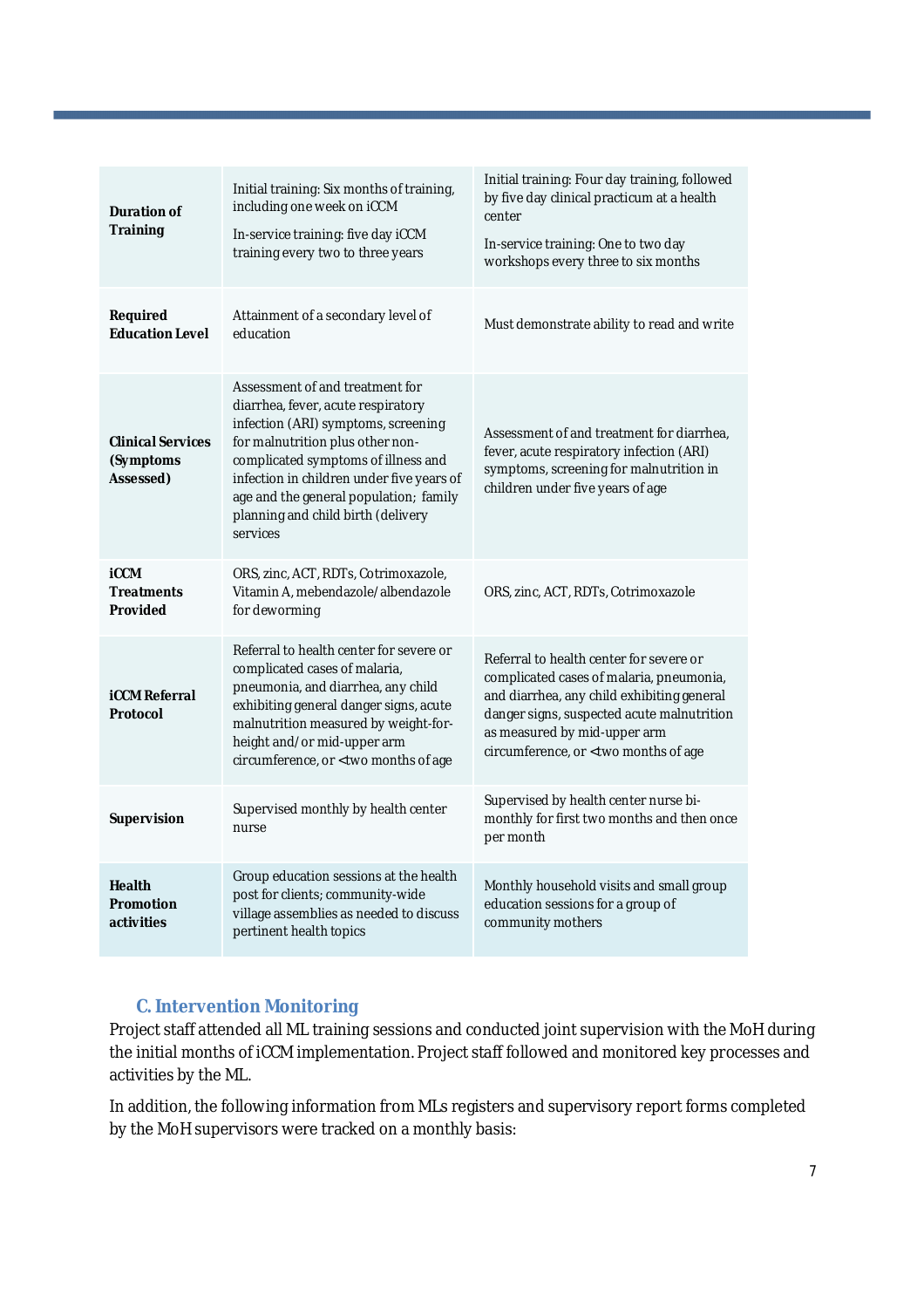- Frequency of supervision: percentage of MLs who received a supervision visit in the last month and percentage receiving a visit within 30 days of the previous supervision visit
- Drug stock outs: percentage of MLs with all materials necessary for iCCM (disaggregated by product: Artemisinin-based Combination Therapy (ACT), Rapid Diagnostic Test (RDT) for malaria, Oral Rehydration Solution (ORS), Zinc, cotrimoxazole)

#### **D. Dependent Measures**

The OR measured outcome variables in three areas: acceptability, improvements in care seeking and treatment, and quality of care as compared to the standard of care provided by CHA.

*Acceptability:* Ministry of Health staff and community member's experience and satisfaction with the health services provided by Care Group MLs were measured through KIIs and FGDs one year after iCCM services were offered in the community. Topics explored included perceptions of the overall intervention in terms of accessibility, acceptability/satisfaction, and quality/effectiveness of care provided by MLs, as well as the selection, training, and supervision of MLs, and factors affecting ML motivation. Additional aspects of acceptability of the iCCM intervention were assessed through questions included in a post intervention household survey on care seeking administered to caregivers of children 0-23 months of age who were sick in the two weeks preceding the survey. . Quantitative measures of acceptability included reported:

- Ever use of a ML and use of a ML for last illness
- Perceived advantages and disadvantages of using ML as health care providers
- Whether the ML was the first source of care and reasons for the choice of source of care

*Effectiveness:* The household survey on care seeking behaviors conducted with mothers of sick children 0-23 months of age in the villages served by ML providing iCCM was also used before and after the intervention to measure the effectiveness of iCCM in improving care-seeking behavior and treatment practices. Improvements in care-seeking and treatment for sick children 0-23 months were measured through four key indicators:

- Overall care seeking behavior (% of children age 0-23 months presenting with fever, diarrhea, or ARI symptoms (cough and rapid or difficult breathing) in the last two weeks who were taken for care)
- Timely care seeking (% of children age 0-23 months presenting with fever, diarrhea, or ARI symptoms in the last two weeks taken for care within 24 hours)
- Source of care (disaggregated by source)
- Treatment follow-up (% of children 0-23 seen for treatment who received a follow-up visit during and/or following treatment)

In addition, service statistics on the number of consultations and treatments provided by ML, disaggregated by illness, were collected.

*Quality of Care:* Quality of a care is defined as providing the appropriate service correctly. This assessment focused on observations of the ability of the MLs to 1) provide correct treatment and 2)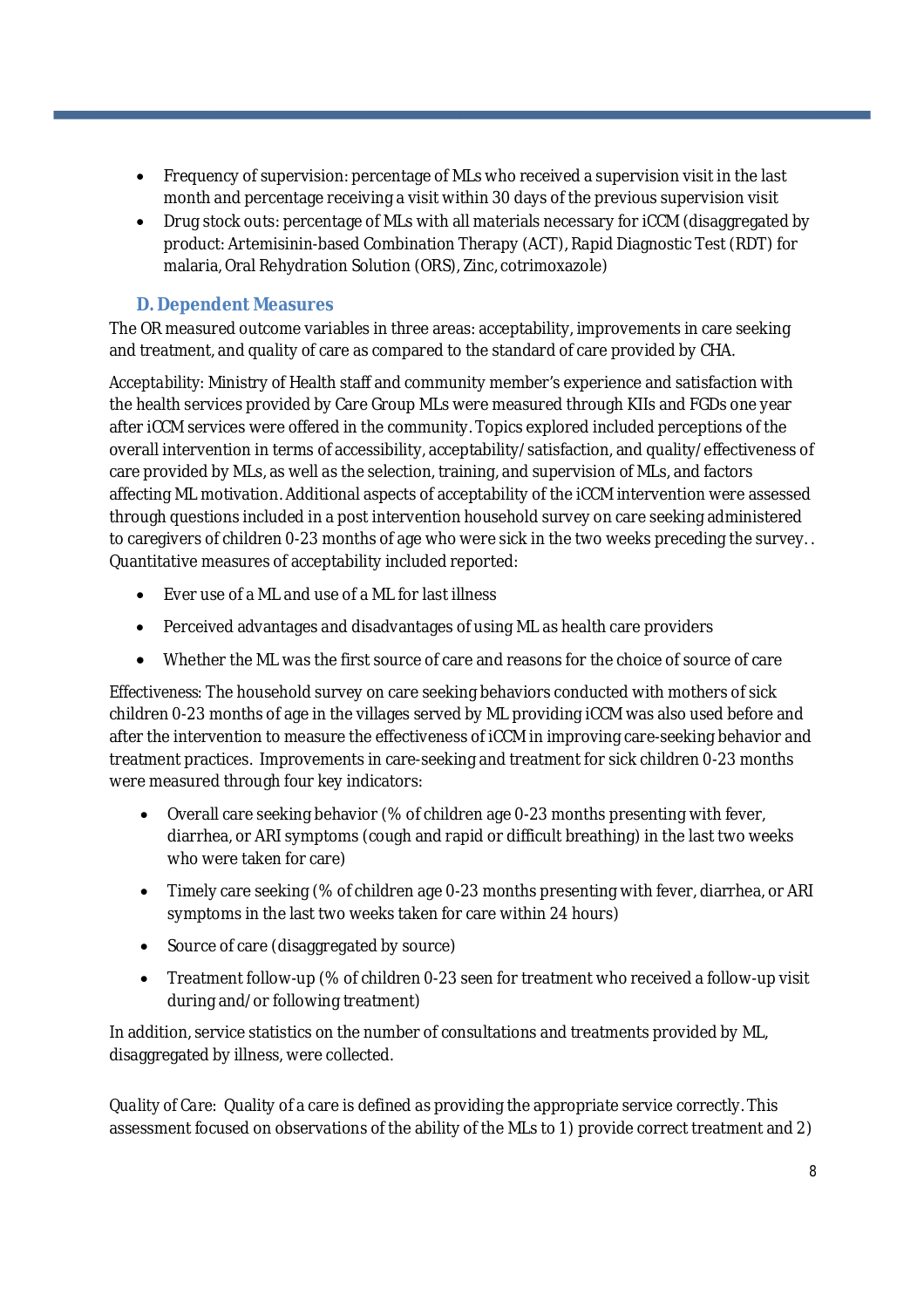apply clinical iCCM guidelines in assessing, classifying and treating sick children. In addition to providing the child with appropriate medicines for his/her condition, quality iCCM from a technical perspective also includes a number of standard assessment and counseling tasks set out in the protocol (see Appendix 2 for a list of these elements). Sick child consultations conducted by ML and CHA were observed by nurses who were recruited specifically for the study. Compliance with the iCCM protocol and performance on correct treatment was compared between the two groups of providers based on the following indicators:

#### **a. Correct treatment**

- i. Percent of providers who classified correctly all illnesses and prescribed treatment or referral that matches the classification
- ii. Percent of providers who administered the first dose during the consultation

#### **b. Adherence to and consistent application of clinical guidelines**

i. The percent of providers who followed the algorithm and performed all assessment, treatment counseling, and prevention and care counseling steps

Performance for correct treatment was measured as the ability to classify and provide correct treatment for all symptoms for at least 80% of consultations observed. Diagnosis was based on the integrated management of childhood illness classifications of simple and severe disease (see Appendix 3 for definitions). As per the iCCM protocol, correct treatment should include receiving the first dose of treatment immediately and in the presence of the provider.

Adherence with the clinical guidelines was classified into four categories a) consistent application of the iCCM protocol (applied for ≥80% of observed consultations), b) regular but not yet systematic application of the protocol (≤79% and ≥51%), c) inconsistent application of the protocol (≤50%) and d) non-adherence to the protocol (0% or not performed).

| <b>Outcome</b><br>variables | <b>Data Collection</b><br><b>Method</b>                                                                                                                                                                                                                                        | <b>When</b><br>Administered | <b>Respondents</b>                                                                                                                          | Sample Size                                                                                                                                                                                                                                                                                                                                              |
|-----------------------------|--------------------------------------------------------------------------------------------------------------------------------------------------------------------------------------------------------------------------------------------------------------------------------|-----------------------------|---------------------------------------------------------------------------------------------------------------------------------------------|----------------------------------------------------------------------------------------------------------------------------------------------------------------------------------------------------------------------------------------------------------------------------------------------------------------------------------------------------------|
| Acceptability               | Key Informant<br>Interviews (40)<br>and Focus Group<br>Discussions (2):<br>Topics explored<br>during the KII and<br><b>FGs include</b><br>perceptions of the<br>overall intervention<br>itself, including the<br>selection, training,<br>and supervision of<br>Mother Leaders. | June to August<br>2014      | MOH staff<br><b>Project Staff</b><br>Mother Leaders and<br>Community<br>members in 8<br>villages, 3 health<br>centers and 2<br>health posts | KII: 7 MOH staff (1 member of<br>district health team, 1 doctor,<br>3 nurses, 2 CHA)<br>4 project staff (3 field staff<br>and Behavior Change and<br>Community Strategies Officer)<br>21 Mother Leaders (including<br>16 iCCM providers)<br>8 other community members<br>(3 women, 2 men, 3 village)<br>leaders)<br>FGD: 11 husbands of Care<br>Group ML |

#### *Data Collection Methods:*

#### **Table 2 Summary of data collection methods**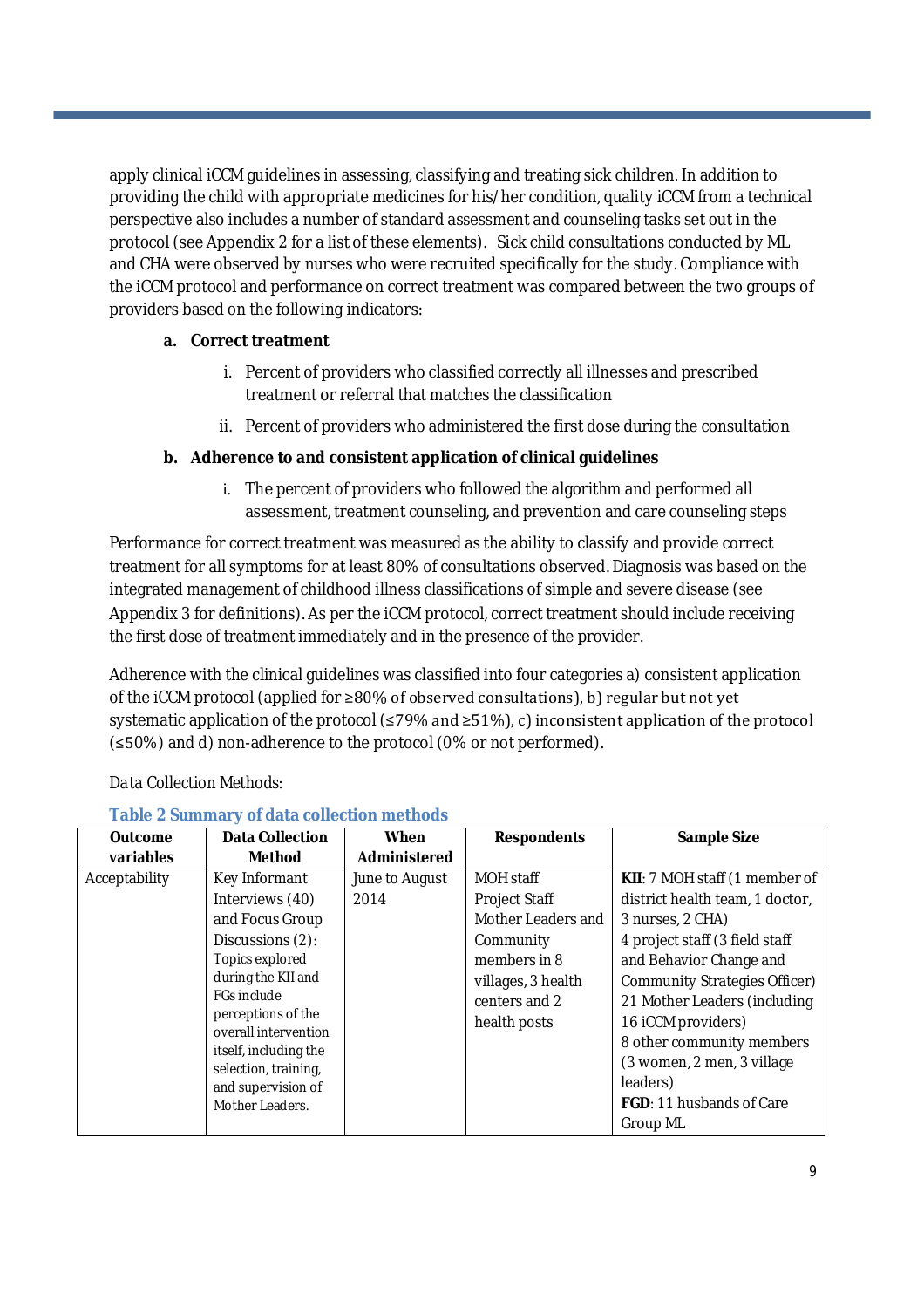| Care seeking and | Household Survey   | Baseline      | Mothers of children   | 199 caregivers (baseline)  |
|------------------|--------------------|---------------|-----------------------|----------------------------|
| treatment and    | in 12 intervention | (April 2011)  | age 0-23 months       |                            |
| acceptability    | villages (cluster  |               | with an episode of    | 220 caregivers (endline)   |
|                  | sampling with 23   | Endline       | fever, diarrhea, or   |                            |
|                  | clusters and 10    | (June 2014)   | ARI symptoms in       |                            |
|                  | cases per cluster) |               | the previous 2        |                            |
|                  |                    |               | weeks                 |                            |
| Care seeking and | Mother Leader      | Monthly July  | <b>Mother Leaders</b> | 21 Mother Leaders          |
| treatment        | reporting data     | $2013 - Sept$ |                       |                            |
|                  |                    | 2014          |                       |                            |
| Quality          | Observations of    | August 2014   | <b>Mother Leaders</b> | 20 Mother Leaders          |
|                  | case management    |               | CHAS                  | 8 CHAS                     |
|                  |                    |               |                       | 135 sick child             |
|                  |                    |               |                       | consultations/199 cases of |
|                  |                    |               |                       | illness                    |

The baseline and endline household survey collected information on care-seeking and treatment of children 0-23 months who had been sick in the two weeks preceding the survey with fever, diarrhea, or ARI symptoms. At baseline random sampling was used to select households from a list of households with children 0-23 months of age in each village (list was based on village-wide censuses conducted for project activities). Households without a sick child were replaced with the next randomly selected household on the list until ten caregivers were interviewed. As updated household censuses were not available at endline, lists of households with children 0-23 months of age were reconstructed through information from ML and other key informants. Door-to–door visits were made to identify households with children sick in the preceding two weeks. Ten households were then selected from the list of eligible households using numbers generated from a random number calculator. A recall period of two weeks was used for purposes of eliciting responses to questions about the management of the most recent illness episode. This was done to minimize recall bias because of the details expected from the respondents. The recall period was extended for more general questions around health seeking choices, reasons for choices and utilization of ML iCCM services. The primary outcome of timely care-seeking and source of care were estimated using the first healthcare option reported by the caregiver.

Each provider (Mother Leader or CHA) was observed over a maximum of two days or until five sick child consultations were observed, whichever came first. Observations were conducted by independent nurses recruited by the project and trained on an observation checklist during a oneday training session. The overall focus of the observation was whether the MLs and CHA followed all the steps in the protocol. The nurses marked each item on the observation checklist as having been performed or not or "not applicable" if an item did not apply to a particular case. For diagnostic steps (measure of upper arm circumference or weight and height, rapid diagnostic test for malaria (RDT) and respiration counts) the nurses indicated if the procedures had been performed correctly or incorrectly and if the classification was correct or incorrect. All 20 Mother Leaders were observed. Three of the ten health posts originally selected for the study were visited but not included in the final results (two health posts were not open during the data collection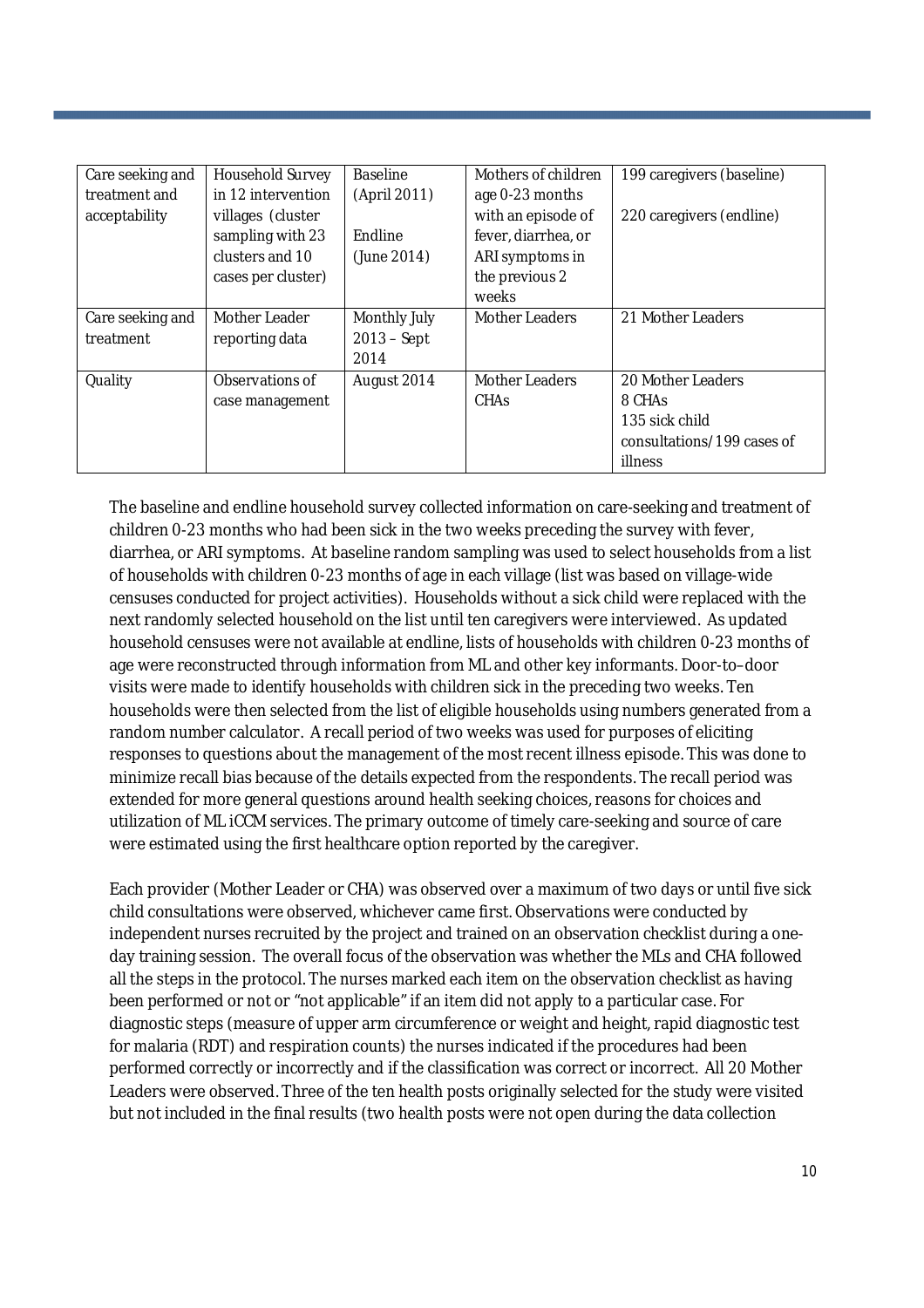period and one health post had no sick child clients during the two days of observation). As a result only, eight CHAs were observed.

### **III. Results**

#### **A. Intervention Monitoring Results**

Besides short periods of individual non-activity due to illness, travel, and/or recuperation after childbirth or due to stock out of drugs, all MLs actively performed iCCM during the study period.

Supervisors were not consistent in submitting their supervision reports; on average, reports were received for 75% of MLs each month. A review of the supervision forms submitted showed that supervisors consistently conducted a record review and were able to make observations of a consultation and interviews with caregivers for the majority of MLs each month. The data show that supervisors were not able to ensure a consistent drug supply for the MLs. Explanations given by the supervisors for the stock outs revolved around lateness in conducting the supervision visits and errors in using the drug re-supply tools.

The OR protocol and work plans were used to guide implementation however a number of adjustments or deviations were made from the OR protocol during implementation and these are noted in Table 3.

| <b>Planned Intervention</b>  | <b>Actual Intervention</b>                                            |
|------------------------------|-----------------------------------------------------------------------|
| Avg. under five population   | Avg. under five population per ML: 270                                |
| per ML: 160                  |                                                                       |
| Supervision: twice monthly   | Calendar of twice monthly visits for first two months not respected.  |
| visits for the first two     | First supervision visit occurred four to five weeks after the ML      |
| months followed by monthly   | began iCCM.                                                           |
| visits every 30 days or less |                                                                       |
|                              | On average 85% of MLs received a visit each month but only 20-        |
|                              | 50% received the visit within the 30 day window. For the three        |
|                              | month period from mid-November to mid-February, no supervisory        |
|                              | visits were conducted; this time period also corresponds to a period  |
|                              | of drug stock out and suspension of iCCM activities.                  |
| CHAs independently           | One CHA independently supervised ML.                                  |
| supervise ML                 |                                                                       |
|                              | No medications available during Dec. - Feb. due to stock outs.        |
| Medications continuously     | Supervisors were not able to ensure a consistent drug supply for the  |
| available to ML              | MLs at other times. In any given month, 30% or more of MLs            |
|                              | experienced a stock out of at least one essential medicine. Length of |
|                              | stock outs minimimised by drug provision between supervisory          |
|                              | visits.                                                               |

#### **Table 3 Planned Interventions versus Actual Interventions**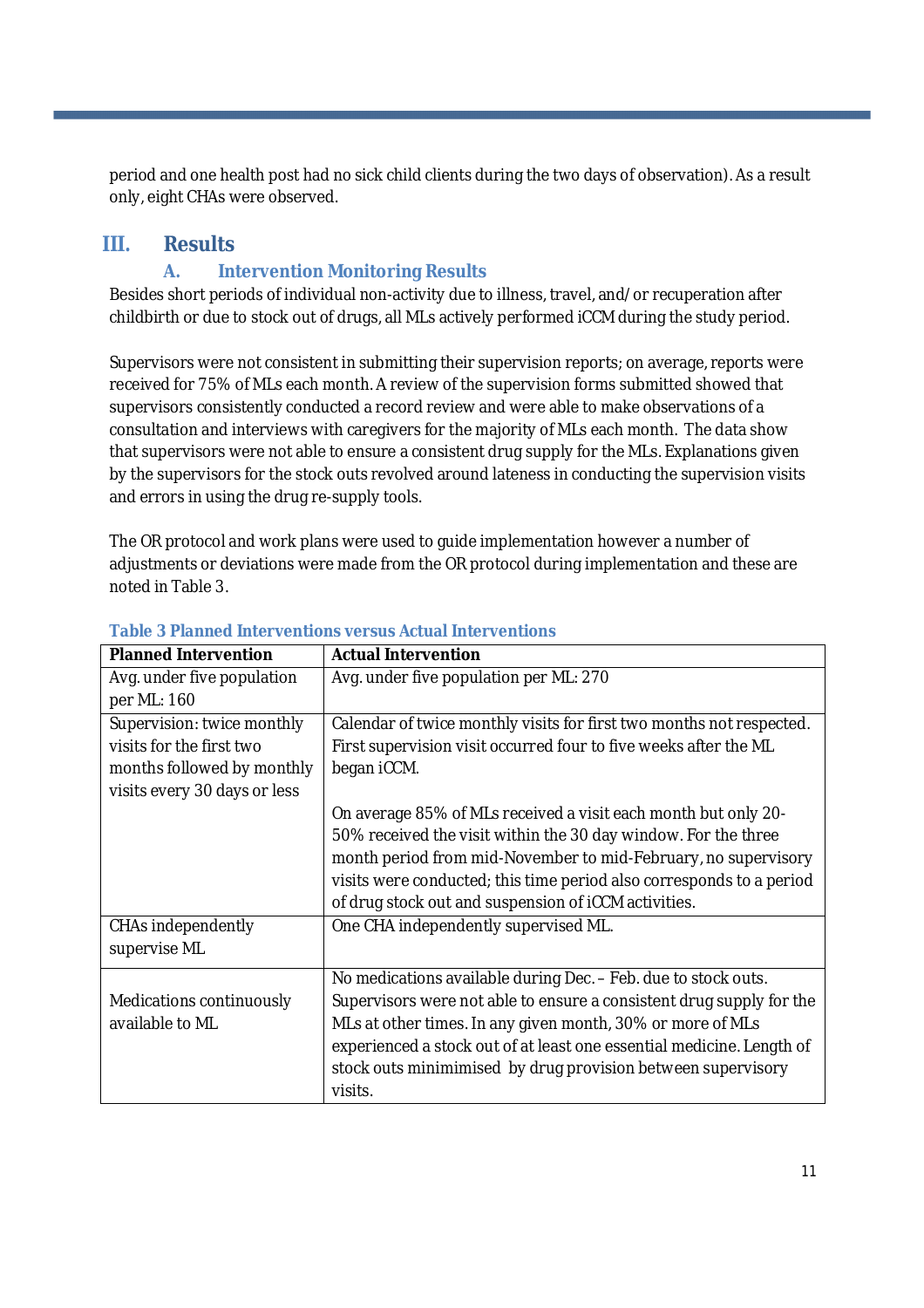### **B. Equivalence of groups and demographic characteristics**

#### *Providers of iCCM*

Mother Leaders were all female and had an average age of 32 years. The CHAs were also majority female and had an average age of 36 years. Factors that could significantly impact the quality of care provided (level of education, number of years of experience and length of initial training) varied between the two groups with MLs having attained a lower level of schooling, and having had less training and fewer years of experience with iCCM.

|  | Table 4 Characteristics of Mother Leaders and Community Health Agents |  |
|--|-----------------------------------------------------------------------|--|
|--|-----------------------------------------------------------------------|--|

| Indicator                                 | <b>Mother Leaders</b>    | <b>CHAs</b>                 |
|-------------------------------------------|--------------------------|-----------------------------|
|                                           | $N = 20$                 | $N = 8$                     |
| Ave number of years of schooling          | 6.6                      | 9.6                         |
|                                           | $(range: 4 - 9 years)$   | $(range: 8 - 10 years)$     |
| Ave number of years of experience in ICCM |                          | 9.6                         |
|                                           |                          | $(range: 6 - 12 years)$     |
| Ave number of months of initial training  | 0.5                      | 7.9                         |
| In-service training                       | One to two day workshops | Five day iCCM training      |
|                                           | in November 2013 and May | during the intervention for |
|                                           | 2014 (5 and 10 months)   | five CHA and in the two     |
|                                           | after initial training). | years preceding the         |
|                                           |                          | intervention for two others |

*Target Population:* the children taken for care according to the household surveys at both baseline and endline were distributed across the 0 to 24 month age range, equally distributed by sex, represented all three illnesses and in the majority presented with one symptom of illness. There was a change in disease patterns with significantly fewer suspected pneumonia cases seen at endline and children more likely to have experienced a single symptom at endline compared to the baseline (see Table 5).

Morbidity is seasonal so the change in timing of the survey from the baseline in March to June for the endline is a likely explanation for the difference in number of children with suspected pneumonia. This difference would not influence the study results as there were no significant differences in whether a caregiver sought care for a child with suspected pneumonia compared to fever and diarrhea cases at baseline.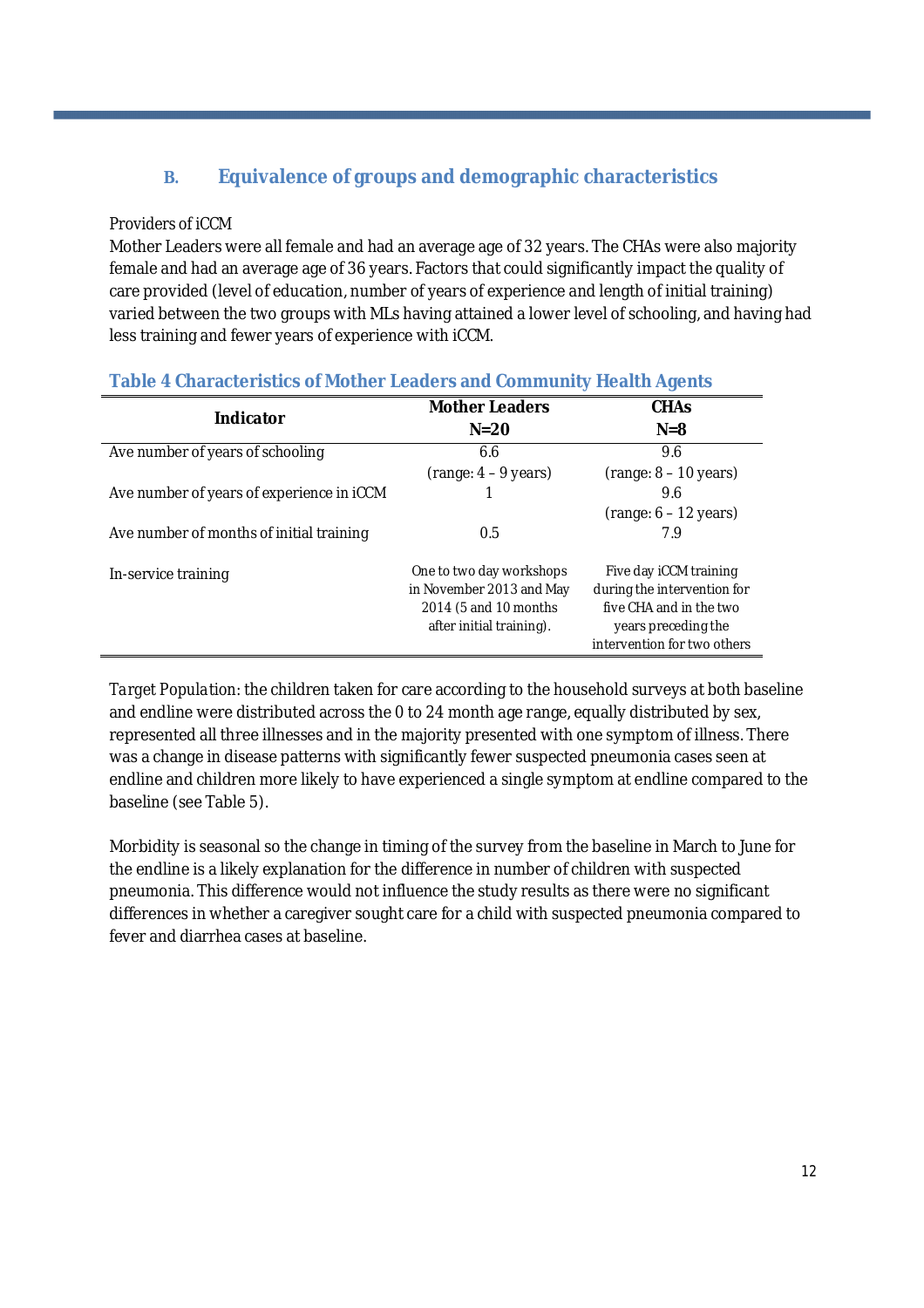| Characteristic                                                | Baseline n=199 | Endline n=220 | p-value <sup>*</sup> |  |
|---------------------------------------------------------------|----------------|---------------|----------------------|--|
|                                                               | Age (%)        |               |                      |  |
| $0 - 5$ months                                                | 17.6           | 20.0          |                      |  |
| $6 - 11$ months                                               | 39.7           | 33.2          | 0.589                |  |
| 12 - 23 months                                                | 42.7           | 46.8          |                      |  |
| Mean age                                                      | 11.2 months    | 11.7 months   | 0.398                |  |
|                                                               | Sex (%)        |               |                      |  |
| Male                                                          | 47.0           | 50.9          |                      |  |
| Female                                                        | 53.0           | 49.1          | 0.572                |  |
|                                                               | Illness $(\%)$ |               |                      |  |
| Fever/convulsions/malaria                                     | 54.3           | 52.3          | 0.682                |  |
| Suspected pneumonia (cough<br>with rapid/difficult breathing) | 58.3           | 28.6          | < 0.000              |  |
| Diarrhea                                                      | 43.7           | 42.3          | 0.765                |  |
| Number of presenting symptoms (%)                             |                |               |                      |  |
| One symptom                                                   | 54.3           | 77.7          |                      |  |
| Two symptoms                                                  | 35.2           | 20.9          | < 0.001              |  |
| Three symptoms                                                | 10.6           | 1.4           |                      |  |

#### **Table 5 Characteristic of Children 0-23 months of age ill in the two weeks preceding the survey**

*Observations:* A total of 135 children were observed, 99 seen by MLs and 36 by CHAs, contributing a total of 89 cases of fever, 67 cases of cough with difficult/rapid breathing and 43 cases of diarrhea. More children were seen per ML during the two days of observation (an average of 5.0 children) than per CHA (4.5 children). However, as a child could have multiple symptoms/illnesses, the total number of treatments observed for each illness showed no significant differences between the two types of providers. On average, MLs treated 3.4, 2.5 and 1.5 cases of fever, cough and diarrhea respectively versus 2.8, 2.1, and 1.6 of fever, cough and diarrhea respectively treated by the CHA. The average age of children treated was 16.6 months for children seen by MLs and 17.3 months for children seen by CHA.

#### **C. Objective 1: Acceptability of the Intervention**

*Acceptability of the iCCM intervention among the target population and other key stakeholders* Community members and district-level stakeholders were extremely supportive of iCCM provided by MLs at the household level. Qualitative evidence at the community level suggested there was significant support for the MLs and their work.

#### *MOH Staff Views*

Before the intervention two conflicting points of view were expressed: those who believed in the feasibility and potential success of MLs implementing quality iCCM and those who were more hesitant about the ability of MLs to provide quality care. The Chief Medical Officer of the health district asserted that volunteers cannot provide quality health care according to the standards set by the health system because their expertise does not extend beyond the simple administration of

Pearsons Chi Square test to test for difference in distribution for age, sex and number of presenting symptoms, T test for comparison of proportion of child presenting with each illness/symptom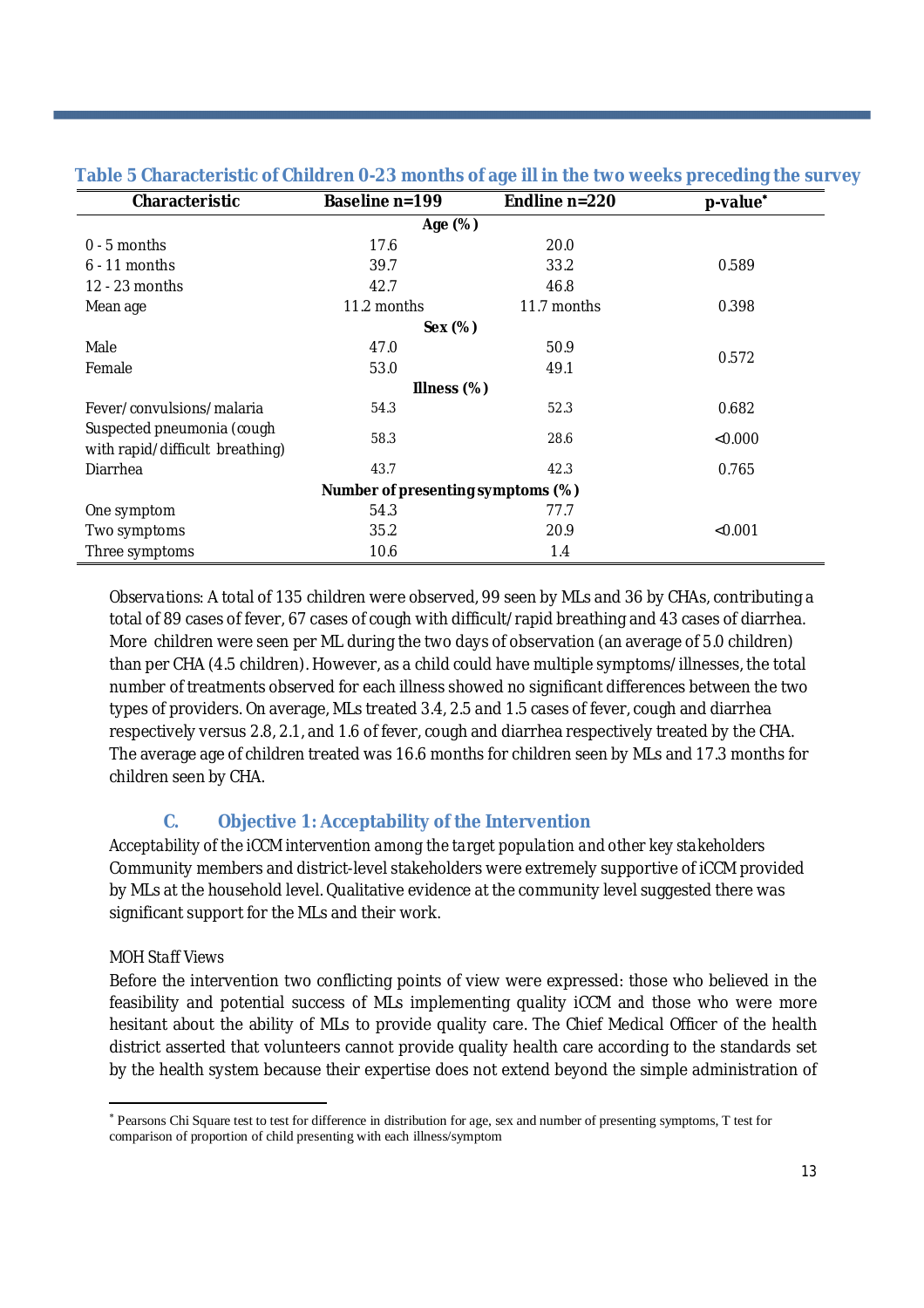medicines. However, the IMCI focal point person in the regional health department felt that health volunteers could provide quality health care in their communities as long as they were motivated and received the necessary support including training, supplies (e.g. medicine, materials,), and supervision. Three out of five health center nurses and four out of the five CHAs interviewed before the intervention also believed in the potential of MLs to provide quality care. For many health staff, their confidence in MLs stemmed in part from their past experiences with similar projects; for others, it was driven more by a desire to see women promoted as leaders within the community. In contrast, there were some health staff who were skeptical about the capacity of the MLs, stating that women from the community may not have the necessary education, qualifications, leadership skills, or commitment necessary to fulfil such a demanding role.

By the end of the study, opinions of MoH staff witnessing MLs providing iCCM were unanimous and the MoH staff had become their champions.

*"In some areas of the district, people can't believe that there are illiterate women doing the work of Mother Leaders (iCCM) – they can't believe that these women can diagnose malaria, signs of malnutrition, diarrhea, and do treatment. So at each meeting, I would tell about this and no one believed me at first." (*Member of District Health Team)

Health personnel did not feel that ML (MLs had an average of six years of primary school education attained in rural schools with poor quality instruction and weak scholastic achievement) literacy levels were an issue for two reasons. First, the training was done in the local language and the MLs understand fully the content of the modules related to children's diseases. Second, the monitoring tools that the MLs completed were simple and based on images and signs that the MLs mastered perfectly. This was confirmed by supervisors who observed MLs.

"*One needs willingness in particular to do iCCM because it is the images that speak. One doesn't need to go to school for that. "(*Head Nurse, health center)

*"One doesn't need not go to school because the illiterate Mother Leaders conduct case management and fill out the forms very well."(*CHA, health post)

As supervisors, they were satisfied that MLs had mastered the protocol and its application. For most supervisors, they felt the Care Group MLs were very competent at case management, including diagnosis, danger signs, case referral, etc. and that MLs were equal to the CHA with whom they have almost the same technical job. Supervisors acknowledged that the MLs had some difficulty in maintaining the register for drug management. Not all had mastered completing stock management records for drugs. Supervisors suggested this failure could be explained by two factors. First, MLs did not have enough time during training to master filling out the form and second, some MLs did not immediately fill out the form but waited until a few days later or even the day of supervision to try to remember the number of drugs provided. The supervisors indicated that this problem tended to resolve over time with supervision visits and regular refresher sessions to address specific problems or issues related to case management,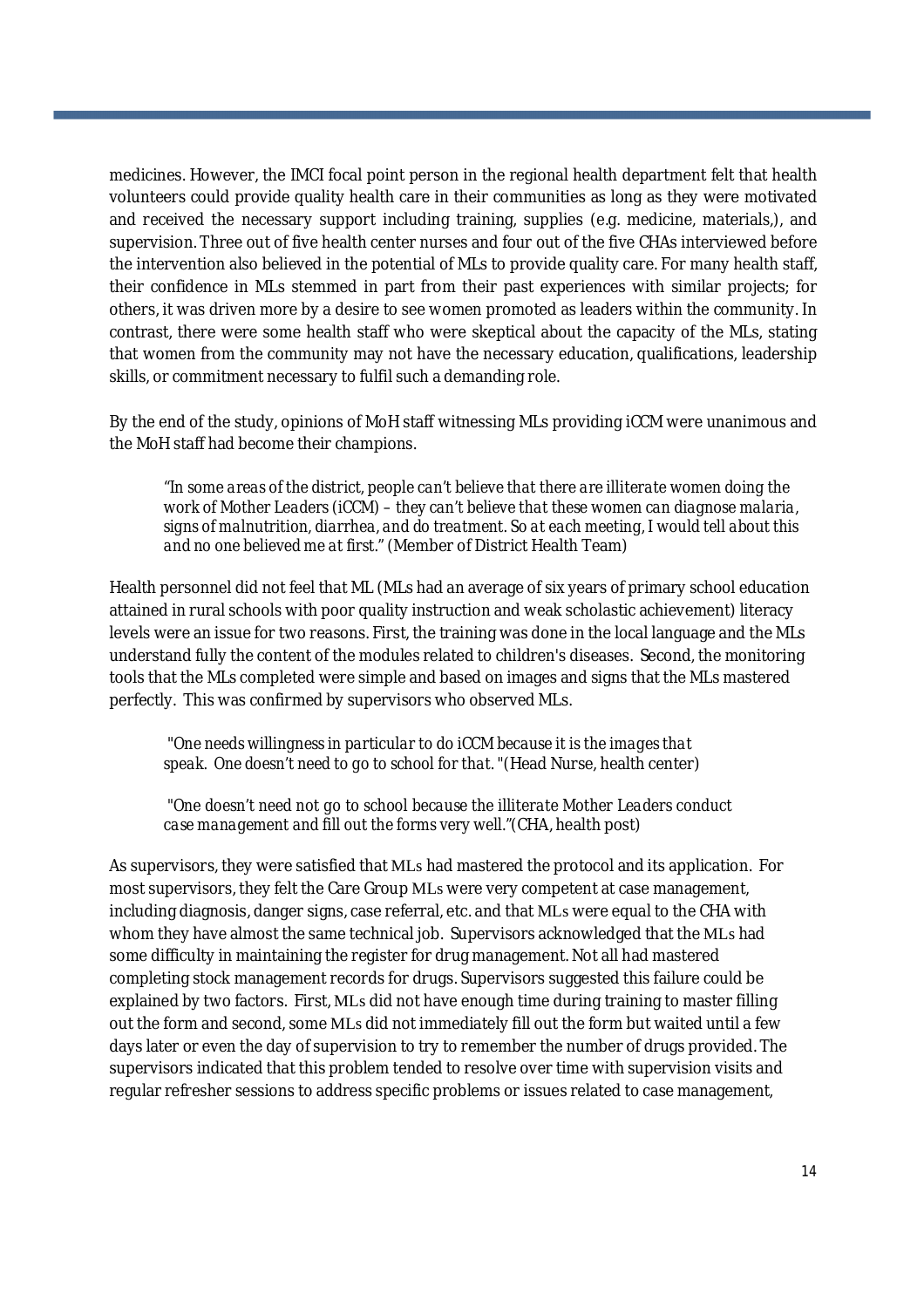including drug management. The MOH staff felt that the four day classroom session followed by five days of practicum was too short.

*"The Mother Leaders have problems filling out the follow-up sheet for sick children and the drug management form. That's why I think we can extend the training by a week to spend much more time explaining"*(Head nurse, health center)

The MoH staff also embraced their role as trainer and supervisor of MLs. Each supervisor referred to the MLs under their charge as "my Mother Leaders" and stanchly defended their capacity to conduct iCCM. Even those who were unable to conduct supervision activities within the timeframe agreed upon were reluctant to hand over supervision to another health worker.

While the MoH staff accepted the MLs and iCCM as an addition to the continuum of care, they were less sure of its sustainability.

"*This is my concern for Mother Leaders…without Concern there… the DHT does not have the means or capacity to do it. To do follow-up, to give them the materials, drugs, etc. What mechanism can we put in place?" (*Member of District Health Team)

*"If there is no Concern, I do not know how the project will be done after"* (CHA, health post)

#### *Community Member Views*

Mother Leaders were respected in the villages and their services were highly appreciated by members of the community for two reasons. First, MLs were valued for their voluntary commitment to development action for their community and secondly for their responsibilities and role in the community. They were considered "madouban gari" (village mirrors) that is to say a model and example to follow on good practices for the promotion of health in the community.

The function of the iCCM Care Group ML gave women the power to act on illness, particularly that of children, who are the most vulnerable population group in the village.

> *"They treat the children well and they are healed. For fever and colds we do not need to go to Bambeye where you pay over 2,000 francs CFA (equivalent to approximately \$4) for transportation on a motorcycle. The medicine box of the Mother Leader has helped us a lot. The iCCM Mother Leaders treat and care for children and are available" (*male representative of village leader)

Unlike the majority of health agents in health facilities that were from outside of the community, the MLs were members of the community.

> *"There is a confidence and familiarity related to knowing the person we have chosen and to whom we can easily explain our health problem. Service from someone who we know and that from someone who we do not know is not the same."* (Female caregiver to child under five)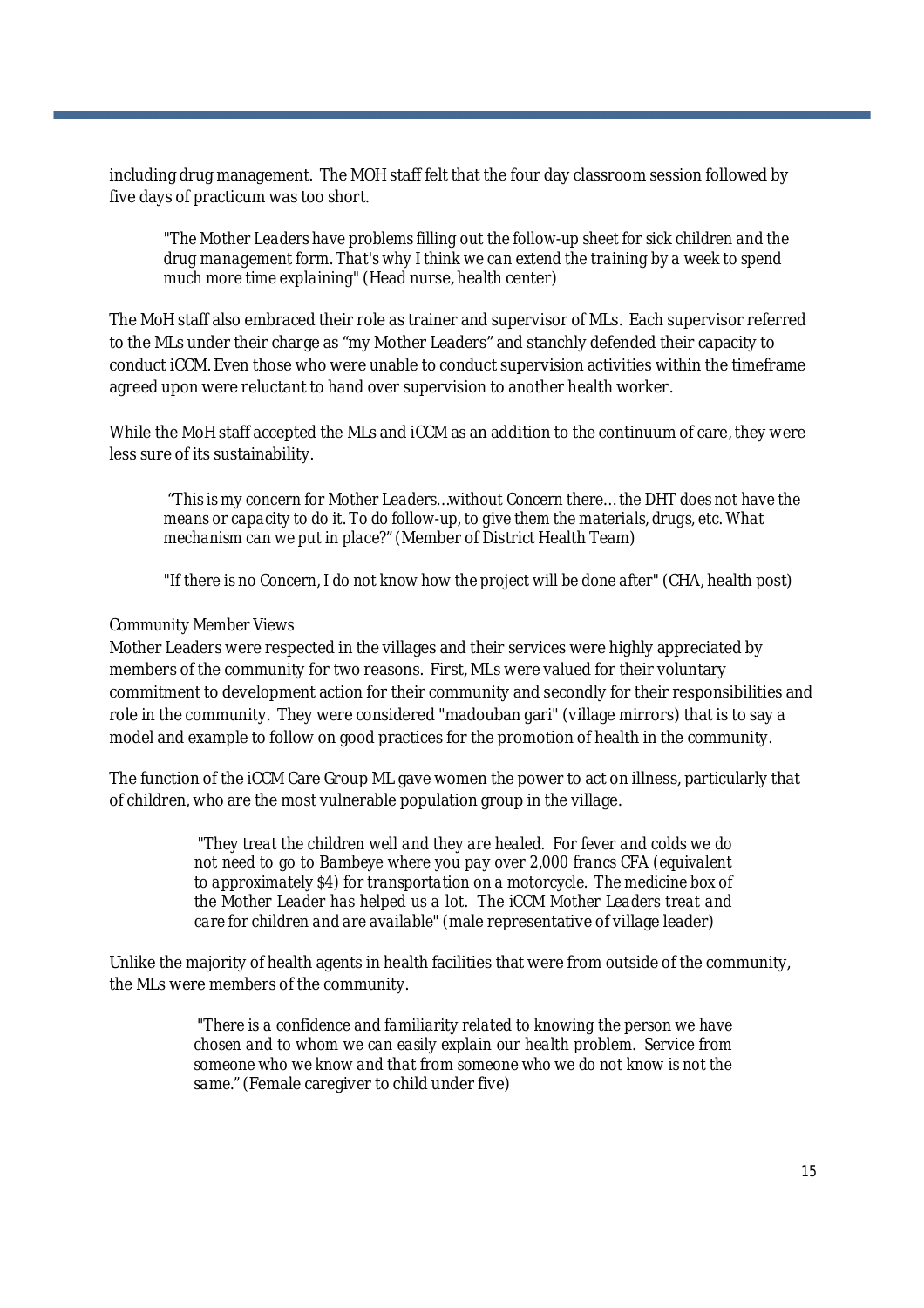Thus, the fact that MLs belonged to the community they served helped facilitate communication between users and the provider and utilization of iCCM services.

The communities' views on the quality of services provided by the ML as it relates to the acceptability of the iCCM by MLs was also analyzed from their comments on the welcome received, drug availability and effectiveness of treatment.

Caregivers said they were very satisfied with the reception they received from the MLs. Not a single complaint was received from iCCM service users or other members of the community. The mothers of children treated liked the fact that the ML spent more time treating their children than nurses in health facilities.

The MLs had a drug kit with essential medicines and were able to use a blood test for the rapid diagnosis of malaria. According to the community, the fact that the ML analyzed the blood was a sign of "modernity" and effectiveness of iCCM that was not always found in all of the health facilities serving the community.

Integrated Community Case Management reduced the distance and suffering that are associated with travel from remote villages to health facilities which are not easily accessible given the long distances.

#### *"Now the drug is with us, we no longer need to go to Mogheur to care for our children."* (Female community member)

In fact, women used to travel distances of more than five to ten kilometers to seek care for their sick children. Now the iCCM provider was a neighbor located a few steps from the house. This intervention removed the difficulties related to foot travel with a child on the back to get to the health center in the nearby village or the danger and cost of treacherous travel on a motorcycle on impassable roads.

According to the community, the treatment provided by the Care Group ML was effective

"*As soon as she gives the medicine, the child is cured in one or two days.*" (Female caregiver)

*"I appreciate the work of ML which is effective. My child had a fever; she gave him a blood test (RDT) which was negative. She then gave him a three day treatment for a cold and the child was cured*."(Female caregiver)

This perception of the effectiveness of the services provided by ML contributed significantly to the increase in the use of iCCM services and reduced the use of faith healers, traditional practitioners, and drug peddlers in the villages.

> "*Before the people of the village were using the drugs from the street vendors; they bought para, two colors, nivaquine to reduce the fever. Now*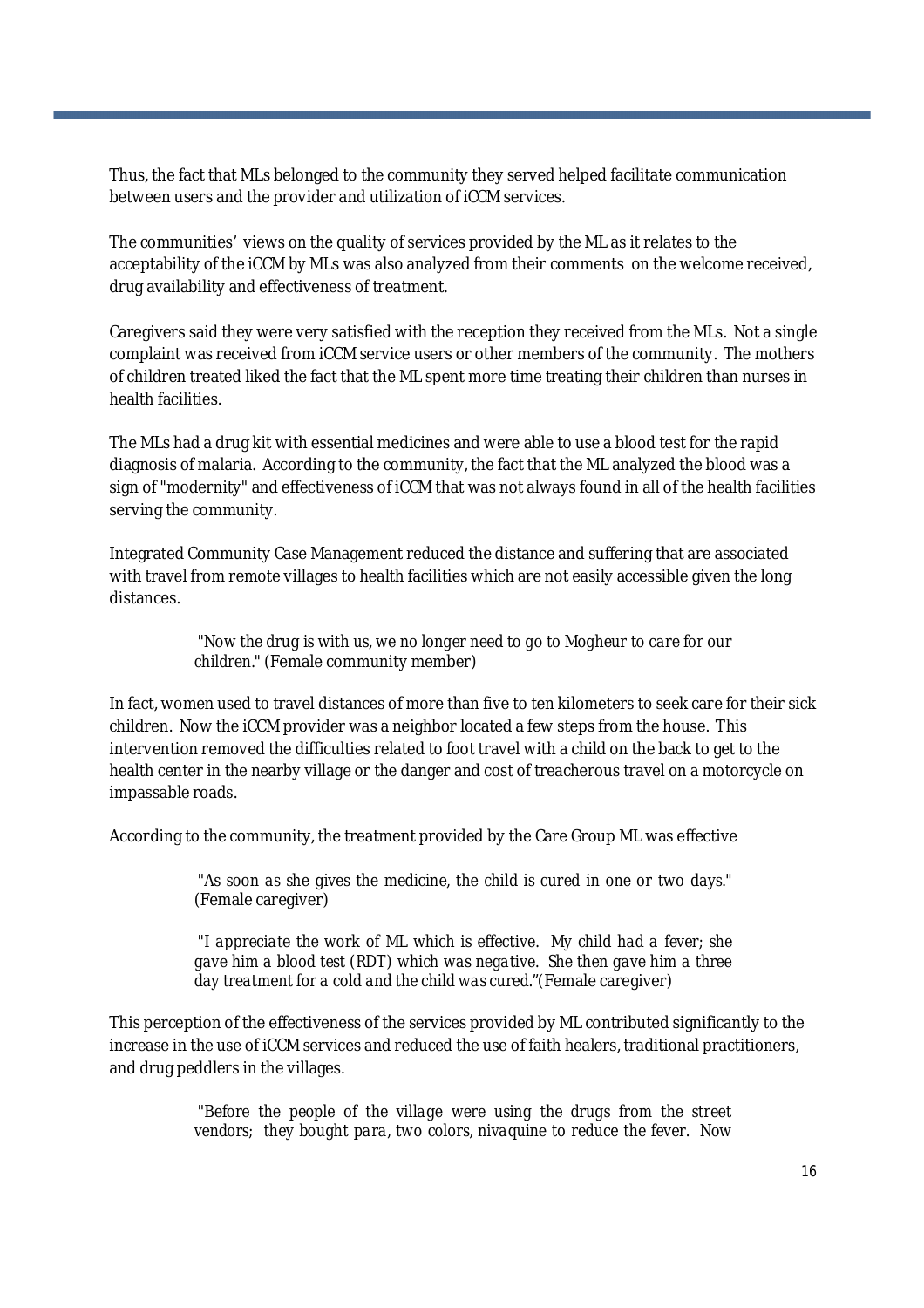#### *with the arrival of iCCM by the Mother Leader, children are immediately brought to her home for care."* (Village leader)

Selection of the MLs was a participatory and consensual process. Members of the community chose the MLs and following the selection, consent of the woman and her husband was requested. This selection process was based on strong local social values. Community members used terms in the local language signifying agreement / authorization when speaking indicating that the Care Group ML was invested with the consent and approval of the community who placed its confidence in her for the care of their children. In turn, in agreeing to her selection the ML demonstrated her commitment to the community to carry out the Care Group activities including the management of child illness in her community.

In addition to the process of choosing MLs for iCCM in their village, some communities also asserted ownership of the activity by putting in place local mechanisms to safeguard and monitor the system. Measures were taken and agreed upon in the community to ensure that MLs were available to treat children (such as setting hours when the ML would be in the village to treat children). In one village, the community appointed the members of the School Management Committee to support and monitor the behavior change communication and iCCM activities of the MLs in the village.

The acceptance and confidence of the community was also manifested in the solicitation of these same women for other roles in addition to their Care Group and iCCM role. Several MLs providing iCCM were also selected to conduct family planning and nutrition activities in their communities.

#### *Husbands Views*

Husbands played an important role in the success of the activities of the MLs. By allowing their wives to engage in this community work, men also felt they had a certain responsibility for the iCCM activities being conducted. For men, it was an honor and a source of pride that their wives were chosen by the community to provide care for children of the village.

> *"In the whole village, that your wife is chosen and entrusted with a job is truly an honor"*(Husband of Care Group iCCM provider)

In addition, husbands provided diverse support for their wives to facilitate their iCCM activities in the community. These included:

- $-$  Excusing their wives from field work,
- Providing their phone or calling supervisors on behalf of their wife
- Providing their wives the funds for a small business to enable the ML to remain at home to conduct iCCM activities

The support provided by men to their wives conducting iCCM services was noted by others in the communities.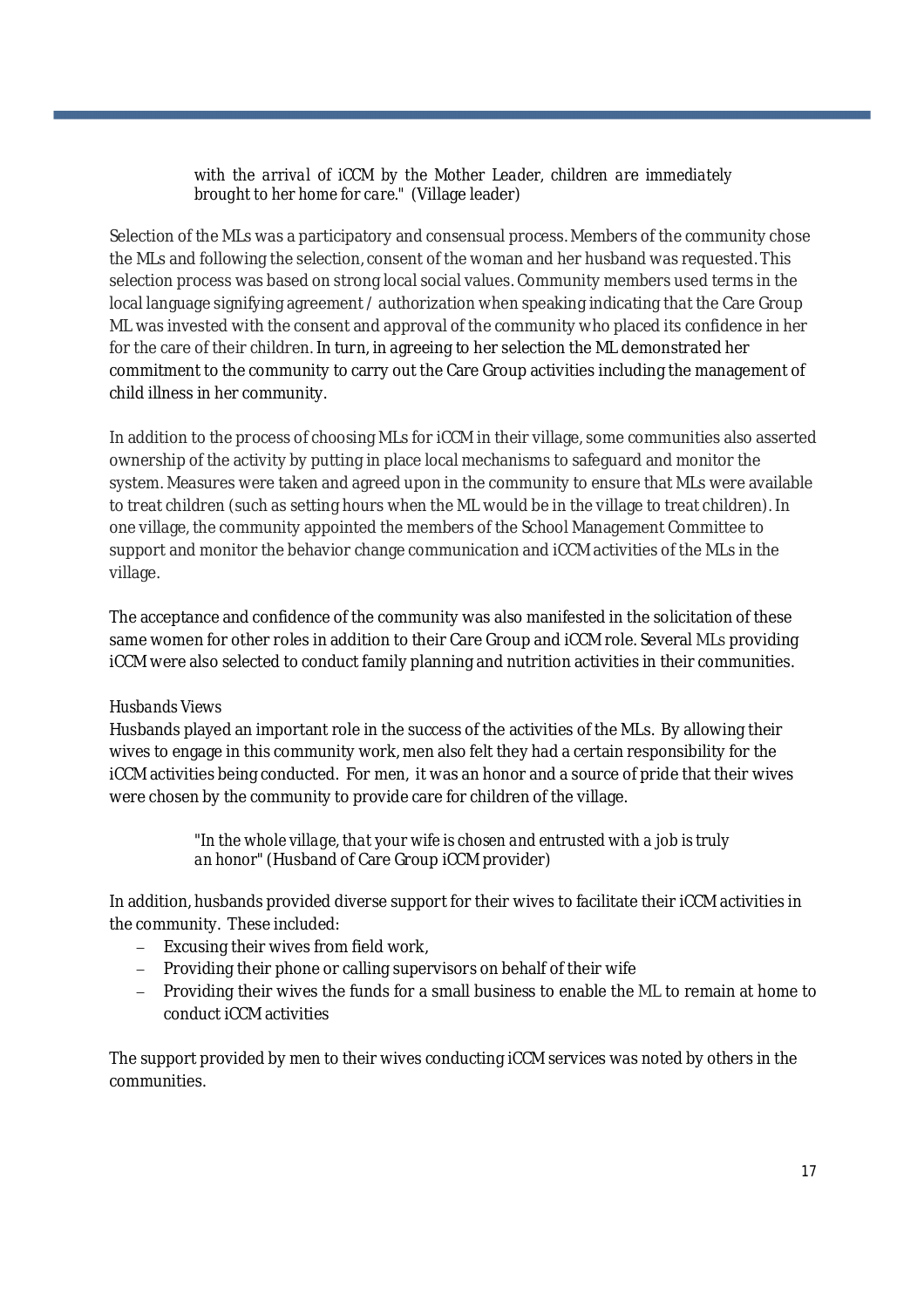*"When you bring a child [for treatment], it is the husband himself who is going to go call his wife to treat the child"*(Community leader)

Women with many community functions in addition to iCCM noted increased potential for conflict with their husbands due to their frequent absences from the household and the accumulation of tasks.

*"Sometimes my husband expresses his dissatisfaction especially when I am called for an activity while I am preparing the meal. He says it's not right to leave the preparation of meals to go to another Concern activity in addition to treating children*" (iCCM Mother Leader)

#### *Mother Leader Views*

The source of MLs' motivation was symbolic; it resided in social recognition from the community. The MLs' motivation to conduct iCCM was not financial or material; they were motivated by the thanks and expressions of satisfaction from caregivers of the children they have cared for.

"*Volunteering is not a problem and everyone knows that it is volunteer work for our children. For me, the availability of medication and the training of Mother Leaders from the village for iCCM is the best way to effectively solve the health problems of the population* "(iCCM Mother Leader)

*"I knew from the start that it is voluntary. I am especially motivated when passing people thank me for helping children* "(iCCM Mother Leader)

Despite acknowledging that they were volunteers, several constraints were noted by MLs and several indicated a desire for remuneration. Some MLs indicated that it was not easy during the agricultural season to respect the agreement with the community to be available in the mornings up to nine or ten o'clock and again in the afternoons beginning at three or four. This was especially true for women whose husbands have migrated or who do not have older children or co-wives to help with the field work or domestic tasks.

Some MLs expressed a desire for materials or cash to start income generating activities to contribute to supporting the family. This could be the result of discussions with Concern staff around support to the Care Groups for income generating activities. Others expressed a desire for working conditions to be improved. As the MLs treated children in their homes, they noted that consultations often occurred when their husbands were home from the fields and trying to rest. This posed a problem of discretion and privacy; MLs suggested that constructing small hangers in their yard for consultations could improve the situation. Lastly some MLs with higher levels of education hoped to one day be recruited as a CHA at a health post.

#### *Acceptability reported from service users*

Reasons why women sought care from MLs varied. At endline, caregivers cited proximity most often as a reason for use of a ML for the child's most recent illness followed by availability of services, quality, and access to follow-up care. These same reasons were listed as advantages to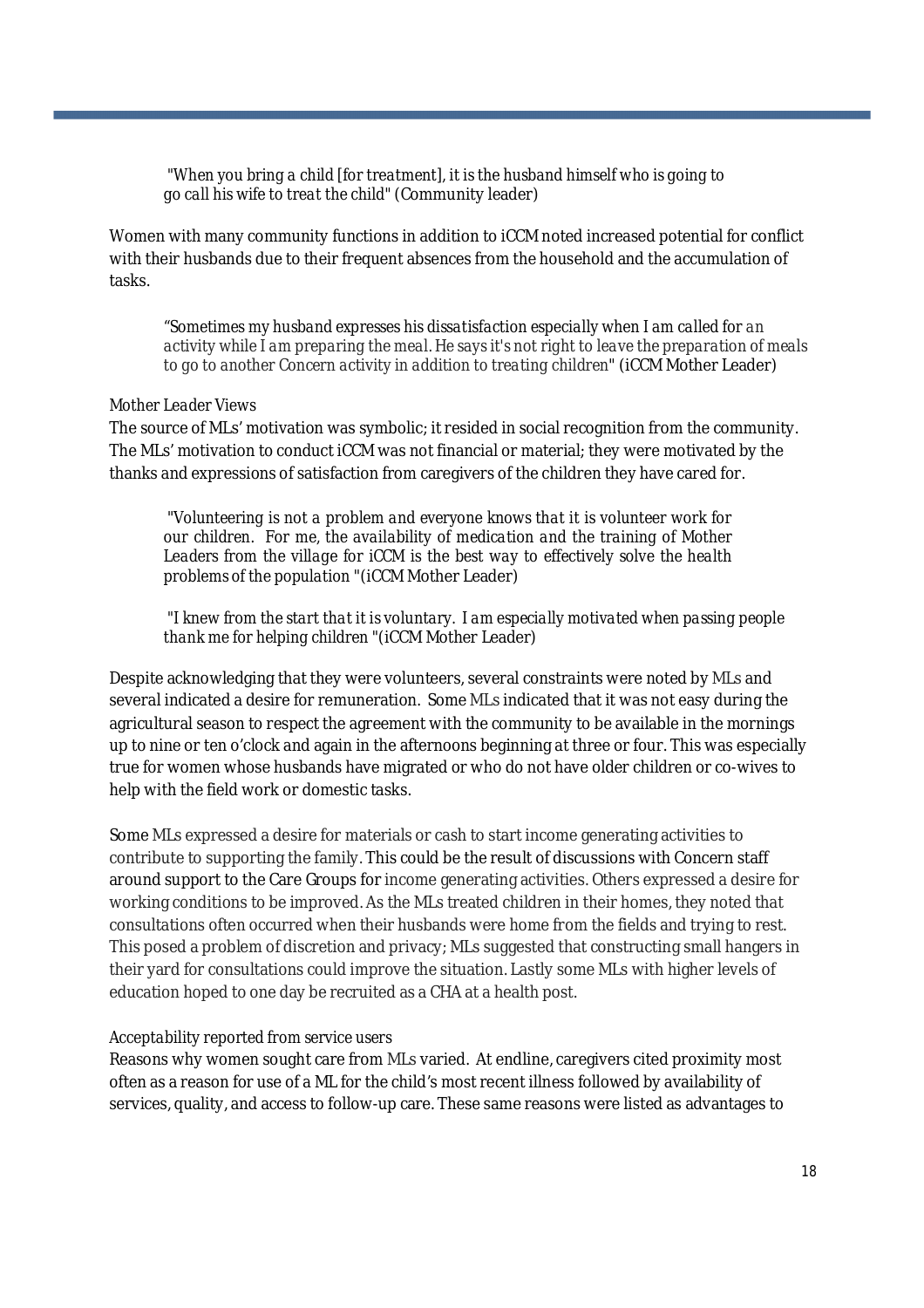using services provided by MLs from respondents who had ever used iCCM services provided by a ML (see table 6).

| $\sim$ 0.000 $\sim$ 0.000 $\sim$ 0.000 $\sim$ 0.000 $\sim$ 0.000 $\sim$ 0.000 $\sim$ 0.000 $\sim$ 0.000 $\sim$ |                     |  |  |
|----------------------------------------------------------------------------------------------------------------|---------------------|--|--|
|                                                                                                                | Endline ( $N=202$ ) |  |  |
| Advantages                                                                                                     | %                   |  |  |
| Proximity                                                                                                      | 51.5                |  |  |
| Quality of treatment                                                                                           | 46.0                |  |  |
| Less wait time                                                                                                 | 31.7                |  |  |
| Availability of Mother Leader                                                                                  | 22.3                |  |  |
| Access to follow-up care                                                                                       | 17.3                |  |  |
| Knowledge raising and advice/counseling                                                                        | 7.9                 |  |  |

**Table 6 Advantages to utilizing services from Mother Leaders**

Furthermore survey respondents who had ever used iCCM services provided by a ML were asked about disadvantages. The overwhelming majority indicated that there were no disadvantages (89%). Stock-out was cited by 6% of respondents and non-availability of the ML by 2% of respondents.

Caregivers who had never used ML iCCM services (a total of 17 mothers) were also asked about disadvantages of using the MLs and reasons why they had never brought their sick child to see the ML for care. For more than half of the caregivers (five caregivers), it was a question of not knowing the ML treated children or not knowing the ML who provided treatment (four caregivers). For the other caregivers, it was because the caregiver did not seek care, or the illness of the child was not treatable by the ML. One mother indicated it was because the ML was sick at the time of the child's illness. None of the responses given for never use were linked to the quality of care or other aspects related to the acceptability of iCCM services provided by MLs.

A final indication of acceptability is level of satisfaction with the care received. Satisfaction by source of care shows high levels overall with a higher percentage of caregivers receiving care from a ML indicating complete satisfaction.

|                                          |     | <b>Endline</b> |
|------------------------------------------|-----|----------------|
| Caregiver completely satisfied with care | N   | %              |
| Mother Leader                            | 171 | 94.2           |
| <b>Heath Center</b>                      | 53  | 83.0           |
| Health Post                              | 15  | 86.7           |

#### **Table 7 Level of Caregiver Satisfaction with Care**

#### *D. Objective 2: Improvements in timely care-seeking and treatment*

Table 8 presents changes in care-seeking and treatment for sick children 0-23 months before and after the iCCM intervention. While there was no change in overall care seeking, care-seeking within 24 hours of onset of illness increased significantly after the intervention.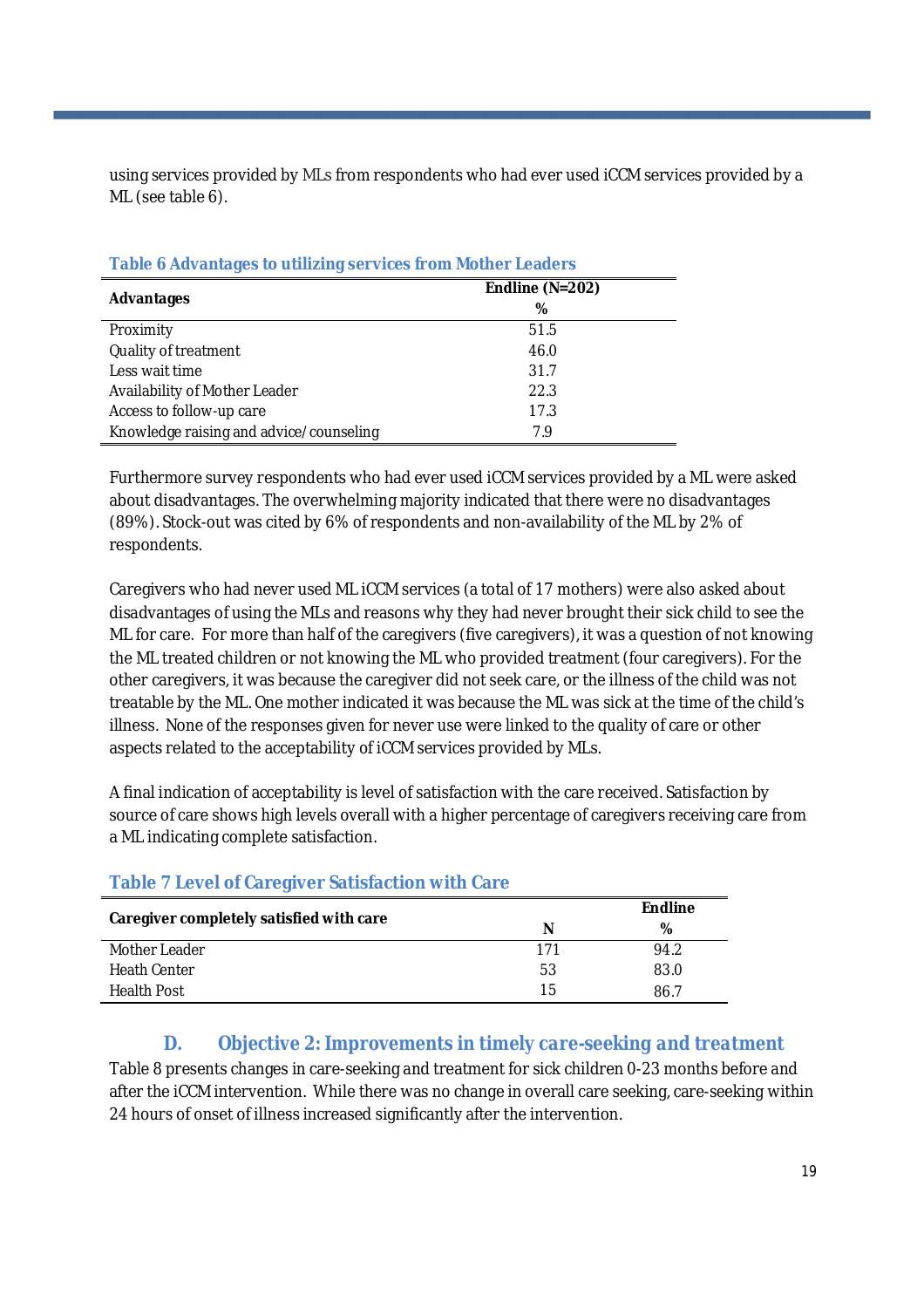| <b>TWARD OF STRING OF DUTING OF STRING IN SERVICE IN A STRING INTO THE CONTRIGHT</b> |                 |      |                |      |         |  |
|--------------------------------------------------------------------------------------|-----------------|------|----------------|------|---------|--|
| Indicator                                                                            | <b>Baseline</b> |      | <b>Endline</b> |      | p-      |  |
|                                                                                      | N               | %    | N              | %    | value   |  |
| % children 0-23 months presenting with fever, ARI symptoms, or                       | 199             | 92.0 | 220            | 91.8 | 0.569   |  |
| diarrhea who were taken for care                                                     |                 |      |                |      |         |  |
| % children 0-23 months presenting with fever, ARI symptoms, or                       | 189             | 57.7 | 220            | 75.9 | <0.000  |  |
| diarrhea who sought care within 24 hours                                             |                 |      |                |      |         |  |
| % children 0-23 months with fever who were treated with an                           | 108             | 27.8 | 115            | 50.4 | < 0.001 |  |
| effective anti-malarial drug within 24 hours                                         |                 |      |                |      |         |  |
| % children 0-23 months with confirmed malaria <sup>y</sup> who were treated          | 108             | 27.8 | 59             | 88.1 | <0.000  |  |
| with an effective anti-malarial drug within 24 hours                                 |                 |      |                |      |         |  |

#### **Table 8 Changes in Care-Seeking and Treatment Before and After the Intervention**

In addition to bringing their children for care sooner, timely care was also improved by reductions in travel and wait time. The majority of caretakers traveled to the provider on foot (93%). Virtually all care-givers using MLs indicated that it took less than 30 minutes to access care while half and three quarters of those using health posts and health centers respectively indicated spending more than one hour to reach the post. For a quarter of those seeking care at a health center, it took two to three hours to reach the facility.

More than 90% of the caretakers indicted that they were seen immediately by the ML. Only 19% and 27% of caretakers receiving care at a health center or health post respectively indicted that they were seen immediately. The majority were seen within 30 minutes but 38% and 27% of caretakers still indicated waiting more than 30 minutes.

There was a significant shift in where caregivers of sick children sought care between the preintervention (baseline) and the post-intervention (endline) surveys. In the endline survey, the majority of caregivers sought care from MLs with a corresponding decrease in the proportion that sought care at the rural health facilities. Use of unqualified providers (traditional healers, street vendors and shops) also decreased significantly (see Table 9 source of care). Ever use of the ML by caregivers was slightly higher (92%) than use during the preceding two weeks. Use of the ML for first source of care was slightly lower for suspected pneumonia (79%), than for fever and diarrhea (88% and 89% respectively).

After one year of implementation, uptake of the iCCM intervention was high. Before the intervention, the majority of caregivers went to the health center as their first source of care. After the intervention, MLs had overwhelmingly replaced all other sources of care in their communities indicating high levels of acceptability of the iCCM intervention (use of ML for last illness was 88% and ever use of ML was 92%) (see Table 9 under Objective 2).

Rapid Diagnostic Tests were not part of protocol in 2011; baseline values are for presumptive treatment only.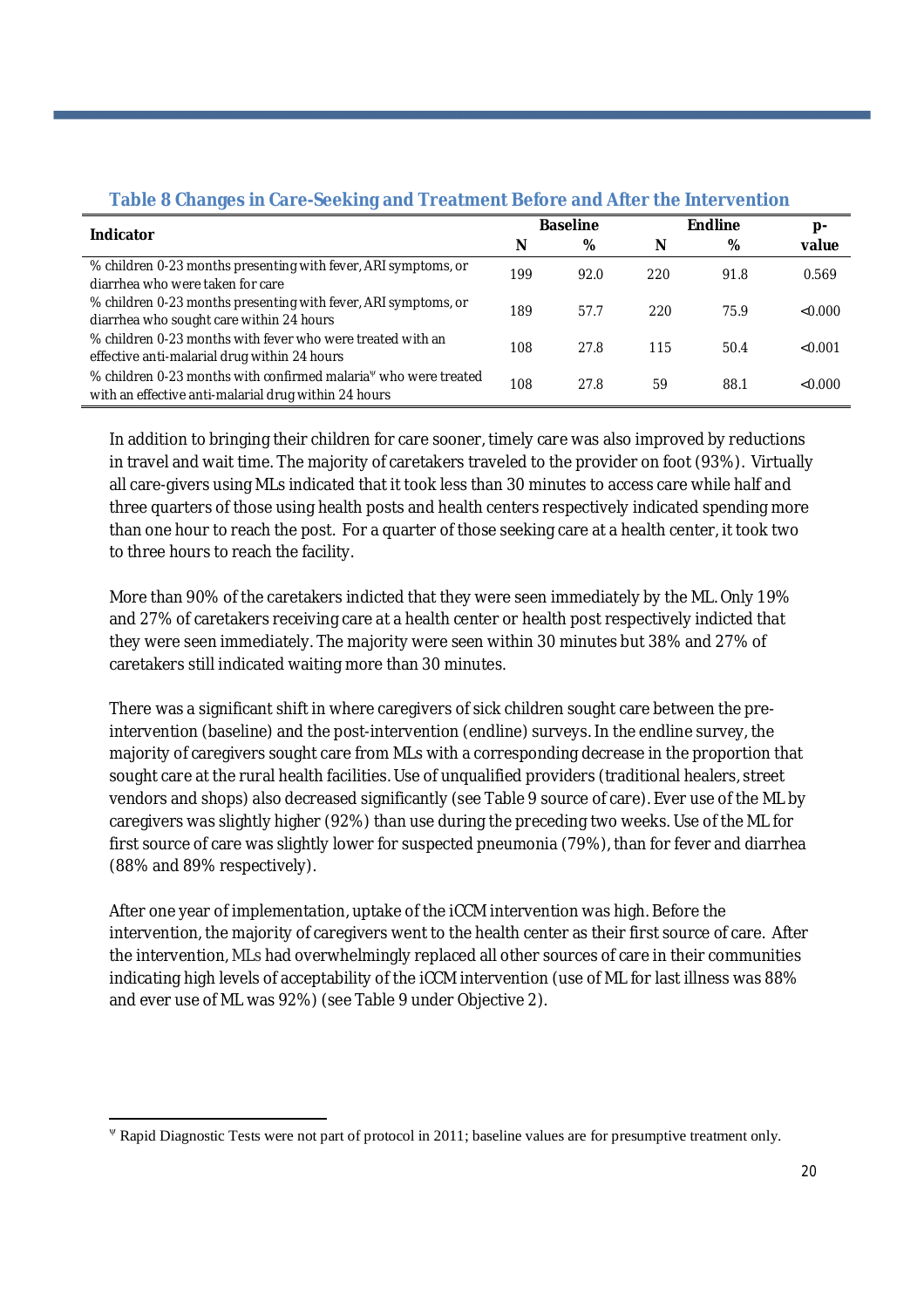#### **Table 9 Source of Care**

| <b>First source of Care</b> | <b>Baseline</b><br>$(N=176)$ | <b>Endline</b><br>$(N=202)$ | P-value <sup>®</sup> |
|-----------------------------|------------------------------|-----------------------------|----------------------|
|                             | %                            | %                           |                      |
| <b>Health Center</b>        | 79.0                         | 8.9                         |                      |
| <b>Health Post</b>          | 7.4                          | 1.0                         |                      |
| Mother Leader               | 0.0                          | 88.1                        | < 0.001              |
| <b>Traditional Healer</b>   | 2.3                          | 0.0                         |                      |
| Street Vendor               | 9.1                          | 1.5                         |                      |
| Shop / Pharmacy             | 2.3                          | 0.5                         |                      |

#### *iCCM case load and treatment*

Caseloads were high; the MLs saw more than 5,949 sick children (4,233 cases of fever, 1,466 cases of diarrhea, and 2,768 cases of cough and rapid breathing $^{\hat{o}}$ ). The average number of children seen per month was 29 but some MLs saw upwards of 60-80 children per month during peak malaria and ARI seasons.\* Forty-four percent of the fever cases were confirmed as malaria (ranging from 13% to 74% depending on the time of year) and 98% received treatment with ACT. Ninety-five percent of the children with diarrhea received ORS and zinc. Of children presenting with cough and difficult breathing, 86% had rapid breathing. All reported cases of rapid breathing received cotrimoxazole. It should be noted that the peak period for ARI was also during the time period for which there was a drug stock out. During drug stock out, MLs referred the children to the health facilities and they were not counted as consultations.

A total of 120 children brought to the MLs were referred immediately for treatment at a health center (2% of the total children brought for consultation). The reasons for immediate referral were for danger signs (47), severe malnutrition (44), younger than two months (7) and severe illness (33). The number of children with immediate referral declined over time (97 immediate referrals were in the first four months). Of the children referred, 95% were seen in a health facility.

Pearsons Chi Square test to test for difference in distribution.

 $\partial$  Number of cases does not equal number of children treated as children could present with multiple symptoms and be treated for multiple illnesses

<sup>\*</sup> Peak malaria season is August to October depending on the start and duration of the rainy season and the peak ARI season in December to February.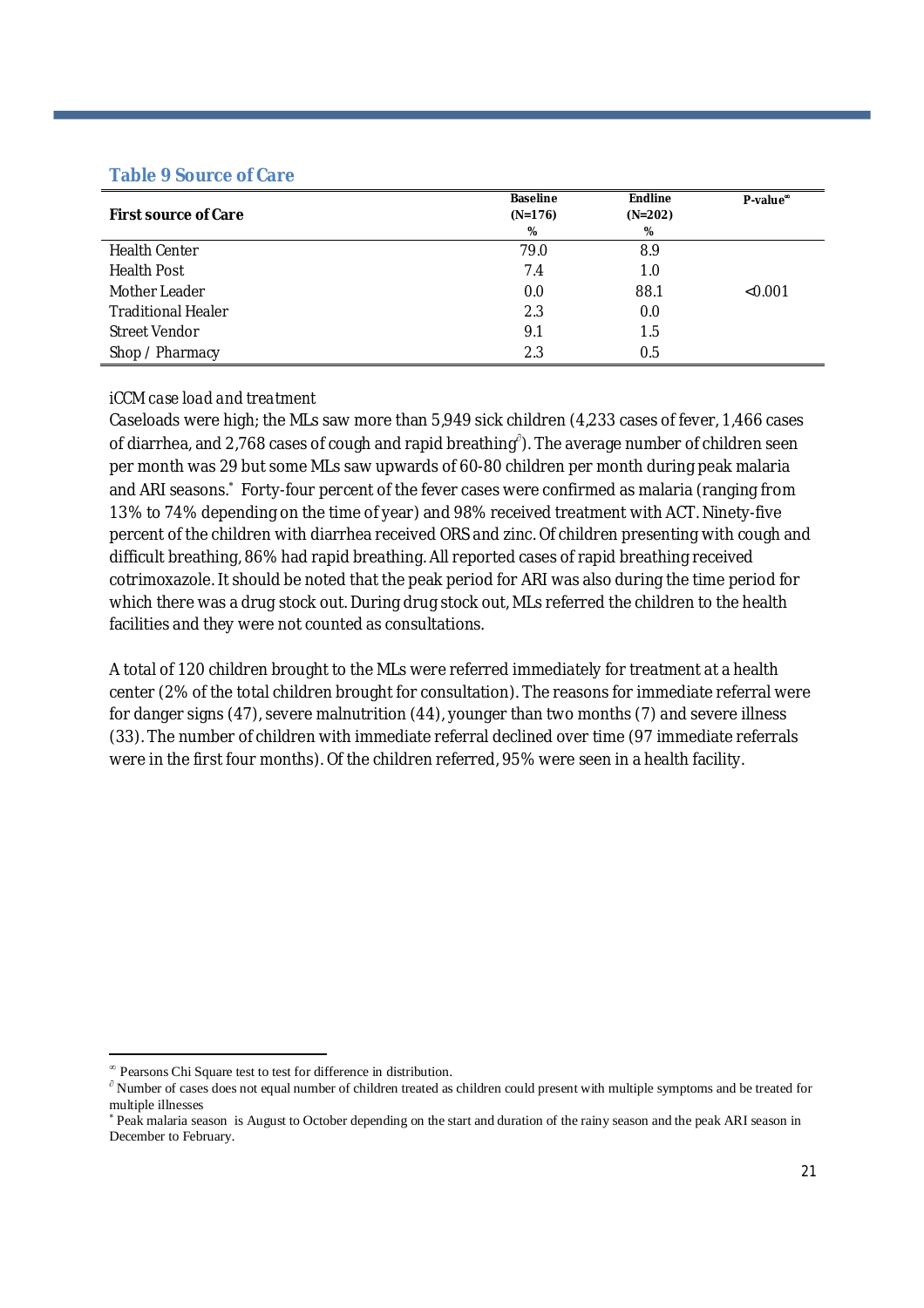



*\*Nov 2013 to Jan 2014 corresponded to a period of stock out*

A significantly greater number of children seen by a ML received a visit at their home or were brought back to the health care provider for a follow-up visit: 87% of caregivers with sick children seen by a ML versus 31% seen at the health center or 7% at the health post± received a follow-up visit.

#### **E. Objective 3: Quality of iCCM services**

#### *Correct treatment*

Overall, 15 MLs and five CHAs achieved the benchmark for correct classification and treatment (correctly classified and treated all illnesses for at least 80% of the children consulted). There was no significant difference between MLs and the CHA in terms of consistently providing correct treatment for children using the iCCM protocol to diagnose, classify and treat children. Treatment prescribed was consistent with the illness classification and classifications were correct except for some difficulties diagnosing pneumonia and in several instances, following procedures when negative malaria test results were observed. Some of the MLs experienced difficulties with counting respirations and both ML (6) and CHAs (1) treated cases not meeting the case definition for pneumonia (respirations within normal range). No children with negative malaria tests results received malaria treatment from a ML however two CHAs gave antimalarial drugs either without performing a malaria test or after obtaining negative test results. In one case the CHA was experiencing a stock out of essential drugs and could not diagnose fever cases or provide treatment to children with diarrhea $^{\rm e}$ .

  $\pm$  Very few children were seen at the health posts: a total of 17 children (1% as a first source and 7% referral)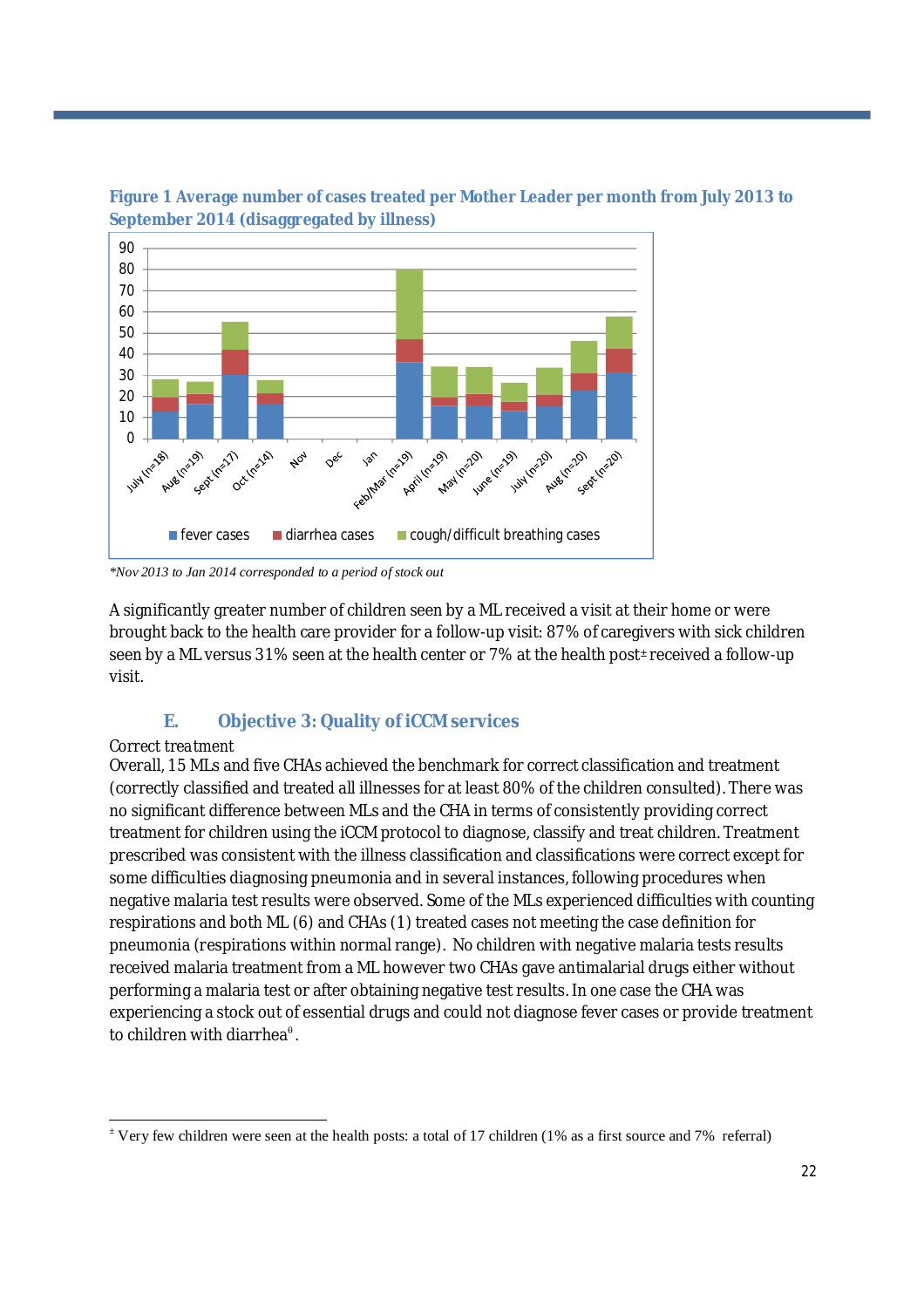|                                                                                    | <b>Mother Leaders</b> | <b>CHAs</b> |  |
|------------------------------------------------------------------------------------|-----------------------|-------------|--|
| Indicator: % performing for 80% of consultations observed                          | $N=20$                | $N = 8$     |  |
| Correct classification and treatment prescribed for each consultation <sup>r</sup> | 15                    |             |  |
| Correct treatment fever/Malaria                                                    | 20                    | b           |  |
| Correct treatment cough and difficult or rapid breathing                           | 14                    |             |  |
| Correct treatment diarrhea <sup>®</sup>                                            | 18                    |             |  |

#### **Table 10 Number of Mother Leaders and CHA who provided correct treatment**

Overall, five cases were identified as needing referral, four seen by MLs and one by a CHA. Mother Leaders referred correctly for three of the four cases while the child seen by the CHA at the health post did not receive a referral.

In addition to diagnosing the illness and prescribing correct medicines, correct case management should include immediate administration of the first dose of treatment. Once the requirement to provide the first dose of treatment during the consultation is added, adherence with the iCCM protocol for 80% or more of the children consulted declines to 50% (4) of the CHAs and 30% (6) of MLs, indicating that this step was often neglected during the consultation, especially by MLs. Despite the availability of drugs, six MLs did not administer drugs during any of their consultations instead allowing the mothers to leave with the full treatment to administer the first dose at home.

#### *Adherence to and consistent application of clinical guidelines*

The iCCM algorithm consists of a number of tasks and subtasks to be completed to ensure that the treatment received is comprehensive. Adherence to and consistent application of all assessment, treatment and prevention, and care counseling steps in the algorithm was low for MLs and CHAs. Based on the criteria used (≥80% of consultations observed) only three MLs and one CHA adhered to and consistently applied the full iCCM algorithm (for full results for individual steps see Appendix 5) indicating no difference between the ML and the CHA for consistent application of the complete protocol. Differences however were apparent when looking at performance levels (see Table 11). Two ML applied all the steps for some of their consultations but did not meet the 80% level while 15 out of 20 MLs did not apply all the steps for any of their consultations. Four out of eight CHAs also did not apply all of the steps during any of their consultations.

 $^{\theta}$  The ability to correctly diagnosis and treat requires that all the necessary materials and medicines are available. Information was collected on availability of essential materials. The majority of Mother Leaders and CHAs had all the materials and drugs necessary (see Appendix 4). Availability of the items missing would not have had a significant difference on the results as at most it could have increased by one the number of CHAs consistently providing correct treatment. Of the two Mother Leaders and three CHA who did not have all the materials and medicines available, diagnosis and/or treatment was not impacted for four of them (for the two Mother Leaders and two CHAs the malaria tests for all observed children presenting with a fever were either negative or the correct dosage was available). This would not have changed the overall results.

 $\Gamma$  All illness classifications are correct and treatment prescribed matches classifications

Not all Mother Leaders and CHA treated a child with diarrhea: 18 Mother Leaders and 7 CHA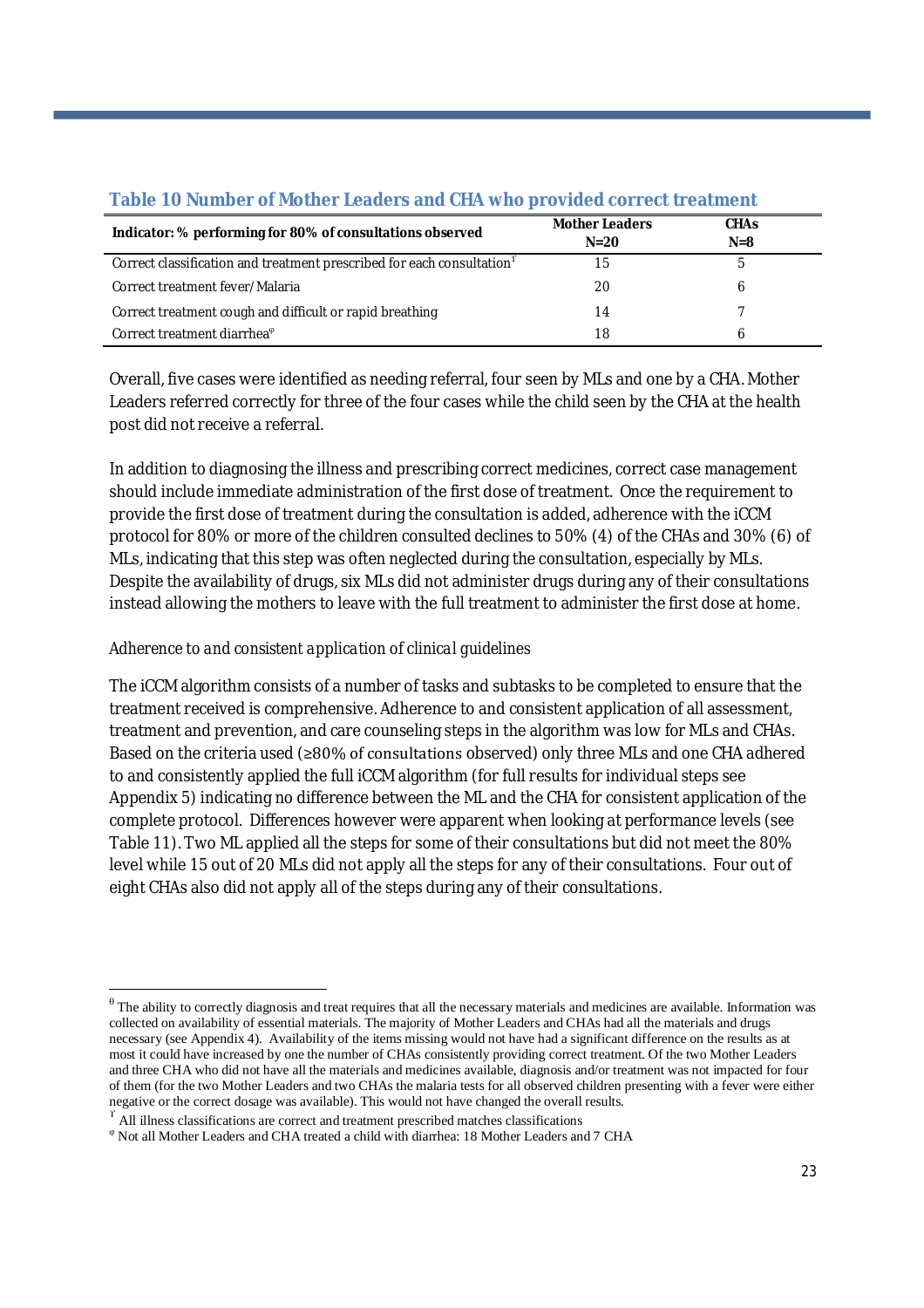|                                                                                             |         | <b>Mother Leader</b>       | $N=20$   |    |                | <b>CHA</b><br>$N=8$        |                |    |
|---------------------------------------------------------------------------------------------|---------|----------------------------|----------|----|----------------|----------------------------|----------------|----|
| Indicator: performing at indicated level across<br>consultations observed                   | $>80\%$ | ≤79%<br>and<br>$\geq 51\%$ | ≤50<br>% | 0% | $\geq 80$<br>% | ≤79%<br>and<br>$\geq 51\%$ | $\leq 50$<br>% | 0% |
| Conducted all assessment, treatment counseling, and<br>prevention and care counseling tasks |         |                            |          | 15 |                |                            |                |    |

#### **Table 11 Performance Achieved by Provider on Application of Full Protocol**

Performance on the three sub-sectors of tasks (assessment, treatment counseling and prevention and care counseling) showed differences between ML and CHA (for full results for individual steps see Appendix 5 and for graphic illustrations of the differences see Appendix 6).

Mother Leaders and CHAs had similar results in consistent application (≥80% of consultations observed) of the complete protocol on assessment tasks (see Table 12), but MLs in most cases fell into one of two groups: the first category (demonstrating mastery, consistent performance, and compliance with the protocol for assessment tasks) or the last category (non-application) whereas the majority of CHA demonstrated full compliance during more than 50% of their consultations. MLs were especially weak in asking about all danger signs and looking for edema and relatively weak in looking for chest in-drawing and signs of dehydration.

#### **Indicator: performing at indicated level across consultations observed Mother Leader N=20 CHA N=8 ≥80% ≤79% and ≥51% ≤50 % 0% ≥80 % ≤79% and ≥51% ≤50 % 0%** All assessment tasks completed  $\begin{array}{cccc} 6 & 2 & - & 12 & 2 & 4 & 1 & 1 \end{array}$ Used individual treatment algorithm form 18 - - 2 8 Asked about all three illnesses and the set of the set of the set of the set of the set of the set of the set of the set of the set of the set of the set of the set of the set of the set of the set of the set of the set of Asked about all four danger signs and the set of the set of the set of the set of the set of the set of the set of the set of the set of the set of the set of the set of the set of the set of the set of the set of the set Performed all steps for nutritional assessment 11 1 1 7 5 3<br>
Fyaluated fever cases with RDT 20 - - - 7 Evaluated fever cases with RDT <br>
Evaluated rapid breathing (respirations/chest in-drawing)  $\begin{array}{ccc} 20 & - & - & - \\ 14 & 1 & 2 & 3 \end{array}$  7 - 1 -Evaluated rapid breathing (respirations/chest in-drawing) 14 1 2 3 7 - 1 -Evaluated diarrhea (bloody stools and dehydration)  $\frac{12}{12}$  1 1 4 6 - 1

#### **Table 12 Performance Achieved by Provider on assessment**

Complete application of tasks related to counseling was weak for both the MLs and CHAs. Mother Leaders showed a weaker performance in mastery of treatment counseling and a slightly stronger performance in prevention and care counseling in comparison with CHAs (see Tables 13 and 14).

For treatment counseling, results show that a significant number of MLs did not apply the algorithm in the areas of administering the first dose of treatment, confirming understanding by the caregiver of how to administer treatment or demonstrating how to administer the treatment (closely linked to providing the first dose), and explaining signs of aggravation of the illness.

 $\degree$  Only 18 Mother Leaders and seven CHA saw children with diarrhea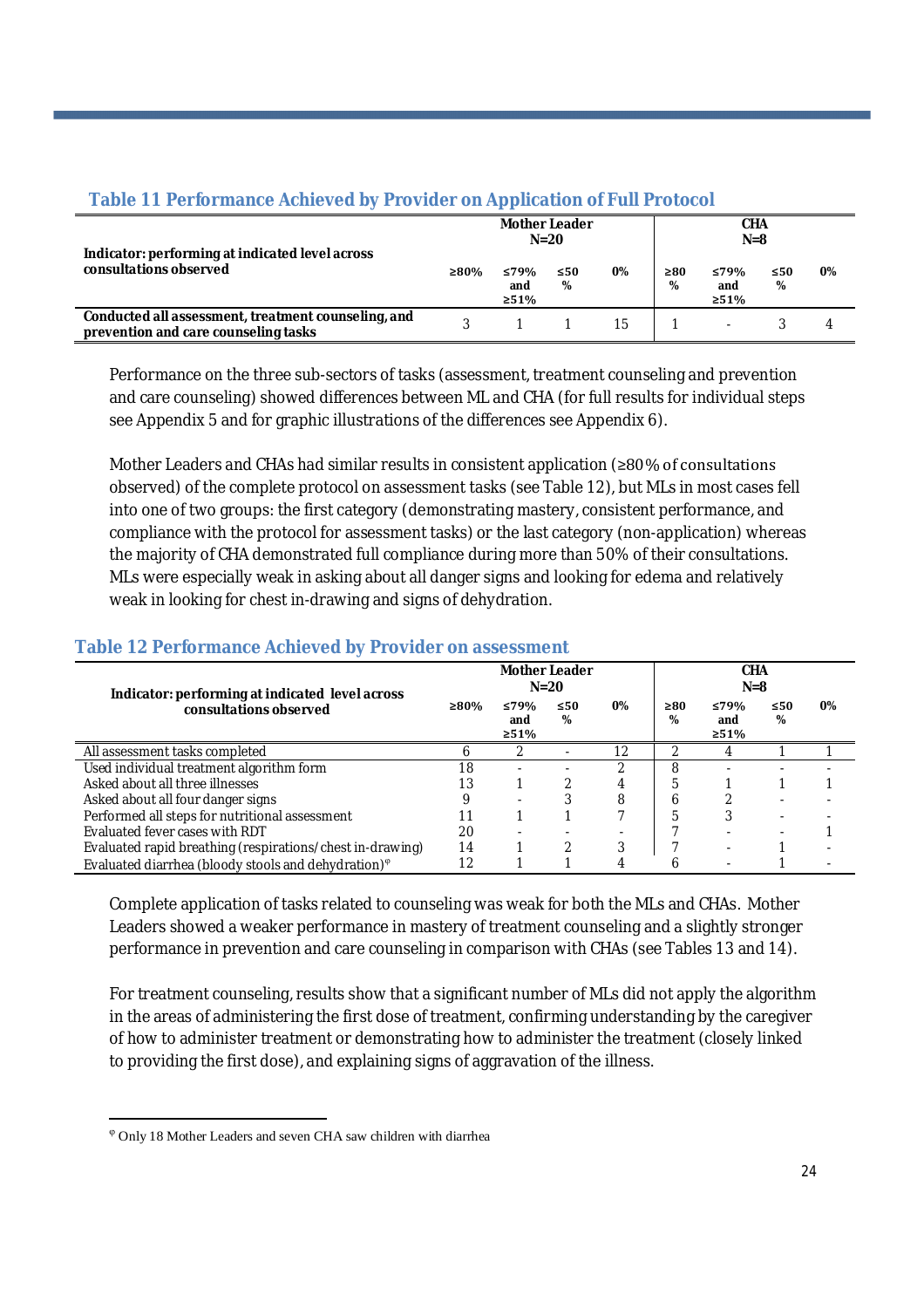| Table 13 Performance Achieved by Provider on treatment counseling |  |  |
|-------------------------------------------------------------------|--|--|
|                                                                   |  |  |

| Indicator: performing at indicated level across            |      | <b>Mother Leader</b>       | $N=20$         |    |                | <b>CHA</b><br>$N=8$        |                |    |
|------------------------------------------------------------|------|----------------------------|----------------|----|----------------|----------------------------|----------------|----|
| consultations observed                                     | ≥80% | ≤79%<br>and<br>$\geq 51\%$ | $\leq 50$<br>% | 0% | $\geq 80$<br>% | ≤79%<br>and<br>$\geq 51\%$ | $\leq 50$<br>% | 0% |
| All treatment counseling tasks conducted                   |      |                            |                | 8  |                |                            |                |    |
| Caretaker received explanation of illness                  |      |                            |                |    | 8              |                            |                |    |
| Child received first dose of treatment                     |      |                            |                | b  |                |                            |                |    |
| Confirmed understanding and/or show how to administer      | 14   |                            |                |    | 8              |                            |                |    |
| Gave all treatment information (dose, frequency, duration) | 17   |                            |                |    |                |                            |                |    |
| Informed caregiver of signs of aggravation of the illness  |      |                            |                |    |                |                            |                |    |

In the area of prevention and care counseling, MLs did not perform as well in the individual areas of vaccination and feeding related prevention and care counseling messages but were more consistent in providing the complete package of messages compared to CHAs.

#### **Table 14 Performance Achieved by Provider on Prevention and care counseling**

| Indicator: performing at indicated level across   |      | <b>Mother Leader</b>       | $N=20$         |    |                | <b>CHA</b><br>$N=8$ |                |    |
|---------------------------------------------------|------|----------------------------|----------------|----|----------------|---------------------|----------------|----|
| consultations observed                            | ≥80% | ≤79%<br>and<br>$\geq 51\%$ | $\leq 50$<br>% | 0% | $\geq 80$<br>% | ≤79%<br>and<br>≥51% | $\leq 50$<br>% | 0% |
| All Prevention and care counseling messages given |      | $\overline{\phantom{a}}$   | n              | Q  |                |                     |                |    |
| Feeding of sick child                             |      | ۰                          |                | 8  | 5              | ۰                   |                |    |
| Hand washing                                      | 13   |                            | 4              |    | 5              | ۰                   |                |    |
| Infant and young child feeding <sup>B</sup>       |      |                            | 5              |    | b              |                     |                |    |
| Bed net use                                       | 15   |                            |                |    |                |                     |                |    |
| Vaccinations <sup>β</sup>                         |      |                            |                | 4  | 5              |                     |                |    |

### **IV. Discussion**

The main findings of the study confirm that iCCM services provided by low literacy volunteer Care Group MLs are an acceptable option for first line treatment of sick children for both MoH staff and communities. The study also demonstrated that MLs were effective in improving sick child careseeking and treatment practices and the quality of the MLs work was comparable to that of the lowest cadre of paid facility-based community health workers in Niger, the CHA.

A majority of sick children in the villages were taken to the MLs who replaced the CHAs as the main provider at the village level. The iCCM intervention appears to have contributed to improvements in care-seeking and treatment practices as significantly more children were taken for care within the first 24 hours and seeking care from untrained providers had nearly vanished. The change in disease pattern seen between baseline and endline (in which fewer children presented with multiple symptoms) is likely to be a direct result of the improved care seeking and treatment

 $\beta$  Children 0-23 months only : 19 for Mother Leaders and 8 for CHA

 $\rm ^{\beta}$  Children 0-23 months only : 19 for Mother Leaders and 8 for CHA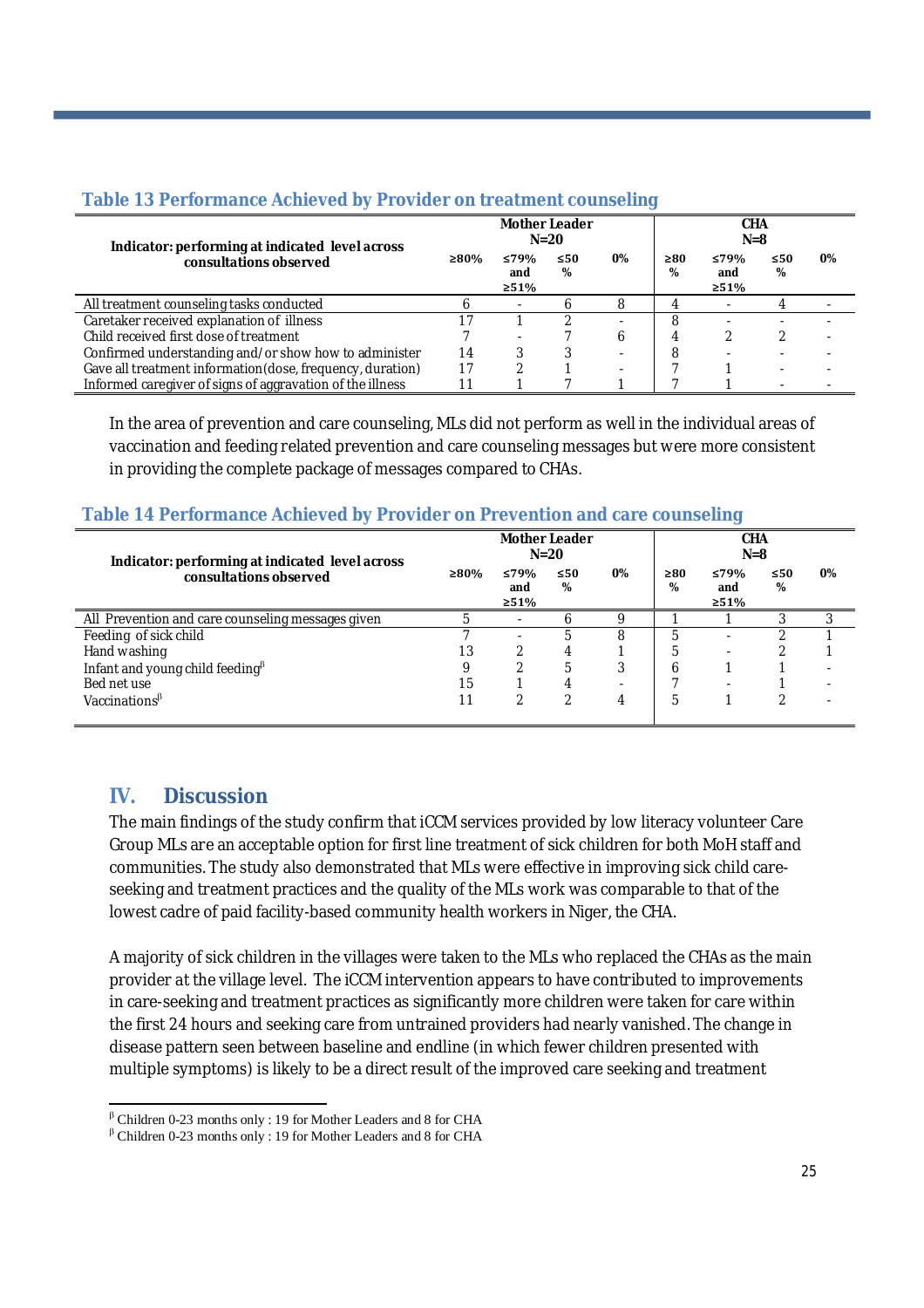practices as children received care before illness became more severe. Mother Leaders and CHA performed equally well on treatment quality with a majority in both cases meeting the benchmark for correct diagnosis, classification and treatment. Although MLs experienced more difficulties with counting respirations for pneumonia diagnosis, both CHAs and MLs treated cases not meeting the case definition for pneumonia (respirations within normal range) and CHAs were less likely to rely on malaria test results.

Despite providing clinically correct treatment for the majority of cases, the performance of MLs was less than optimal on consistent application of all steps in the iCCM algorithm. While this overall result was similar to that of the CHA, differences were seen between the two types of provider with a larger number of MLs appearing to have not yet fully mastered some of the basic steps in the algorithm. Mother Leaders were less likely to ask about all danger signs, look for edema, and administer the first dose of treatment. A lower percentage of MLs provided information during counseling on reasons for a caretaker with a sick child to return immediately; this is an important aspect of care that will need to be reinforced. Information from caretakers in the household survey indicated that they were significantly more likely to see a ML for a follow-up visit than other health providers. These visits allow the MLs to follow the child's condition and may compensate for some of the weaknesses in counseling on signs of aggravation or worsening of the child's condition.

Overall, the deficiencies in MLs performance should be put in perspective: MLs had only received a total of 12 days of formal training, had been providing iCCM for one year, most steps were mastered by more than half of the MLs, and most importantly, the majority of children received correct treatment even if all algorithm steps were not always performed.

Data on the quality of care were collected through observation, a technique that captures the "best care" rather than the average care given by providers. Therefore, it is likely that actual care was of a somewhat lower quality than observed, especially for CHAs who are used to being evaluated through client observations. The small number of MLs and CHAs observed in the study limits generalization of the findings and does not allow for exploration of factors linked to performance such as education level or number of supervision visits.

Other iCCM studies have also showed high levels of acceptance of iCCM activities and community health workers treating large numbers of children<sup>19,20,21</sup>. The performance of MLs in this study was consistent with other studies which have shown that low-literate community members are able to provide home-based care for simple malaria, diarrhea and pneumonia cases and that they are able to perform case management at acceptable levels of care.<sup>22,23,24,25</sup>. The specific strengths and weaknesses in case management noted in this study were in general the same issues seen in other studies of iCCM. In our results as well as in other studies, management of malaria and diarrhea cases showed very high levels of successful diagnosis and treatment while difficulties linked to correct counting of respirations were observed with the assessment and treatment of suspected pneumonia26,27,28,29,30. Similar to our results, CHWs in other studies were also not consistent in providing the first treatment dose<sup>31</sup> and similar weaknesses were noted in assessing for danger signs and providing clear and systematic counseling messages 32,33,34.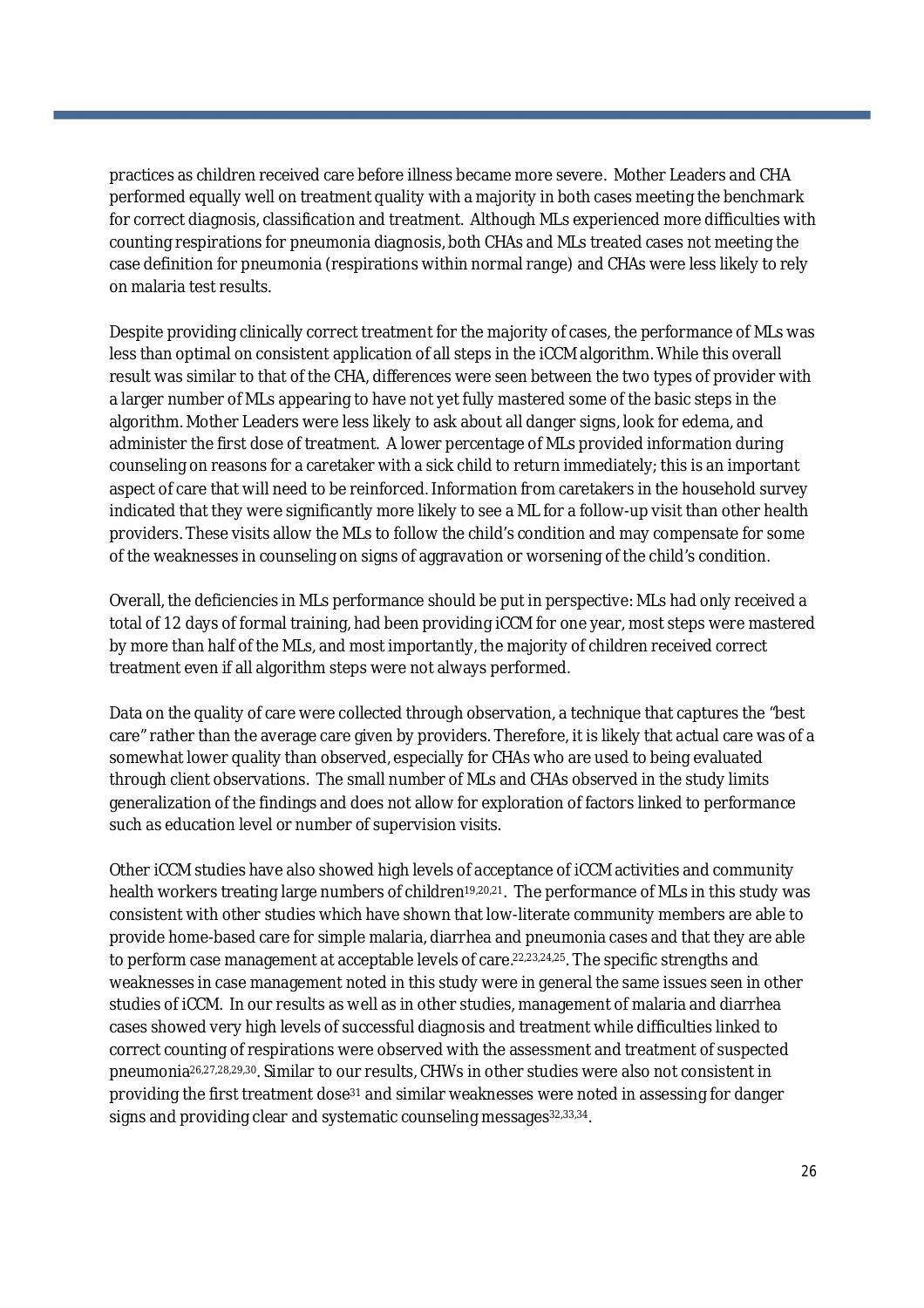During the planning stages of the study the MoH did not have a policy for management of child illness at a level below the health post. During the preparation phase for the iCCM training, the MoH adopted management of iCCM at the household level as an accepted strategy. Though no longer needed to influence acceptance of iCCM as a potential strategy, this study provided important information supporting the decision. Moreover, the results can still contribute to the knowledge and evidence base around how these activities can be adapted to the context of Niger and the results will be presented to district, regional and national health authorities as well as other international and national organizations working in or interested in supporting iCCM at the household level. Plans are in development with other international and national organizations for a forum presenting current experiences with iCCM and/or malaria case management at the household level in Niger.

Deficiencies observed in MLs' skills require further consideration especially because they were compared with CHAs who had on average three more years of education and nine additional years of practice. For practitioners who lack a strong educational background such as the MLs, consistent and complete application of a set of new and complex tasks to identify and treat illness is expected to need adequate time and sufficient support for full mastery. More work with the MLs on consistent and complete application of the iCCM protocol is required, including mechanisms to ensure regular supervision. However it is promising that performance with regard to correct treatment was very high. The demonstrated improvements in care seeking within 24 hour and the numbers of children receiving appropriate treatment signal already meaningful contributions toward improving child survival.

Recommendations specifically related to the findings include the need to conduct refresher training and supervision visits focused on key tasks for case management. In addition, supervision and supply chain management for iCCM commodities need to be improved and integrated into the health system so that delivery is more consistent. Research is also required on the acceptability, effectiveness and quality of iCCM by non-literate ML as the necessary numbers of literate women are not available in Niger and many other developing country settings.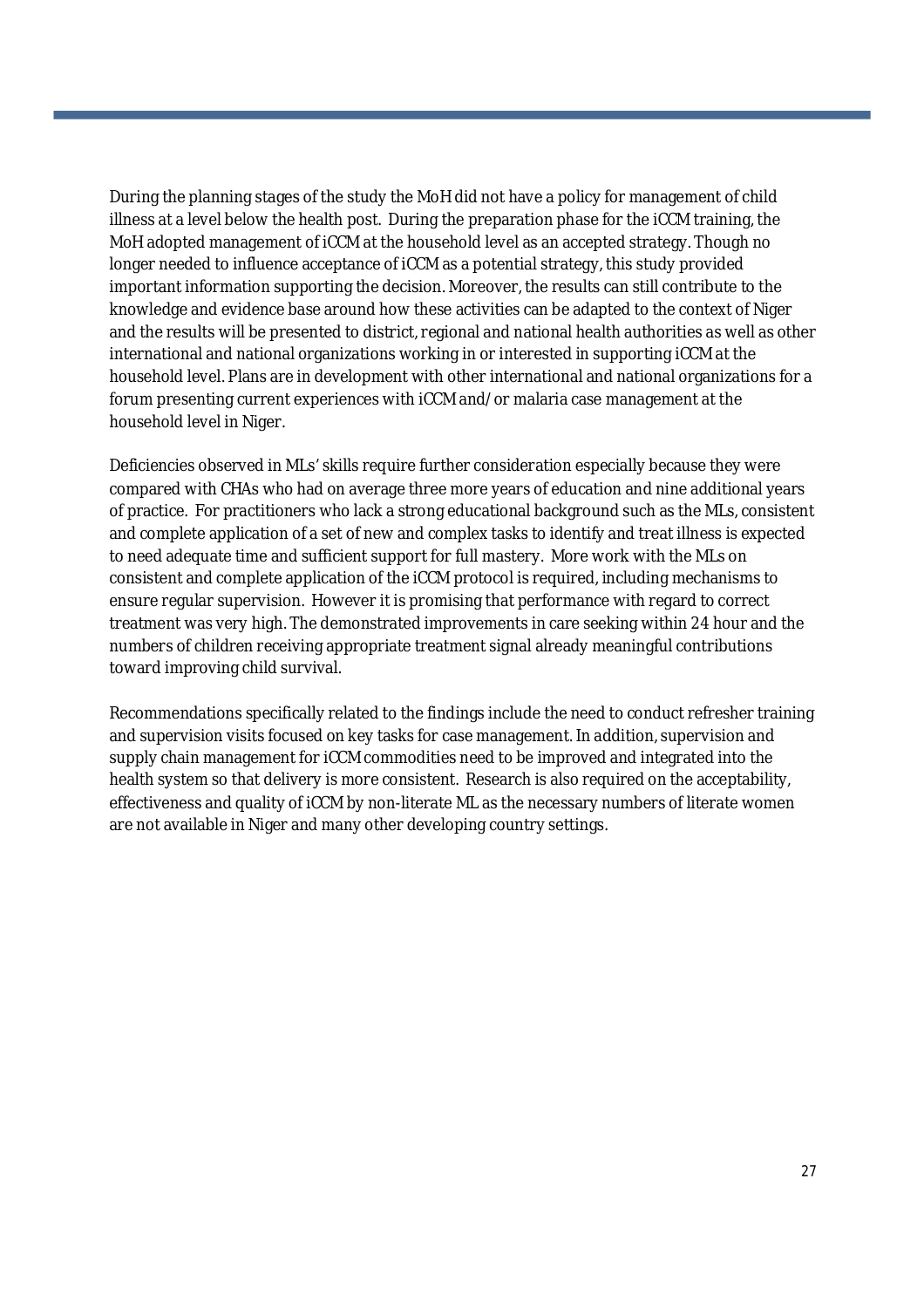#### **V. References**

Barros, A; et al (2012). Equity in maternal, newborn, and child health interventions in Countdown to 2015: A retrospective review of survey data from 54 countries. The Lancet (379): 1225-33.

Bryce, J., et al. (2010) LiST as a Catalyst in Program Planning: Experiences from Burkina Faso, Ghana and Malawi. International Journal of Epidemiology (39): i40–i47.

Bryce J, Victora CG, Habicht JP, Black RE, Schreiber RW. Programmatic pathways to child survival: results of a multi-country evaluation of Integrated Management of Childhood Illness. Health Policy Plan 2005; 20 Suppl 1: i5-i17

CORE Group, Save the Children, BASICS and MCHIP (2010). Community Case Management Essentials: Treating Childhood Illness in the Community a Guide for Program Managers, Washington, DC.

Davis, T., Wetzel, C., Avilan, E., Lopes, C., Chase, R., Winch, P. and Perry, H: Reducing child global under nutrition at scale in Sofala Province, Mozambique, using Care Group Volunteers to communicate health messages to mothers. Global Health: Science and Practice 2013, 1: 35-51.

Degefie T, Marsh D, Gebremariam A, Tefera W, Osborn G, Waltensperger K: Community case management improves use of treatment for childhood diarrhea, malaria and pneumonia in a remote district of Ethiopia. Ethiop J Health Dev 2009, 23:120–126

Edward, A., Ernst, P., Taylor, C., Becker, S., Mazive, E. and Perry, H: Examining the evidence of underfive mortality reduction in a community-based program in Gaza, Mozambique. Transactions of the Royal Society of Tropical Medicine and Hygiene 2007, 101: 814--822.

Franco, Ciro et al. 2008. Evaluation of the Home Based Management of Malaria Strategy in Rwanda: 2008. Arlington, Va., USA: Basic Support for Institutionalizing Child Survival (BASICS) and Strengthening Pharmaceutical Systems (SPS) for the United States Agency for International Development (USAID).

Gilroy K, Callaghan-Koru J, Cardemil C, Nsona H, Amouzou A, Mtimuni A, Daelmans B, Mgalula L, Bryce J. Quality of sick child care delivered by Health Surveillance Assistants in Malawi, Health Policy and Planning 2013;28:573–585.

Hadi A. Management of acute respiratory infections by community health volunteers: experience of Bangladesh rural advancement committee (BRAC). Bull World Health Organ 2003; 81:183–9

Kallander K, Tomson G, Nsungwa-Sabiiti J, Senyonjo Y, Pariyo G, Peterson S. Can community health workers and caretakers recognize pneumonia in children? Trans R Soc Trop Med Hy 2006, 100:956–963.

Kalyango JN, Rutebemberwa E, Alfven T, Ssali S, Peterson S, Karamagi C. Performance of community health workers under integrated community case management of childhood illnesses in eastern Uganda. Malar J 2012, 11:282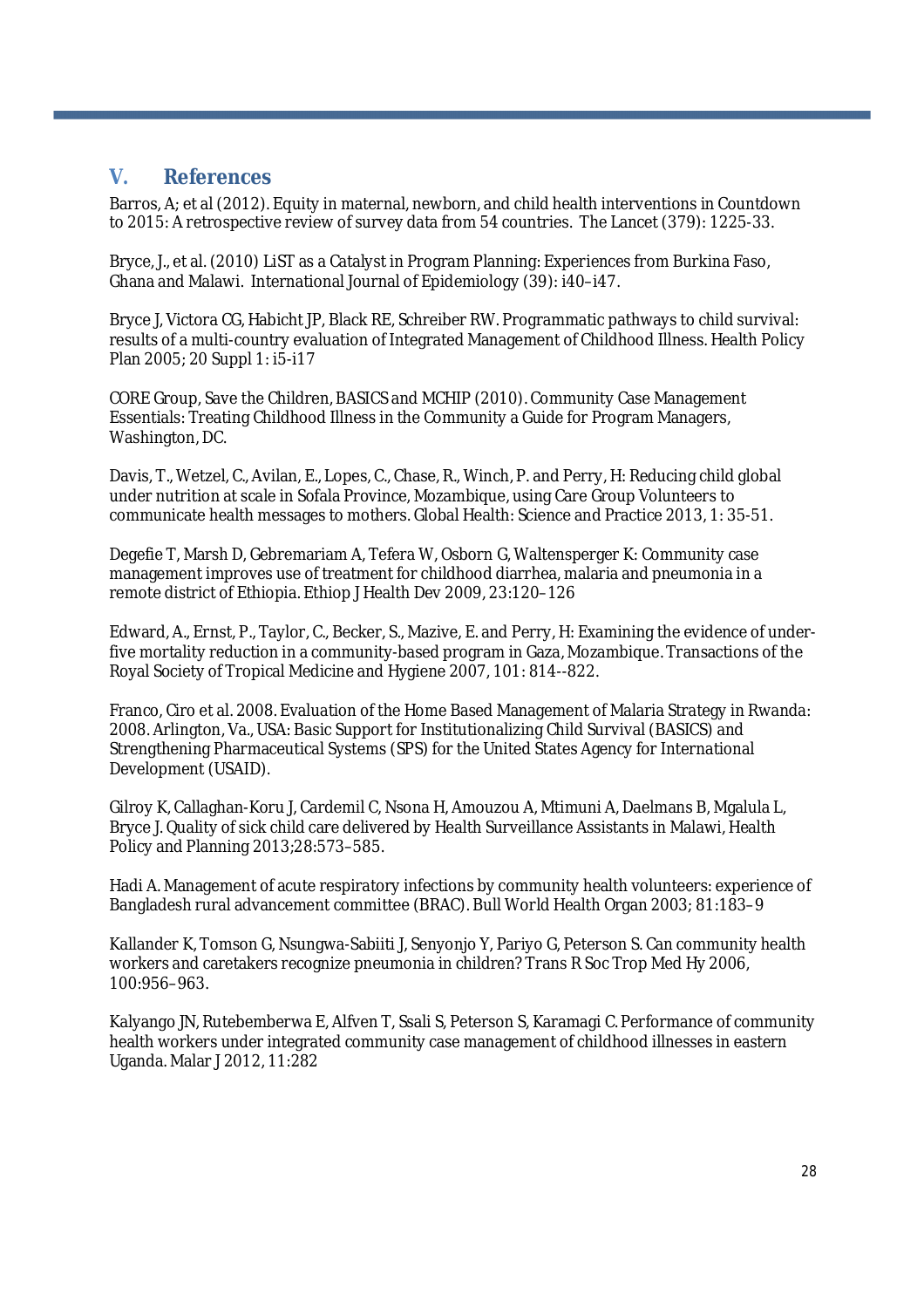Kelly JM, Osamba B, Garg RM, Hamel JM, Lewis JJ, Rowe SY, Rowe AK, Deming MS. Community health worker performance in the management of multiple childhood illnesses: Siaya District, Kenya, 1997–2001. Am J Public Health 2001, 91:1617–1624.

Mukanga et al. Access, acceptability and utilization of community health workers using diagnostics for case management of fever in Ugandan children: a cross-sectional study. Malaria Journal 2012, 11:121

Mukanga D, Babirye R, Peterson S, Pariyo GW, Ojiambo G, Tibenderana JK, Nsubuga P, Kallander K. Can lay community health workers be trained to use diagnostics to distinguish and treat malaria and pneumonia in children? Lessons from rural Uganda. Trop Med Int Health 2011, 16:1234–1242

Niger Annual Health Statistic Report, 2013.

Niger National Statistics Institute. Présentation des résultats globaux définitifs du Quatrième (4ème) Recensement Général de la Population et de l'Habitat (RGP/H) de 2012. Déc. 2012.

Niger National Statistics Institute. Répertoire National des Localités (ReNaLoc). July 2014 (based on Dec 2012 Census data).

Perry H, Crigler L, Hodgins S, editors. Developing and Strengthening Community Health Worker Programs at Scale: A Reference Guide and Case Studies for Program Managers and Policy Makers. Washington, DC: MCHIP (Maternal and Child Health Integrated Program); 2014.

Perry H, Morrow M, Davis T, Borger S, Weiss J, DeCoster M, Ernst P. 2014. Care Groups – An Effective Community-based Delivery Strategy for Improving Reproductive, Maternal, Neonatal and Child Health in High-Mortality, Resource-Constrained Settings: A Guide for Policy Makers and Donors. CORE Group: Washington D.C.

Singh P, Sachs JD. 1 million community health workers in sub-Saharan Africa by 2015. Lancet 2013; 382(9889): 363-5.

Winch, P.J. et al. (2005). Intervention models for the management of children with signs of pneumonia or malaria by community health workers. Oxford University Press.

Winch. P, Blackett-Dibinga K, Bolles, K. et.al. (2006). Scientific basis for CCM, CORE Group draft document, November 2, 2006.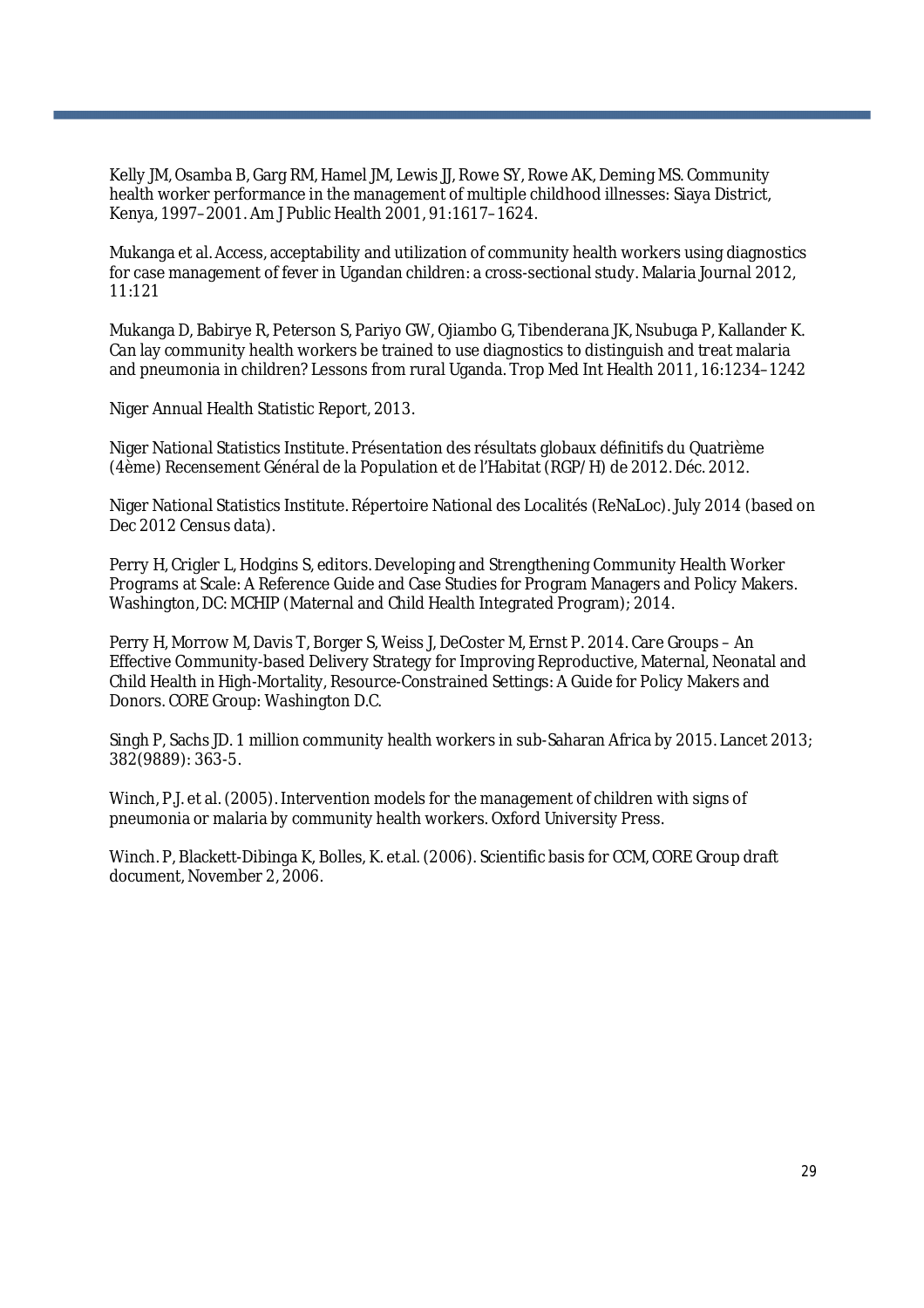## **VI. Appendices**

#### **Appendix 1 Comparision of Health Post and Health Center**

|                               | <b>Health Center</b>                                                                                                                                                                                                                                                                                                                                                                            | <b>Health Post</b>                                                                                                                                             |
|-------------------------------|-------------------------------------------------------------------------------------------------------------------------------------------------------------------------------------------------------------------------------------------------------------------------------------------------------------------------------------------------------------------------------------------------|----------------------------------------------------------------------------------------------------------------------------------------------------------------|
| Catchment area                | 10,000 inhabitants                                                                                                                                                                                                                                                                                                                                                                              | 2,500-5,000 inhabitants                                                                                                                                        |
| Infrastructure                | building: waiting area, office,<br>consultation room, injection room,<br>wound dressing room, delivery<br>room, observation room,<br>hospitalization room, pharmacy,<br>room for prenatal, post natal and FP<br>services; moto; energy source;<br>water source; incinerator; cold chain<br>equipment                                                                                            | building: consultation room, treatment room,<br>delivery room; water source                                                                                    |
| <b>Minimum Staff</b>          | 2-3 nurses ; plus 2 midwives for<br>facilities with a separate maternity                                                                                                                                                                                                                                                                                                                        | 1 community health agent and 2 birth<br>attendants                                                                                                             |
| <b>Health Services</b>        | IMCI, curative (malaria, diarrhea,<br>ARI), care for chronic disease<br>(diabetes, hypertension, leprosy),<br>vaccinations, well child care, case<br>management of malnutrition,<br>prenatal/postnatal care, delivery,<br>family planning, basic laboratory<br>tests, STI treatment, voluntary<br>counseling and testing for HIV,<br>health education, outreach services<br>for preventive care | iCCM, curative (simple cases of malaria,<br>diarrhea, ARI), delivery, family planning,<br>health education; site of outreach services for<br>the health Center |
| Administration/<br>Management | Commodities logistics management<br>for health center and health posts in<br>the health zone, book-keeping for<br>income from service fees and drug<br>sales, management committee<br>meetings, service and epidemiologic<br>statistics, financial reports, quarterly<br>activity reporting                                                                                                     | Drug stock management, book-keeping for<br>income from service fees and drug sales,<br>service and epidemiologic statistics, monthly<br>activity reporting     |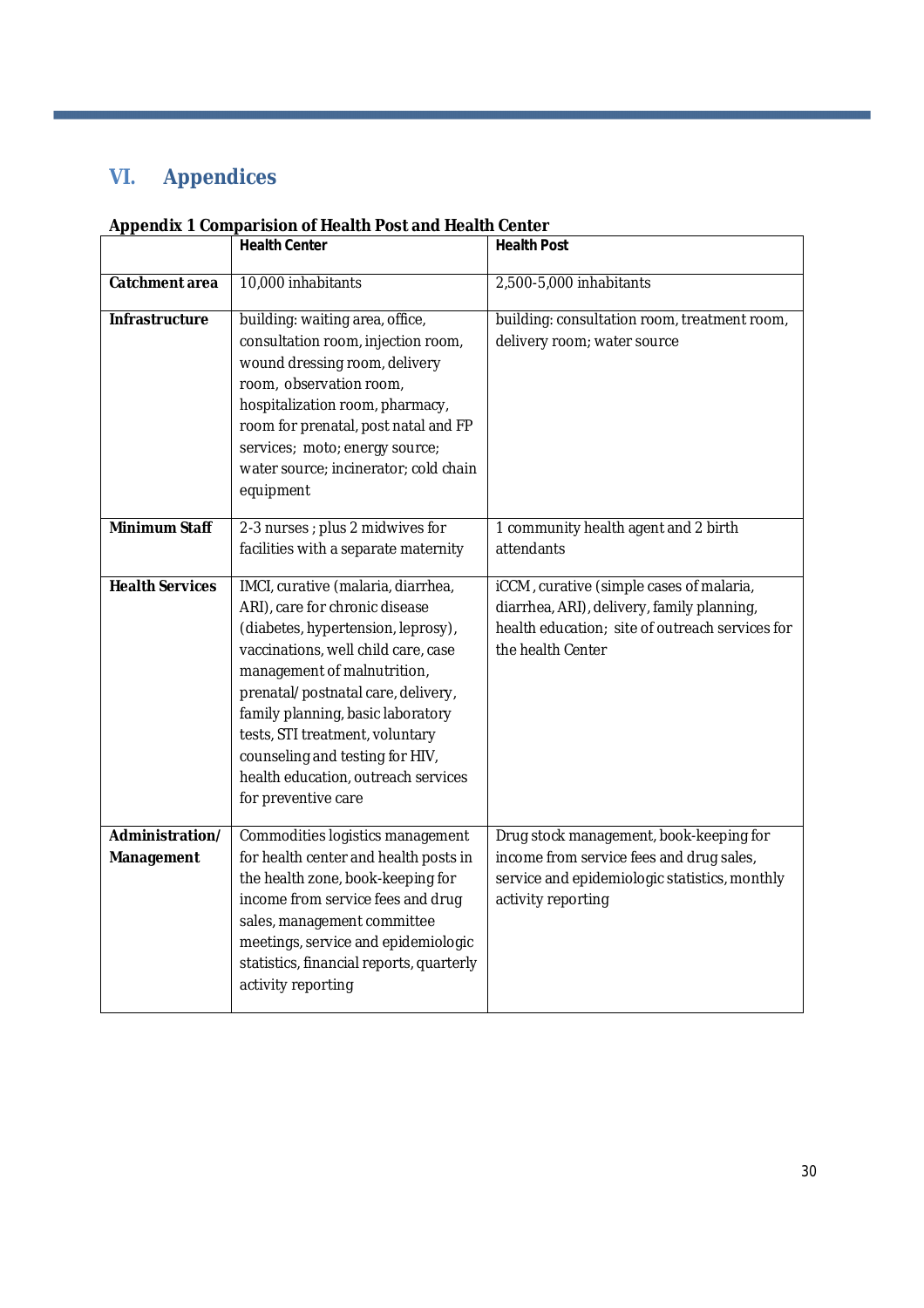| <b>Quality Element</b>                        | <b>Questions</b>                                                                                                                                                                                                                                                                                                                                                                                                                                                | <b>Indicators</b>                                                                                                                                                                                                                                                                                                                                                                                                                                                                                                                                                                                                                                                                                                                                              |
|-----------------------------------------------|-----------------------------------------------------------------------------------------------------------------------------------------------------------------------------------------------------------------------------------------------------------------------------------------------------------------------------------------------------------------------------------------------------------------------------------------------------------------|----------------------------------------------------------------------------------------------------------------------------------------------------------------------------------------------------------------------------------------------------------------------------------------------------------------------------------------------------------------------------------------------------------------------------------------------------------------------------------------------------------------------------------------------------------------------------------------------------------------------------------------------------------------------------------------------------------------------------------------------------------------|
| Assessment<br>Classification<br>and Treatment | Did the iCCM provider use the<br>$\bullet$<br>algorithm and iCCM tools?<br>Did the iCCM provider<br>$\bullet$<br>properly question the<br>caregiver, check for general<br>danger signs, observe signs of<br>illness, evaluate nutritional<br>status, measure the child's<br>respiratory rate, and perform a<br>RDT if applicable?<br>Did the iCCM provider<br>$\bullet$<br>correctly identify the<br>problem(s)?<br>Did the iCCM provider give the<br>$\bullet$ | Used algorithm/counseling cards and<br>$\blacksquare$<br>recording form<br>Checked for four danger signs<br>$\overline{\phantom{a}}$<br>Checked for presence of cough/difficulty<br>breathing, diarrhea and fever<br>Evaluated nutritional status (take mid-<br>$\overline{\phantom{a}}$<br>upper arm circumference or height and<br>weight measures)<br>Tested for malaria with RDT<br>$\overline{\phantom{a}}$<br>Assessed for presence of fast breathing<br>$\overline{\phantom{a}}$<br>Assessed for dehydration and dysentery<br>$\overline{\phantom{a}}$<br>Did all classifications match with<br>$\overline{\phantom{a}}$<br>assessment results<br>Child with cough and fast breathing<br>$\overline{\phantom{a}}$<br>correctly prescribed an antibiotic |
|                                               | right medicine, in the right<br>dose and quantity?<br>Did the iCCM Provider<br>$\bullet$<br>correctly combine treatments<br>when needed?<br>Did the iCCM Provider refer<br>$\bullet$<br>when appropriate?<br>Did the iCCM Provider help the<br>$\bullet$<br>caregiver initiate and complete<br>the referral?<br>Did the iCCM Provider follow<br>$\bullet$<br>up with the child according to<br>protocol?                                                        | Child with positive RDT prescribed an<br>$\blacksquare$<br>antimalarial correctly (ACT)<br>Child with diarrhea prescribed ORS and zinc<br>Child with multiple illnesses treated and/or<br>$\overline{\phantom{a}}$<br>referred correctly for all illnesses<br>Child with danger signs or severe illness<br>$\overline{\phantom{a}}$<br>received correct pre-referral treatment and<br>referred<br>Child received the correct first dose in<br>presence of provider<br>Child received at least one follow-up visit on<br>$\overline{\phantom{a}}$<br>the third day following the consultation                                                                                                                                                                   |
| Treatment<br>counseling                       | Did the iCCM provider explain<br>$\bullet$<br>the illness to the caretaker?<br>Did the iCCM Provider give<br>$\bullet$<br>correct instructions to the<br>caregiver about the treatment<br>(dose, frequency, and length of<br>treatment)?                                                                                                                                                                                                                        | Caretaker received explanation of illness<br>$\overline{\phantom{a}}$<br>Caretaker instructions and was shown how<br>$\Box$<br>to administer drug and understanding was<br>confirmed<br>Caretakers of children prescribed ORS, zinc,<br>antibiotics or antimalarial received dosage<br>and duration counseling messages for<br>administering treatments<br>Caretaker advised on signs of aggravation of<br>the condition and when to return<br>immediately for care                                                                                                                                                                                                                                                                                            |
| Prevention and<br>Care Counseling             | Did the iCCM Provider give<br>$\bullet$<br>correct instructions to the<br>caregiver about related<br>preventive and supportive<br>measures?                                                                                                                                                                                                                                                                                                                     | Caretaker advised to give extra fluids and<br>$\overline{\phantom{a}}$<br>continue feeding<br>Caretaker advised on hand washing with<br>$\overline{\phantom{a}}$<br>soap<br>Caretaker advised on infant and young child<br>$\overline{\phantom{a}}$                                                                                                                                                                                                                                                                                                                                                                                                                                                                                                            |

### **Appendix 2 Essential Elements for Assessment of Quality**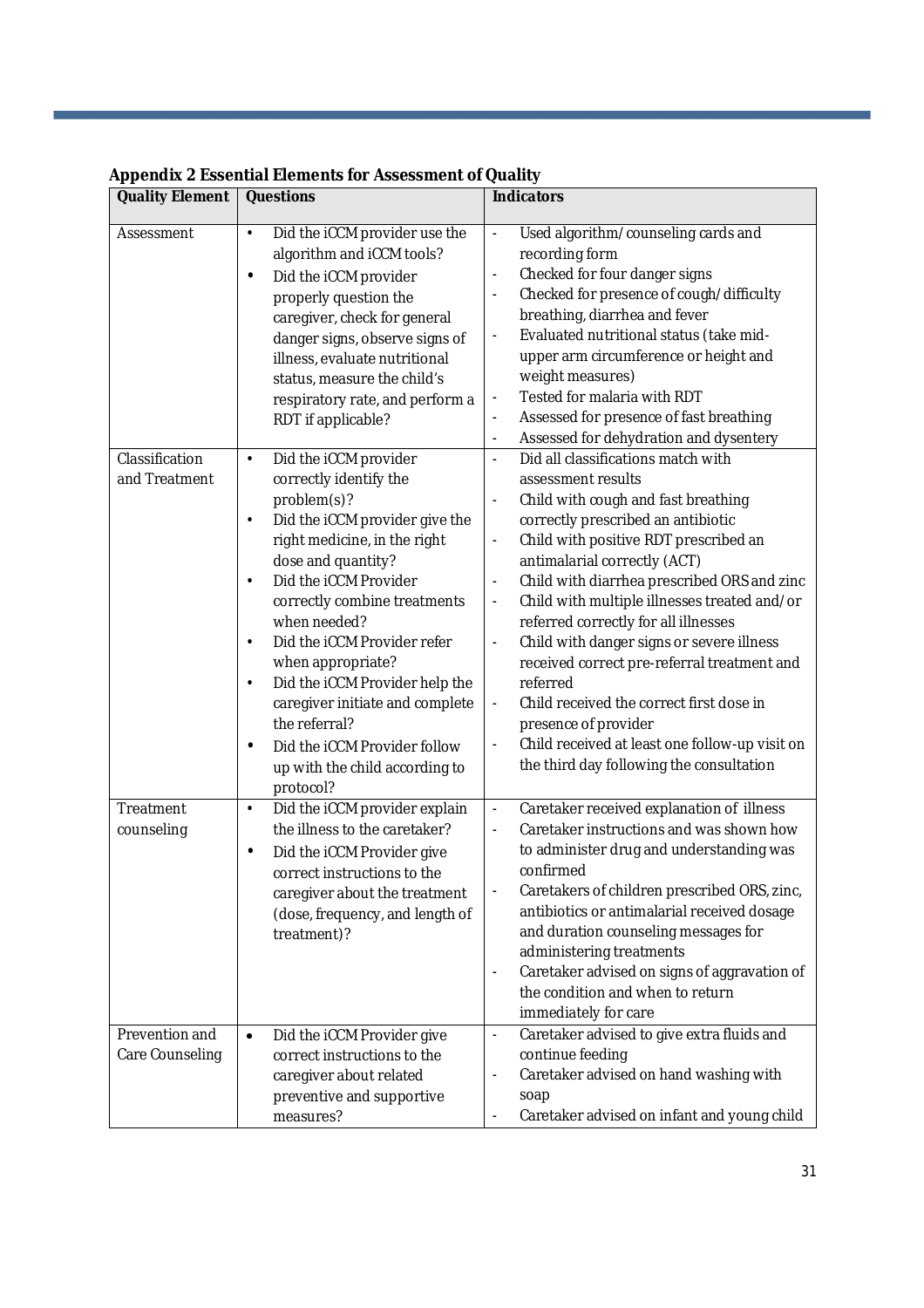| feeding (for children under two years of<br>age)<br>Caretaker advised on bed net use |
|--------------------------------------------------------------------------------------|
| Caretaker advised on vaccinations (for                                               |
| children under two years of age)                                                     |

#### **Appendix 3 Integrated Management of Childhood Illness classifications**

Children are classified as having malaria if they have fever or history of fever and a positive rapid diagnostic test, diarrhea if they have had 3 or more loose stools in 24 hours and as having suspected pneumonia if they have a cough and fast breathing (≥50 breaths per minute in children aged two to 11 months and ≥40 breaths per minute in children 12 to 59 months). A diagnosis of severe disease is made if the child has any of the four general danger signs: convulsions, repeated vomiting, lethargy/ unconsciousness, failure to feed, or other any other sign of severe illness: chest in drawing, noisy breathing (stridor), severe dehydration, bloody stools, fever for more than seven days or diarrhea or cough for more than 14 days.

|                                                                 | <b>ML</b> | <b>CHA</b> |
|-----------------------------------------------------------------|-----------|------------|
| Algorithm/guide                                                 |           |            |
| Has iCCM individual form                                        | 18/20     | 8/8        |
| Has iCCM module/algorithm                                       | 19/20     | 8/8        |
| <b>Materials</b>                                                |           |            |
| Has functioning and accessible scale and/or<br><b>MUAC</b> band | 20/20     | 8/8        |
| Has functioning timer or watch                                  | 20/20     | 8/8        |
| Has counting beads                                              | 20/20     | <b>NA</b>  |
| Has RDT                                                         | 20/20     | 7/8        |
| Has pitcher, cup and spoon for ORS and                          | 19/20     | 8/8        |
| administration of drugs                                         |           |            |
| % with all essential supplies (ML: timer,                       | 19/20     | 7/8        |
| beads, RDT, cup & spoon, MUAC; CHA: timer,                      |           |            |
| RDT, cup & spoon, scale or MUAC)                                |           |            |
| <b>Medicines</b>                                                |           |            |
| Has ORS packets                                                 | 20/20     | 7/8        |
| Has zinc                                                        | 20/20     | 7/8        |
| Has first line child pneumonia drug                             | 20/20     | 8/8        |
| Has first line antimalarial for infants                         | 19/20     | 5/8        |
| Has first line antimalarial for children                        | 19/20     | 6/8        |
| Has paracetamol                                                 | 20/20     | 8/8        |
| % with all essential child drugs                                | 18/20     | 5/8        |

**Appendix 4 Availability of iCCM Materials and Medicines (day of observations)**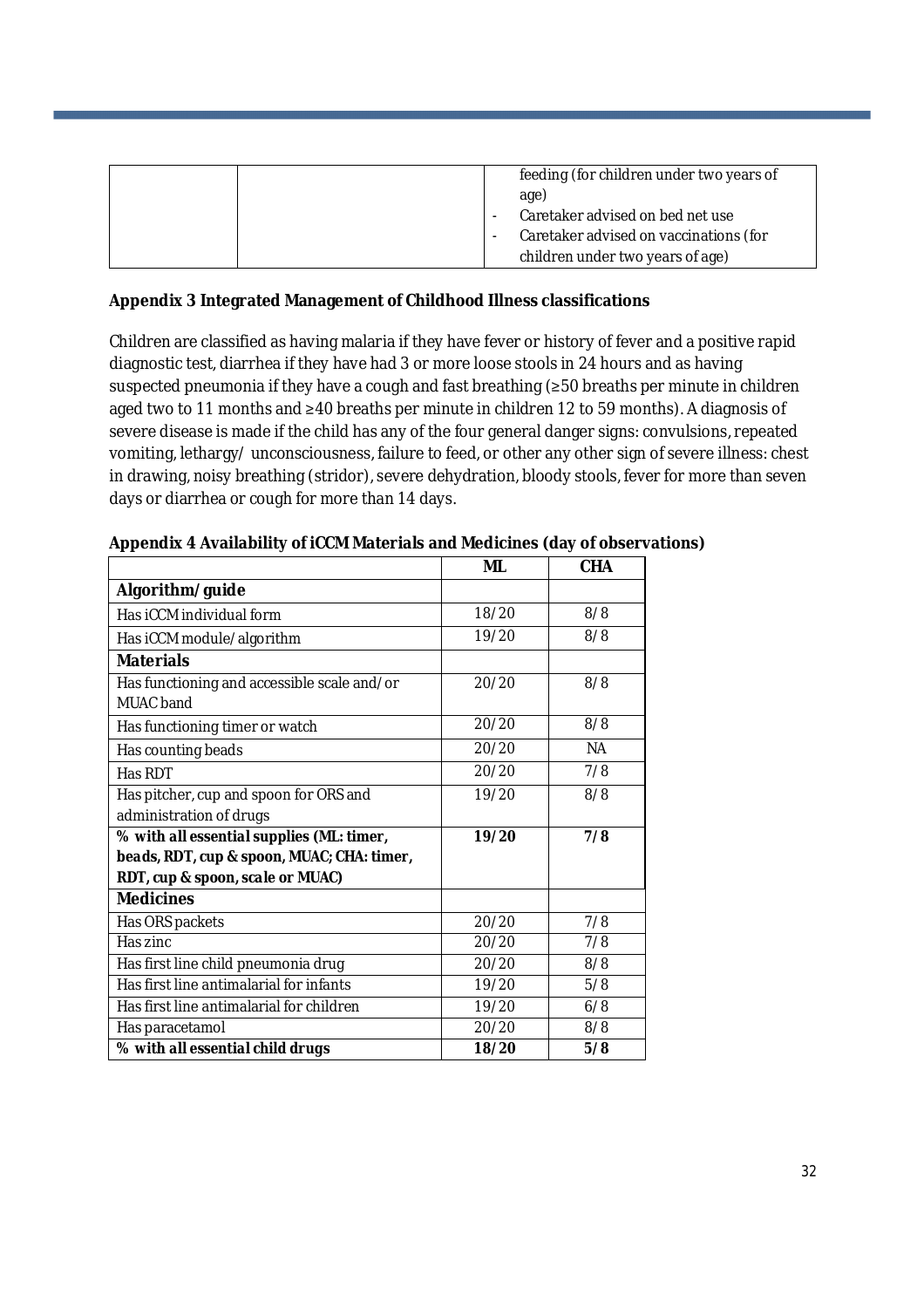#### **Appendix 5**

#### **Performance Achieved by Provider (main task categories)**

| Indicator: performing at indicated level across<br>consultations observed | Mother Leader (N=20) |                            |                |    | $CHA (N=8)$ |                            |                |                          |
|---------------------------------------------------------------------------|----------------------|----------------------------|----------------|----|-------------|----------------------------|----------------|--------------------------|
|                                                                           | ≥80%                 | ≤79%<br>and<br>$\geq 51\%$ | $\leq 50$<br>% | 0% | ≥80<br>%    | ≤79%<br>and<br>$\geq 51\%$ | $\leq 50$<br>% | 0%                       |
| All assessment tasks completed                                            |                      |                            |                | 12 |             |                            |                |                          |
| All treatment counseling tasks conducted                                  |                      | $\overline{\phantom{a}}$   |                | Χ  |             |                            |                | $\overline{\phantom{a}}$ |
| All Prevention and care counseling messages given                         |                      |                            |                |    |             |                            |                |                          |

#### **Performance Achieved by Provider (full results including all sub-elements)**

|                                                                                             | Mother Leader (N=20) |                          |                          |                | $CHA (N=8)$    |                          |                |                |
|---------------------------------------------------------------------------------------------|----------------------|--------------------------|--------------------------|----------------|----------------|--------------------------|----------------|----------------|
| Indicator: performing at indicated level across                                             | ≥80%                 | ≤79%                     | $\leq 50$                | 0%             | ≥80            | ≤79%                     | ≤50            | 0%             |
| consultations observed                                                                      |                      | and                      | %                        |                | %              | and                      | %              |                |
|                                                                                             |                      | $>51\%$                  |                          |                |                | >51%                     |                |                |
| Conducted all assessment, treatment counseling, and<br>prevention and care counseling tasks | 3                    | 1                        | 1                        | 15             | 1              | ä,                       | 3              | 4              |
| All assessment tasks completed                                                              | 6                    | 2                        | ÷,                       | 12             | $\overline{2}$ | 4                        | 1              | 1              |
| Used individual treatment algorithm form                                                    | 18                   | L.                       | $\overline{\phantom{a}}$ | $\overline{2}$ | $\overline{8}$ | $\sim$                   |                |                |
| Asked about all three illnesses :                                                           | 13                   | $\mathbf{1}$             | $\overline{2}$           | 4              | 5              | 1                        | 1              | 1              |
| Fever                                                                                       | 17                   |                          | $\overline{a}$           | 3              | $\overline{7}$ | 1                        |                |                |
| Cough and difficult or rapid breathing                                                      | 15                   | 1                        | $\overline{2}$           | 2              | 5              | $\overline{2}$           |                | 1              |
| Diarrhea                                                                                    | 13                   | 2                        | $\overline{2}$           | 3              | 7              | 1                        |                |                |
| Asked about all four danger signs:                                                          | 9                    |                          | 3                        | 8              | 6              | $\overline{2}$           |                |                |
| Unable to eat or drink                                                                      | 13                   | 1                        | $\overline{2}$           | 4              | 8              | ٠                        |                |                |
| Vomit everything                                                                            | 12                   | $\overline{\phantom{a}}$ | $\overline{2}$           | 6              | 8              |                          |                |                |
| Convulsions                                                                                 | 9                    |                          | 3                        | 8              | 6              | 2                        |                |                |
| Lethargy                                                                                    | 12                   |                          | 1                        | 7              | $\overline{7}$ | 1                        |                |                |
| Performed all steps for nutritional assessment:                                             | 11                   | 1                        | 1                        | 7              | 5              | 3                        |                |                |
| <b>MUAC</b>                                                                                 | 17                   | 1                        | $\mathbf{1}$             | 1              | $\overline{7}$ | $\mathbf{1}$             |                |                |
| Weight and height                                                                           | <b>NA</b>            | <b>NA</b>                | <b>NA</b>                | <b>NA</b>      | 8              |                          |                |                |
| Looked for edema                                                                            | 11                   | 1                        | 1                        | 7              | 6              | $\overline{2}$           |                |                |
| Evaluated fever cases with RDT                                                              | 20                   | L.                       | ÷.                       |                | $\overline{7}$ |                          |                |                |
| Evaluated rapid breathing (respirations/chest in-drawing):                                  | 14                   | 1                        | $\overline{2}$           | 3              | $\overline{7}$ |                          | 1              |                |
| Counted respirations                                                                        | 20                   |                          | ÷,                       |                | 8              |                          |                |                |
| Looked for chest in-drawing                                                                 | 14                   | 1                        | $\overline{2}$           | 3              | 7              |                          |                |                |
| Evaluated diarrhea (bloody stools and dehydration) <sup>®</sup> :                           | 12                   | $\mathbf{1}$             | 1                        | 4              | 6              | ä,                       | 1              |                |
| Asked about blood in stools                                                                 | 15                   | ÷,                       | 1                        | 2              | 6              | ÷.                       | 1              |                |
| Looked for signs of dehydration                                                             | 13                   | 1                        | 1                        | 3              | 6              |                          | 1              |                |
| All treatment counseling tasks conducted                                                    | 6                    | $\frac{1}{2}$            | 6                        | 8              | $\overline{4}$ | $\sim$                   | 4              | $\blacksquare$ |
| Caretaker received explanation of illness                                                   | $\overline{17}$      | $\mathbf{1}$             | $\overline{2}$           |                | 8              | $\overline{\phantom{a}}$ |                |                |
| Child received first dose of treatment                                                      | $\overline{7}$       | ÷,                       | $\overline{7}$           | 6              | 4              | $\overline{2}$           | $\overline{2}$ |                |
| Confirmed understanding and/or show how to administer                                       | 14                   | 3                        | 3                        |                | 8              |                          |                |                |
| Gave all treatment information (dose, frequency, duration):                                 | 17                   | $\overline{2}$           | 1                        |                | $\overline{7}$ | 1                        |                |                |
| Dose                                                                                        | 20                   |                          |                          |                | 7              | 1                        |                |                |
| Frequency                                                                                   | 19                   | 1                        | ÷,                       |                | 7              | 1                        |                |                |
| Duration                                                                                    | 18                   | 1                        | 1                        |                | 7              | $\mathbf{1}$             |                |                |
| Informed caregiver of signs of aggravation of the illness                                   | 11                   | $\mathbf{1}$             | $\overline{7}$           | 1              | $\overline{7}$ | $\mathbf{1}$             |                |                |
| All Prevention and care counseling messages given                                           | 5                    | ÷.                       | 6                        | 9              | 1              | $\mathbf{1}$             | 3              | 3              |
| Feeding of sick child                                                                       | $\overline{7}$       | ÷.                       | 5                        | 8              | 5              | $\overline{\phantom{a}}$ | $\overline{2}$ | 1              |
| Hand washing                                                                                | 13                   | 2                        | $\overline{4}$           | 1              | 5              | $\overline{\phantom{a}}$ | 2              | 1              |
| Infant and young child feeding $\beta$                                                      | 9                    | $\overline{2}$           | 5                        | 3              | 6              | 1                        | 1              |                |
| Bed net use                                                                                 | 15                   | 1                        | $\overline{4}$           |                | 7              |                          |                |                |
| Vaccinations $\beta$                                                                        | 11                   | $\overline{2}$           | $\overline{2}$           | 4              | 5              | $\mathbf{1}$             | $\overline{2}$ |                |

Only 18 Mother Leaders and seven CHA saw children with diarrhea

 $\beta$  Children 0-23 months only : 19 for Mother Leaders and 8 for CHA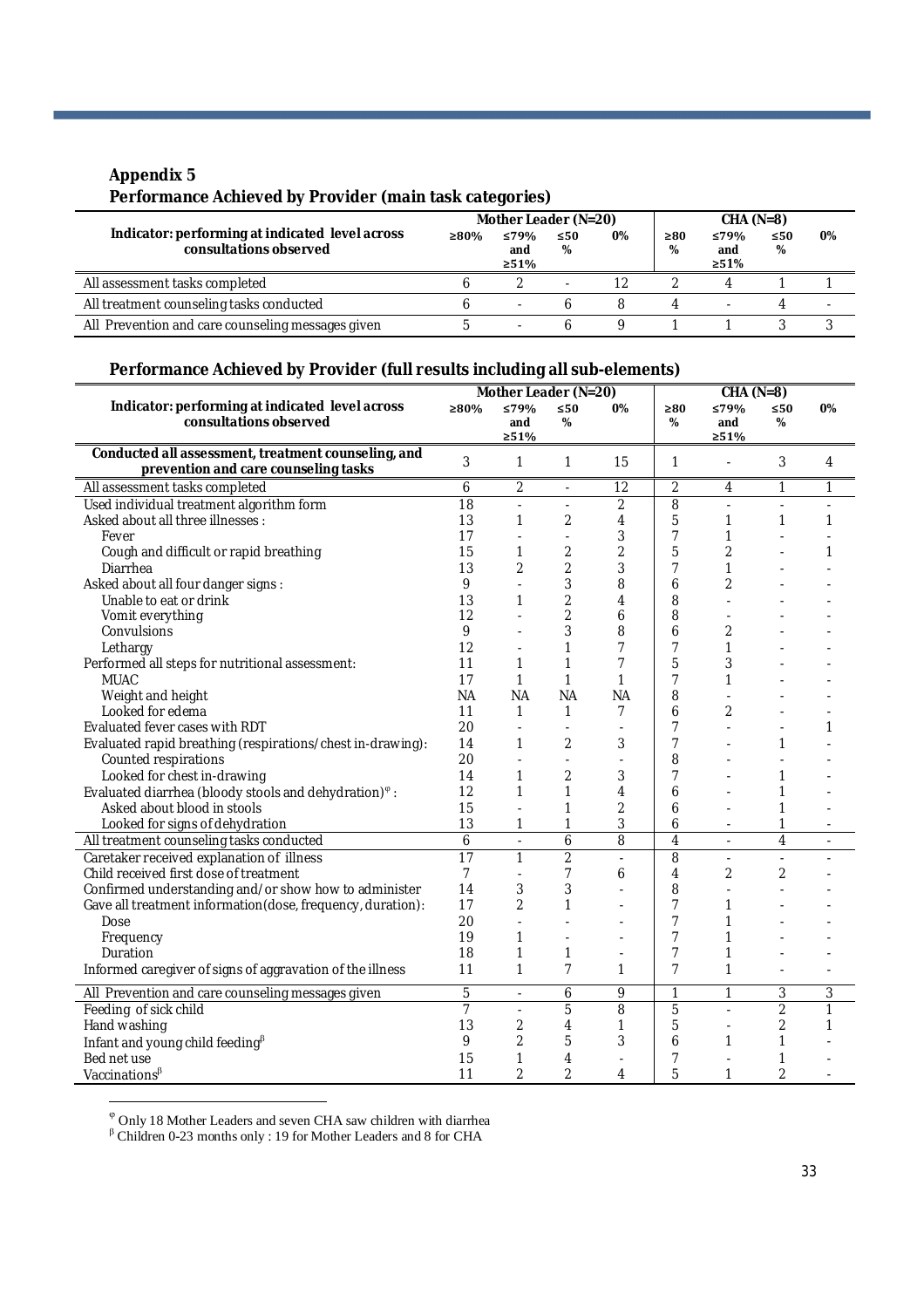

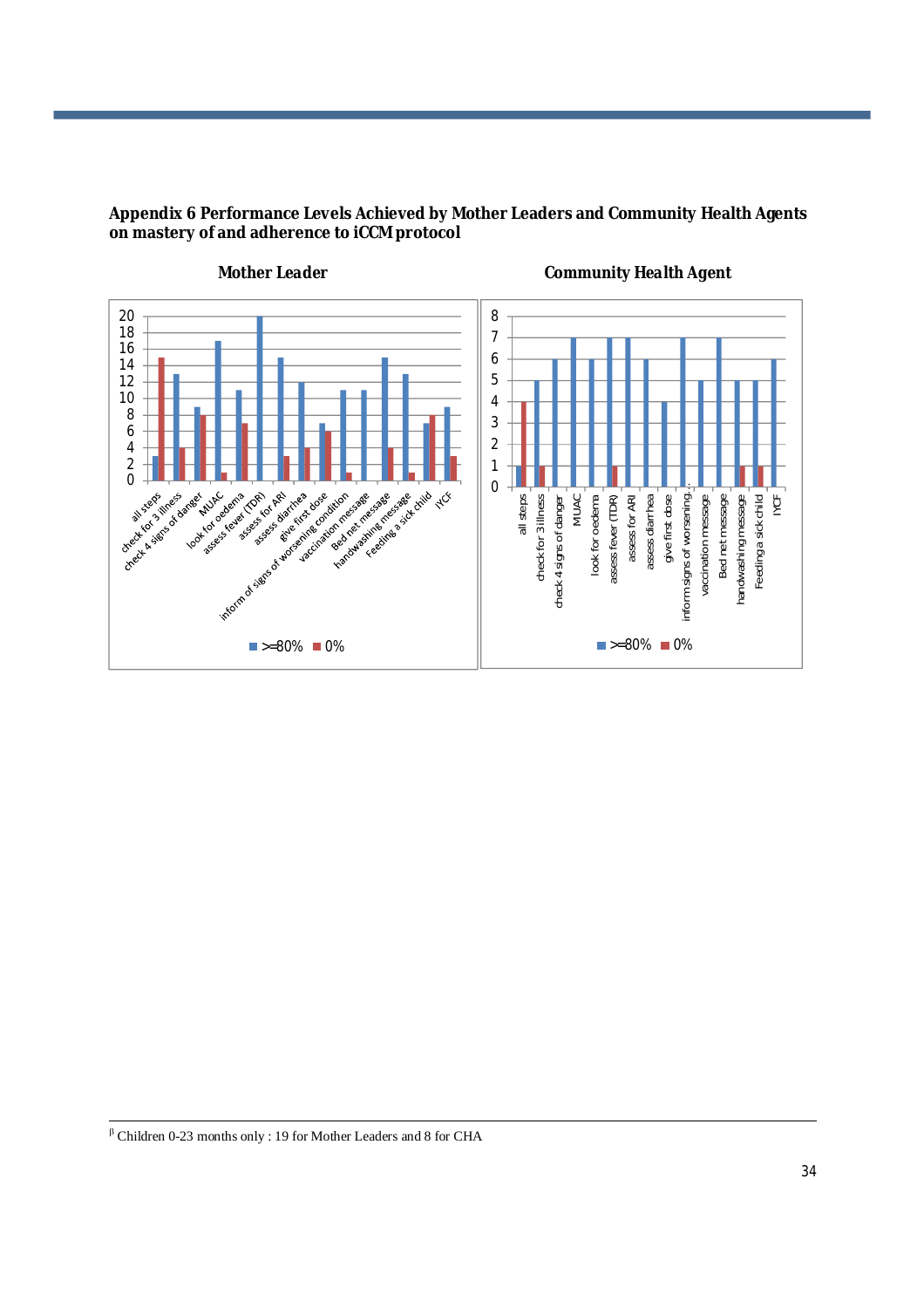*community health workers. Oxford University Press.* 

*<sup>10</sup>* CORE Group*, Save the Children, BASICS and MCHIP, 2010. Community Case Management Essentials: Treating Common Childhood Illnessess in the Community. A Guide for Program Managers.* Washington, D.C.

*<sup>11</sup> Perry H, Morrow M, Davis T, Borger S, Weiss J, DeCoster M, Ernst P. 2014. Care Groups – An Effective Community-based Delivery Strategy for Improving Reproductive, Maternal, Neonatal and Child Health in High-Mortality, Resource-Constrained Settings: A Guide for Policy Makers and Donors. CORE Group: Washington D.C.*

*<sup>12</sup>* Davis, T., Wetzel, C., Avilan, E., Lopes, C., Chase, R., Winch, P. and Perry, H: Reducing child global under nutrition at scale in Sofala Province, Mozambique, using Care Group Volunteers to communicate health messages to mothers. Global Health: Science and Practice 2013, 1: 35-51.

<sup>13</sup> Edward, A., Ernst, P., Taylor, C., Becker, S., Mazive, E. and Perry, H: Examining the evidence of under-five mortality reduction in a community-based program in Gaza, Mozambique. Transactions of the Royal Society of Tropical Medicine and Hygiene 2007, 101: 814--822.

*<sup>14</sup> Perry H, Morrow M, Davis T, Borger S, Weiss J, DeCoster M, Ernst P. 2014. Care Groups – An Effective Community-based Delivery Strategy for Improving Reproductive, Maternal, Neonatal and Child Health in High-Mortality, Resource-Constrained Settings: A Guide for Policy Makers and Donors. CORE Group: Washington D.C.*

*<sup>15</sup>* National Statistics Institute. Présentation des résultats globaux définitifs du Quatrième (4ème) Recensement Général de la Population et de l'Habitat (RGP/H) de 2012. Dec. 2012.

<sup>16</sup> December 2012 project estimates of access based on catchment population estimates within a 5km radius of the 7 health facilities in Bambeye commune.

<sup>17</sup> December 2012 project estimates of access based on catchment population estimates within a 5km radius of the 7 health facilities and 16 functioning health posts in Bambeye commune.

```
<sup>18</sup> National Stastics Institute. Repertoire National des Localites (ReNaLoc). Juillet 2014 (based on Dec 2012 Census data).
```
<sup>19</sup> Mukanga et al. Access, acceptability and utilization of community health workers using diagnostics for case management of fever in Ugandan children: a cross-sectional study. Malaria Journal 2012, 11:121

 $^{20}$  Gilroy K, Callaghan-Koru J, Cardemil C, Nsona H, Amouzou A, Mtimuni A, Daelmans B, Mgalula L, Bryce J. Quality of sick child care delivered by Health Surveillance Assistants in Malawi, Health Policy and Planning 2013; 28:573–585.

 $21$  Degefie T, Marsh D, Gebremariam A, Tefera W, Osborn G, Waltensperger K: Community case management improves use of treatment for childhood diarrhea, malaria and pneumonia in a remote district of Ethiopia. Ethiop J Health Dev 2009, 23:120–126  $^{22}$  Gilroy K, Callaghan-Koru J, Cardemil C, Nsona H, Amouzou A, Mtimuni A, Daelmans B, Mgalula L, Bryce J. Quality of sick

child care delivered by Health Surveillance Assistants in Malawi, Health Policy and Planning 2013;28:573–585 <sup>23</sup> Mukanga D, Babirye R, Peterson S, Pariyo GW, Ojiambo G, Tibenderana JK, Nsubuga P, Kallander K: Can lay community health workers be trained to use diagnostics to distinguish and treat malaria and pneumonia in children? Lessons from rural Uganda. Trop Med Int Health 2011, 16:1234–1242

 $^{24}$  Degefie T, Marsh D, Gebremariam A, Tefera W, Osborn G, Waltensperger K: Community case management improves use of treatment for childhood diarrhea, malaria and pneumonia in a remote district of Ethiopia. Ethiop J Health Dev 2009, 23:120–126 <sup>25</sup> Hadi A. Management of acute respiratory infections by community health volunteers: experience of Bangladesh rural advancement committee (BRAC). Bull World Health Organ 2003;81:183–9

*<sup>1</sup>* Bryce, J., et al. (2010) *LiST as a Catalyst in Program Planning: Experiences from Burkina Faso, Ghana and Malawi.* International Journal of Epidemiology (39): i40–i47.

<sup>&</sup>lt;sup>2</sup> Bryce J, Victora CG, Habicht JP, Black RE, Schreiber RW. Programmatic pathways to child survival: results of a multi-country evaluation of Integrated Management of Childhood Illness*. Health Policy Plan 2005; 20 Suppl 1: i5-i17*

*<sup>3</sup> Barros, A; et al (2012). Equity in maternal, newborn, and child health interventions in Countdown to 2015: A retrospective review of survey data from 54 countries. The Lancet (379): 1225-33.* 

*<sup>4</sup> Perry H, Crigler L, Hodgins S, editors. Developing and Strengthening Community Health Worker Programs at Scale: A Reference Guide and Case Studies for Program Managers and Policy Makers. Washington, DC: MCHIP (Maternal and Child Health Integrated Program); 2014.*

<sup>5</sup> Singh P, Sachs JD. 1 million community health workers in sub-Saharan Africa by 2015. *Lancet* 2013; 382(9889): 363-5.

*<sup>6</sup> Kelly JM, Osamba B, Garg RM, Hamel JM, Lewis JJ, Rowe SY, Rowe AK, Deming MS: Community health worker performance in the management of multiple childhood illnesses: Siaya District, Kenya, 1997–2001. Am J Public Health 2001, 91:1617–1624). <sup>7</sup> Winch, P.J. et al. (2005). Intervention models for the management of children with signs of pneumonia or malaria by* 

*<sup>8</sup> Winch. P, Blackett-Dibinga K, Bolles, K. et.al. (2006). Scientific basis for CCM, CORE Group draft document, November 2, 2006.*

*<sup>9</sup>* CORE Group*, Save the Children, BASICS and MCHIP, 2010. Community Case Management Essentials: Treating Common Childhood Illnessess in the Community. A Guide for Program Managers.* Washington, D.C.